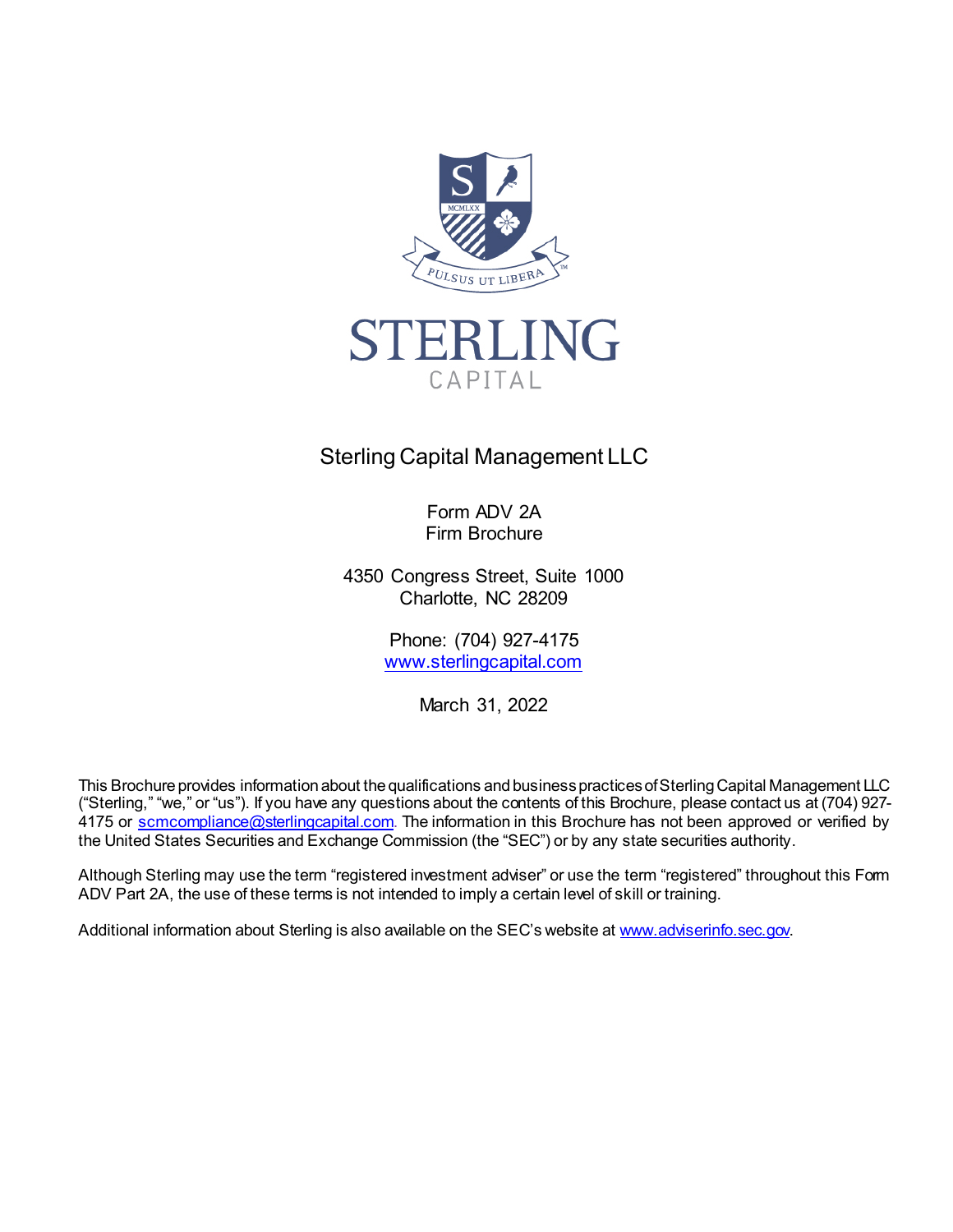## **Item 2 – Material Changes**

This Brochure, dated March 31, 2022, contains the following material changes since the Brochure was last updated on December 10, 2021:

- **Item 4, Advisory Business**has been revised to include Direct Indexing and Ultra Tax Management Solutions and to remove the Washington, DC office.
- **Item 5, Fees and Compensation** has been revised to reflect the name changes of certain Sterling strategies and the removal of closed strategies, as well as to include Direct Indexing and Ultra Tax Management Solutions service.
- **Item 8, Methods of Analysis, Investment Strategies, and Risk of Loss** has been revised to include an additional Large Cap Equity strategy available to a select group of high net worth and/or taxable clients. In addition, revisions were made to reflect the name changes of certain Sterling strategies and the removal of closed strategies.
- **Item 14, Client Referrals and Other Compensation** was revised to specify Truist Bank as a specific affiliate for whish Sterling has a referral arrangement.
- **Item 17, Voting Client Securities**has been amended to include updates to Sterling's proxy voting practices on behalf of the Advisory Solutions and Quantitative portfolios.

In addition, this Brochure was updated on December 10, 2021, for the following material changes since the last annual update of the Brochure on March 31, 2021:

- **Item 4, Advisory Business** was revised to remove the Richmond, VA office.
- **Item 8, Methods of Analysis, Investment Strategies, and Risk of Loss** was updated to include a description of Sterling's new Sterling Capital Diverse Multi-Manager Active ETF. Item 8 was been updated to include additional and enhanced disclosures regarding certain investment risks, including but not limited to Ownership Concentration Risk, Bank Holding Company Act Risk, Volcker Rule Risk, ADR Risk, and Quantitative Modeling Risk.
- **Item 10, Other Financial Industry Activities and Affiliations** was updated to disclose certain limitations imposed by the Bank Holding Company Act of 1956 due to Sterling's affiliation with Truist Financial Corporation.
- **Item 11, Code of Ethics, Participation or Interest in Client Transaction and Personal Trading** was updated to provide additional information regarding conflicts of interest when Sterling invests in or recommends Affiliated Funds, including new Affiliated Funds, for client accounts and when Sterling, our affiliates or employees provide seed capital for the purpose of developing new investment strategies or products. In addition, Item 11 was also updated to disclose that Sterling may engage in principal transactions and expand upon when a principal, cross or agency cross transactions may occur.

We encourage you to read the entire Brochure.

\_\_\_\_\_\_\_\_\_\_\_\_\_\_\_\_\_\_\_\_\_\_\_\_\_\_\_\_\_\_\_\_\_\_\_\_\_\_\_\_\_\_\_\_\_\_\_\_\_\_\_\_\_\_\_\_\_\_\_\_\_\_\_\_\_\_\_\_\_\_\_\_\_\_\_\_\_\_\_\_\_\_\_\_\_\_\_

Pursuant to SEC rules, we will ensure that you receive a summary of any material changes to this and subsequent Brochures within 120 days of the close of our business' fiscal year. We may further provide other ongoing disclosure information about material changes as necessary. We will provide you with a new Brochure as necessary based on changes or new information, at any time, without charge.

Copies of our Brochure may be requested by contacting Sterling's Compliance Department at [scmcompliance@sterlingcapital.com.](mailto:scmcompliance@sterlingcapital.com) Additional information about Sterling is also available via the SEC's web site at [www.adviserinfo.sec.gov.](http://www.adviserinfo.sec.gov/) Sterling is a registered investment adviser under the Investment Advisers Act of 1940; however, such registration does not imply a certain level of skill or training.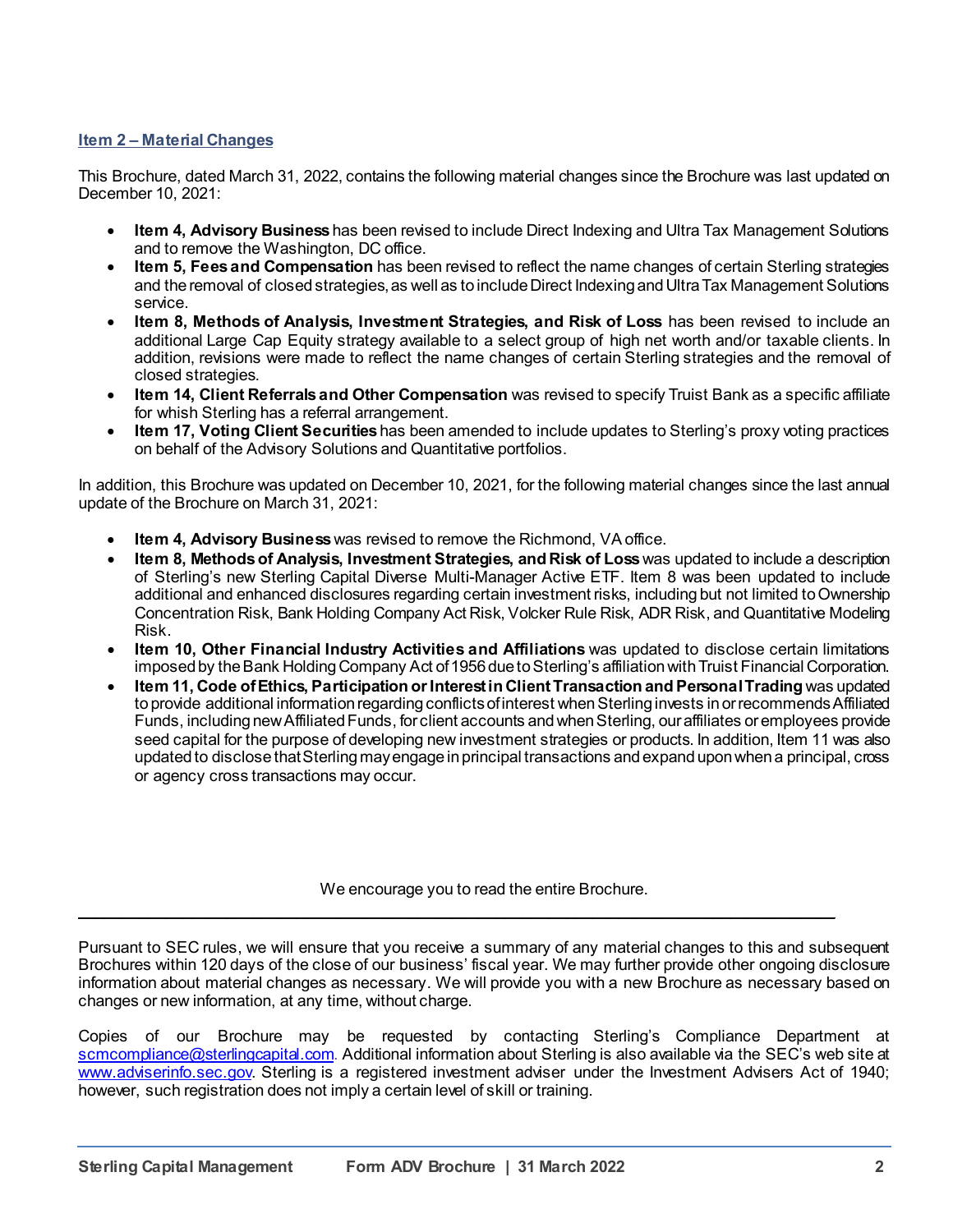# **Item 3-Table of Contents**

| Item 11 – Code of Ethics, Participation or Interest in Client Transactions and Personal Trading 28 |  |
|----------------------------------------------------------------------------------------------------|--|
|                                                                                                    |  |
|                                                                                                    |  |
|                                                                                                    |  |
|                                                                                                    |  |
|                                                                                                    |  |
|                                                                                                    |  |
|                                                                                                    |  |
|                                                                                                    |  |
|                                                                                                    |  |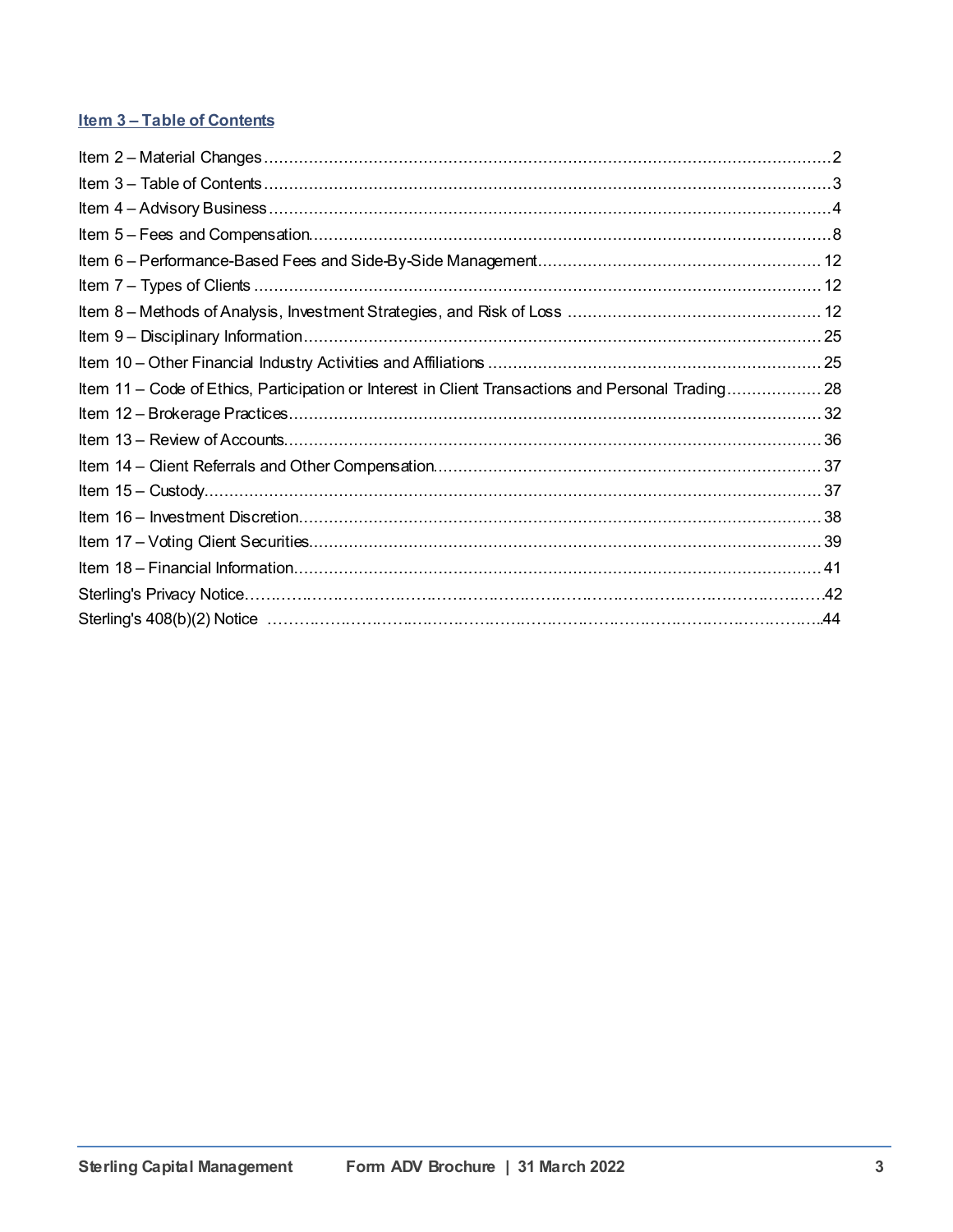## **Item 4 – Advisory Business**

#### **General Description of Advisory Firm**

Sterling Capital Management LLC ("Sterling," "we," or "us") is a registered investment adviser with the SEC under the Investment Advisers Act of 1940 (the "Advisers Act"). The firm was founded in 1970 and is organized as a North Carolina limited liability company. Sterling is an independently-operated subsidiary of Truist Financial Corporation (NYSE: TFC), one of the nation's largest financial services holding companies. Sterling has over 175 employees and is headquartered in Charlotte, NC, with additional offices in Raleigh, NC; King of Prussia, PA; Virginia Beach, VA; Jupiter, FL and San Francisco, CA.

#### **Assets Under Management**

As of December 31, 2021, Sterling's assets under management ("AUM") totaled \$75,308,954,284. Of that total, we managed, on a discretionary basis, \$75,195,642,931 in client assets. Non-discretionary client assets totaled \$113,311,353.

#### **Description of Advisory Services**

As a registered investment adviser, Sterling has a fiduciary obligation to our clients in providing investment management services. As a fiduciary, we will act in our clients' best interests and will endeavor to ensure that clients are informed about and have access to material facts and information related to Sterling's services. This Brochure is a key element in meeting this disclosure obligation. The fiduciary standards we aim to follow are established under the Advisers Act and state laws, where applicable.

Sterling provides discretionary investment management services and has the authority to select securities or other investment vehicles (all collectively referred to in this Brochure as "securities") consistent with clients' investment guidelines. However, certain clients may limit or prohibit investment in certain sectors, instruments, and securities as further described in Item 16 – Investment Discretion. Sterling also provides discretionary investment services and non-discretionary investment advice to separately managed account programs and platforms sponsored by affiliated and unaffiliated investment advisers, broker-dealers, and other financial service firms. Sterling offers the following services:

#### *Institutional and Individual Separate Account Management*

Sterling provides investment management services to a broad range of institutional and individual clients pursuant to the terms of individually negotiated investment management agreements. Sterling provides our services in an array of fixed income, equity or other investment strategies including in the broad categories of municipal bonds, taxable fixed income, value, growth and core equities and asset allocation.

Sterling's separate account management services include the development of investment strategies, evaluation and appraisal of securities held as well as securities considered for purchase, construction of investment portfolios, execution of securities purchase and sale transactions, and portfolio administration, including the tracking of and reporting on portfolio performance and investment results.

## *Wrap and Model Programs*

Sterling provides investment management services to separately managed account("SMA")or "wrap fee" programs and platforms (each, a "Wrap Program") sponsored by investment advisers, broker-dealers and other financial services firms (each, a "Program Sponsor"). Sterling provides these services pursuant to an advisory agreement either directly with the Program Sponsor (e.g., a "single contract SMA") or with the Program Sponsor and the underlying end investor (e.g., "dual contract SMA") depending on the program. Sterling also provides discretionary and non-discretionary investment services and advice to Program Sponsors and/or overlay managers through model investment portfolios (collectively referred to as "Model Programs").

In a Wrap Program, Sterling is appointed to act as an investment adviser through a process administered or assisted by the Program Sponsor. Clients participating in a Wrap Program, generally with assistance from the Program Sponsor, may select Sterling to provide investment management services for their account (or a portion thereof) for a particular strategy. Sterling provides investment management services in accordance with one or more of our investment strategies. In a typical Wrap Program clients enter into an agreement with the applicable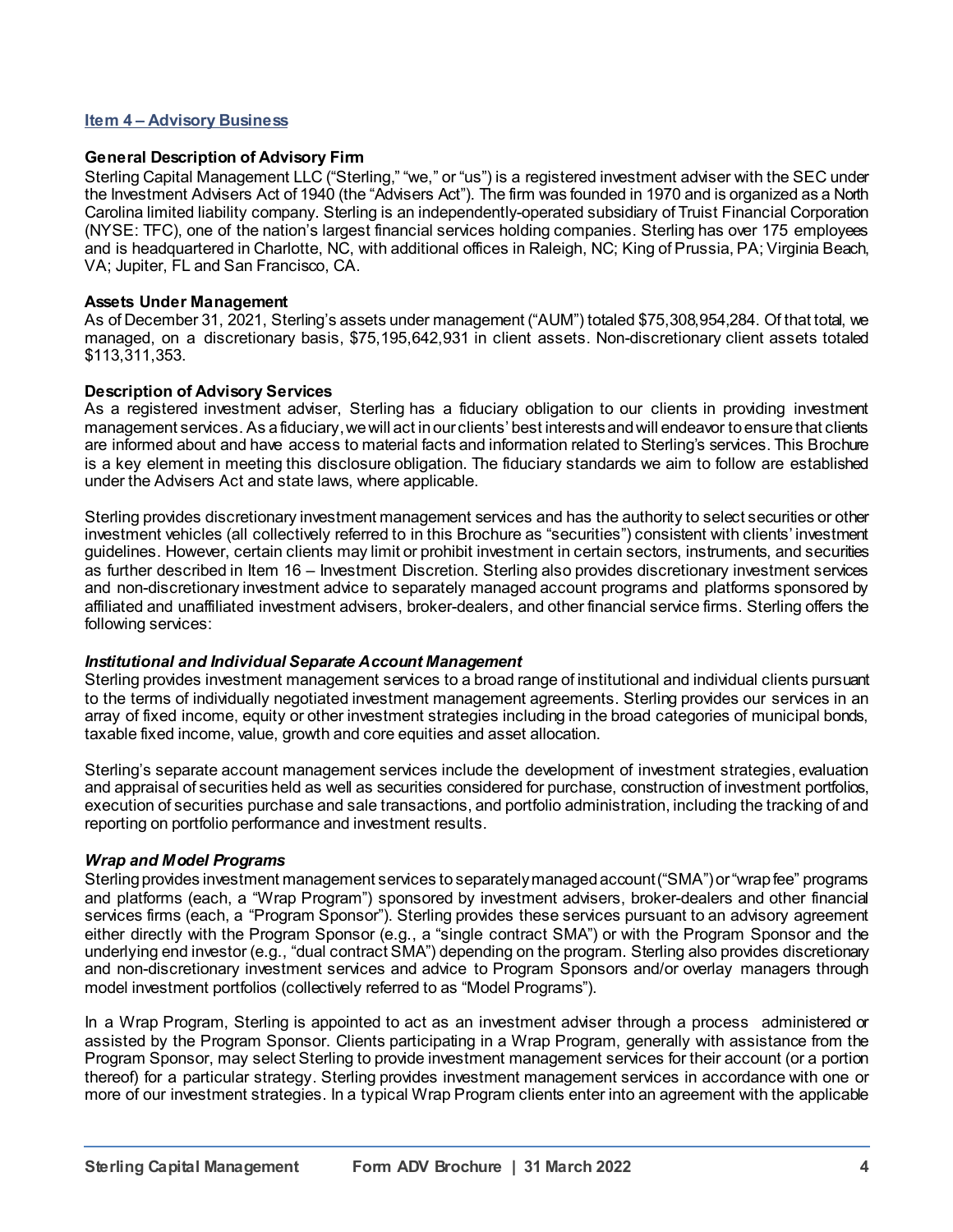Program Sponsor that provides or arranges for the provision of an array of services to the clients — which may include but not be limited assistance with establishing investment goals and objectives, asset allocation analysis, security selection and other portfolio management services, selection of investment advisers, sub-advisers, custodians and/or broker-dealers, trade execution and providing ongoing monitoring, reporting and client support — all of which may be covered by a single "wrap" fee to the client.

There are certain differences between how we manage accounts in a Wrap Program versus how we manage other client portfolios. For example, in Wrap Programs the Program Sponsor is generally responsible for determining the suitability of the Wrap Program, including the use of a Sterling investment strategy for the client. Sterling is typically only responsible for managing the client's assets in accordance with the selected investment strategy and any reasonable restrictions imposed by the client and agreed upon by Sterling. In certain Wrap Programs, the Program Sponsor may limit the information available to us. In addition, Program Sponsors may restrict us from communicating directly with Wrap Program clients.

Sterling may make available through Wrap Programs the same or similar strategies that are available to other Sterling clients. However, not all of Sterling's strategies are available through Wrap Programs and not every Sterling strategy is available through a particular Wrap Program. The performance of a strategy available through a Wrap Program may differ from the performance of the same or similar strategy executed through another Wrap Program, client, or platform.

Typically, the investment management services Sterling provides in connection with these Wrap Programs are discretionary. Sterling is generally responsible for causing the portion of each discretionary Wrap Program account managed by Sterling to engage in transactions that are appropriate for the selected strategy. Wrap Program accounts within a particular strategy are generally managed similarly, subject to a Wrap Program client's ability to impose reasonable restrictions (such as a prohibition on holding the securities of a particular issuer). Because Sterling's advisory services to these accounts are strategy-dependent, Sterling will not accept a restriction that we believe would be inconsistent with the investment strategy.

Sterling may participate in Wrap Programs sponsored by unaffiliated, third-party sponsors as well as Wrap Programs sponsored by an affiliate of Sterling. Program Sponsors may apply different methods of analysis, use different types of information, or apply different thresholds in determining whether to recommend an affiliated manager; this method of analysis may be applied differently when recommending an unaffiliated manager. In the case of Wrap Programs sponsored by Sterling's affiliate, Truist Advisory Services, Inc. (TAS), Sterling's participation as an SMA investment manager creates conflicts of interest, which are more fully described in TAS's Form ADV Part 2 Brochures.

All Wrap Program clients and prospective clients should carefully review the terms of the agreement with the Program Sponsor and the relevant Wrap Program brochures and disclosure documents to understand the terms, services, minimum account size and any additional fees or expenses that may be associated with a Wrap Program account. In evaluating a Wrap Program arrangement, the client should consider the amount of portfolio activity and the value attributed to monitoring, custodial and any other services provided.

In addition to the investment management services we provide for Wrap Programs, Sterling may also provide nondiscretionary Model Program services to the Program Sponsor who exercises investment discretion. In these Model Programs, Sterling will typically provide a model portfolio to the Program Sponsor who will be responsible for reviewing, implementing, and executing the orders for the client as the Program Sponsor determines. Where Sterling participates in a Model Program, the Model Program Sponsor or overlay manager is generally responsible for investment decisions and performing many other services and functions typically handled by Sterling in a traditional discretionary managed account program. In these Model Programs, Sterling does not have an advisory relationship with clients of the Program Sponsor or overlay manager of the Model Program, and Sterling generally does not have any investment discretion or trading responsibilities. Similarly, in these Model Programs, Sterling does not manage model portfolios based on the financial situation or investment objectives of individual clients. In certain cases, Sterling provides model portfolios to an overlay manager, and Sterling affects the trades resulting from the model portfolio changes.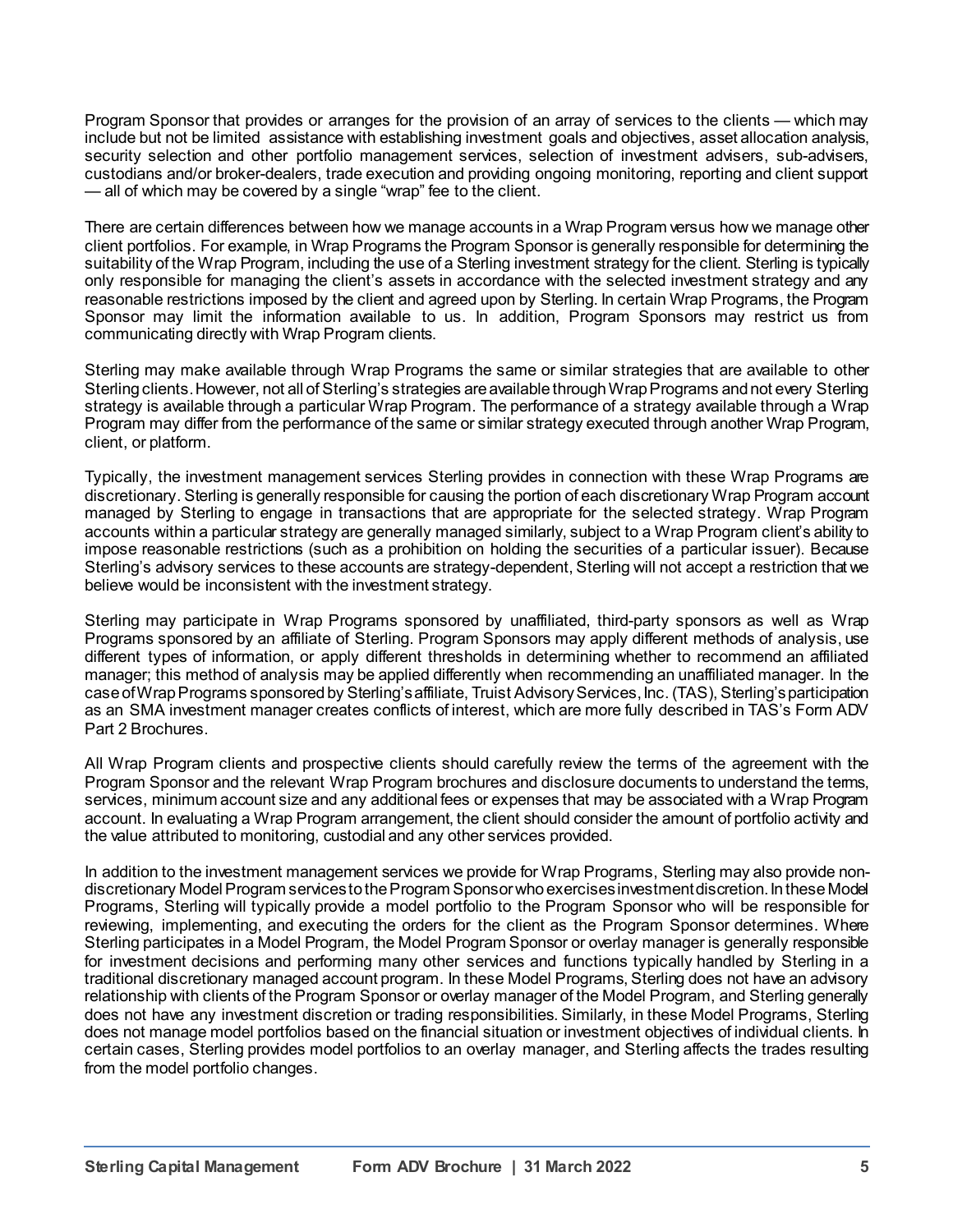Sterling may make available through Model Programs the same or similar strategies that are available to other Sterling clients. However, not all of Sterling's strategies are available through Model Programs and not every Sterling strategy is available through a particular Model Program. The performance of a strategy available through a Model Program may differ from the performance of the same or similar strategy executed through another Model Program, client, or platform.

In a non-discretionary Model Program, Sterling does not consider itself to have an advisory relationship with clients of the Program Sponsor or overlay manager. If Sterling's Form ADV Part 2A is delivered to the Sponsor's modelbased clients with whom Sterling does not have an advisory relationship, or where it is not legally required to be delivered, it is provided for informational purposes only.

# *Outsourced Chief Investment Officer Services*

For clients seeking comprehensive asset allocation and investment selection solutions, Sterling's Advisory Solutions team provides Outsourced Chief Investment Officer ("OCIO") services by offering to clients an asset allocation framework with a comprehensive investment manager search-and-selection methodology to create unique, client-specific portfolios. These open architecture, multi-asset class portfolios are constructed using specific investment objectives, risk tolerance, and other considerations of the client with a goal of delivering consistent, longterm, risk-adjusted performance.

While the asset allocation ranges included in a portfolio's investment objectives will provide a guide for Sterling's asset allocation services, the portfolio's actual asset allocation may, at any time, vary from the client's investment objectives for various reasons, including, but not limited to, fund flows into or out of the portfolio, market movements, and asset allocation decisions.

## *Registered Investment Companies and Other Pooled Vehicles*

Sterling may act as an investment adviser to a variety of pooled investment vehicles (collectively, "Affiliated Funds"), including:<br>(i)

- Registered investment companies, registered under the Investment Company Act of 1940, including open-end investment companies (mutual funds) and exchange-traded funds ("ETFs");
- (ii) Collective investment funds and trusts ("CIFs"), common trust funds ("CTFs"), common and collective trusts; and
- (iii) Private investment funds.

Sterling administers and serves as the investment adviser to the Sterling Capital Funds and serves as the investment adviser for the Sterling Capital ETFs, CIFs, and CTFs. Sterling, where appropriate and consistent with client guidelines, may purchase for client portfolios shares of the Affiliated Funds as part of the portfolio's applicable investment strategy. Clients should note that Sterling has a conflict of interest and financial incentive to choose Affiliated Funds because Sterling receives investment management and other fees from the Affiliated Funds. Sterling reduces our investment management fees with respect to investments in Affiliated Funds in client portfolios. However, this reduction in fees does not eliminate the conflict of interest as there are other incentives such as increasing Sterling's AUM or providing support to the Affiliated Funds. Clients have the right, at any time, to prohibit us from investing any of their managed assets in the AffiliatedFunds.

With regard to the Sterling Capital ETFs, CIFs and CTFs, Sterling serves as investment adviser to the applicable trust that is administered by unaffiliated third-party trustees (e.g., Hand, Benefits & Trust Company ("Hand") with regard to the Sterling CIFs and CTFs and Northern Lights Fund Trust IV ("Northern Lights") with regard to the Sterling Capital ETFs) pursuant to a separate investment advisory agreement with the applicable trustee. Sterling, where appropriate and consistent with client guidelines, may recommend and introduce clients to Hand to establish an investment in the Sterling Capital CIFs and/or CTFs and may recommend to or make investments of client accounts in Sterling Capital Funds and Sterling Capital ETFs. Sterling does not receive a referral fee for introducing clients to Hand or in connection with investments in the Sterling Capital Funds and Sterling Capital ETFs. Sterling nevertheless has conflicts of interests in making such introductions, recommendations, and investments because (i) we have a financial incentive to introduce the client to Hand as Sterling will receive an increase in investment management fees should the client invest in the Sterling Capital CIFs or CTFs and (ii) we have a financial incentive to recommend and make client investments in the Sterling Capital Funds and Sterling Capital ETFs because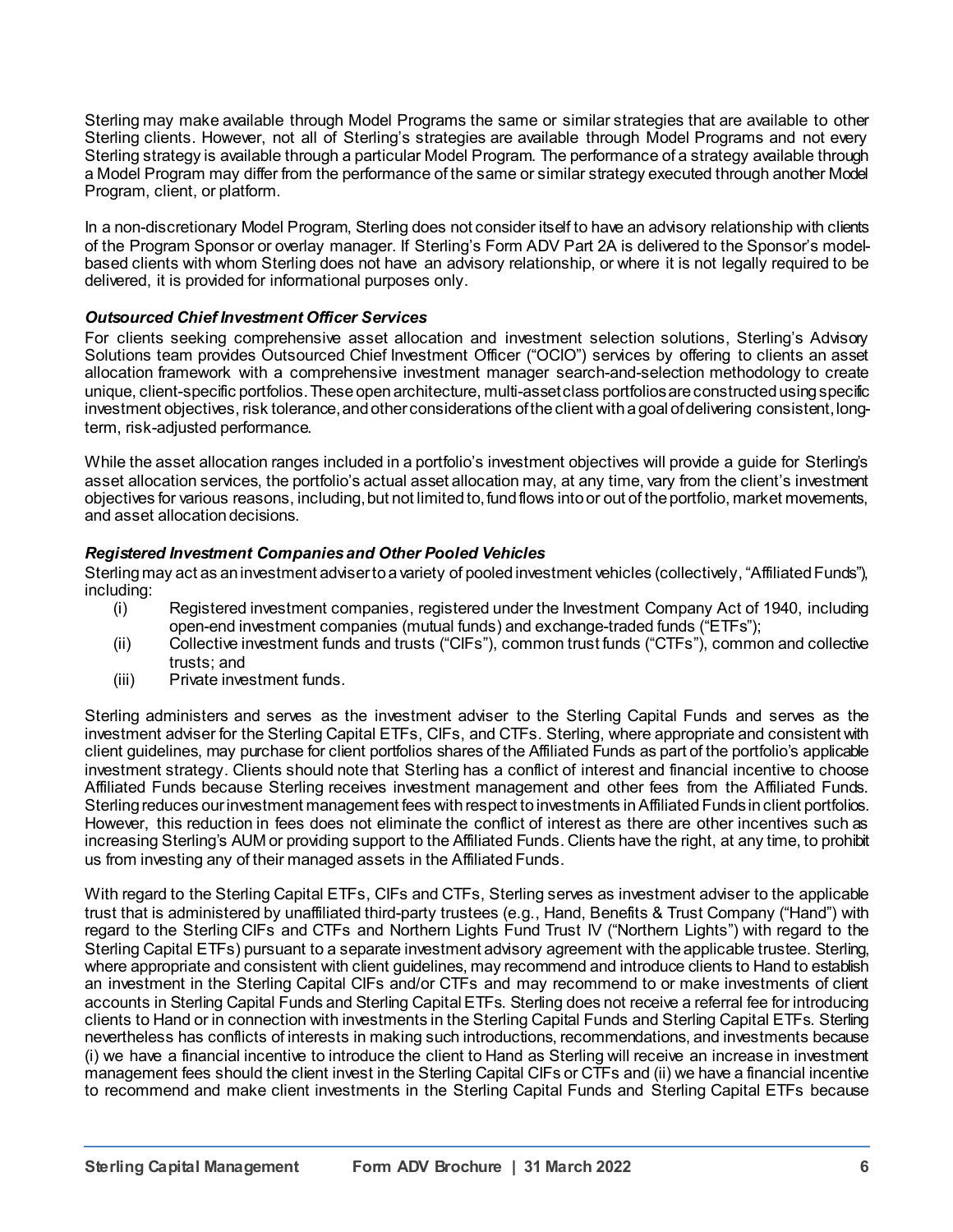Sterling receives investment management and other fees from the Sterling Capital Funds and Sterling Capital ETFs. Sterling reduces our investment management fees with respect to investments in the Sterling Capital Funds and Sterling Capital ETFs in client portfolios. However, this reduction in fees does not eliminate the conflict of interest, as there are other incentives such as increasing Sterling's AUM or providing support to the Sterling Capital Funds and Sterling Capital ETFs. Clients have the right, at any time, to prohibit us from investing any of their managed assets in the Sterling Capital Funds and the Sterling Capital ETFs.

The prospectus or offering document for each of the Affiliated Funds contains a complete description of the compensation Sterling receives for our services to each of the Affiliated Funds. The fees (e.g., expenses and advisory fees) payable by a client with respect to an Affiliated Fund may exceed the fees of an unaffiliated fund that employs a similar investment strategy as the relevant Affiliated Fund.

Sterling may serve as investment subadvisor to funds sponsored by investment advisers, banks, and other thirdparty financial institutions. Dependent on the duties described in the investment subadvisory agreement, Sterling may provide one or more of the following services: day-to-day investment management services to the fund(s); support the funds' compliance with applicable investment restrictions and investment policies; periodic performance and compliance reports to the funds' adviser and its board; and assist the funds' service providers in pricing certain securities and preparing various fund-related materials to be included in fund registration statements, proxies, and semi-annual and annual reports. Sterling may also provide investment-related content, fund communications, and meeting support to the funds' sponsors and their applicable affiliates.

## *Retirement Plan Services*

Sterling provides investment management services to Retirement Plans ("Plans") on a non-discretionary basis as a "Co-Fiduciary" under Section 3(21) of the Employee Retirement Income Security Act of 1974 ("ERISA") and on a discretionary basis as an "Investment Manager" under Section 3(38) of ERISA. As a 3(21) Co-Fiduciary, Sterling has a shared fiduciary arrangement with the Plan where Sterling provides ongoing investment advice to the Plan; however the Plan retains ultimate decision making authority concerning the investments for Plan participants and may accept or reject the non-discretionary investment recommendations provided by Sterling. As a 3(38) Investment Manager, Sterling provides discretionary investment management services through a broad range of investment solutions and support services for the Plans and their participants.

# *Direct Indexing and Ultra Tax Management Solutions*

Sterling's Direct Indexing and Tax Management business seeks to give clients broad US equity index exposure via portfolios comprised of hundreds of individual securities. Utilizing individual securities affords clients the ability to customize their index exposure, restrict individual securities, industries or sectors, target preferred characteristics (such as dividend yield of value) and effect a charitable gifting program in a tax-efficient manner. In addition, management featuring continual monitoring for tax loss harvesting candidates is an extension of the service capability available for Direct Indexing clients.

## **Client-Imposed Restrictions**

Clients may impose reasonable investment restrictions (e.g., prohibiting investing in certain securities or types of securities) or other specialized requirements on the management of their account. However, if the restrictions prevent Sterling from properly servicing the client account, or if the restrictions would require Sterling to deviate from our standard investment management services, Sterling may not accept a restriction and reserves the right to request the client to modify the restriction or end the relationship.

In addition, clients should be aware that investment restrictions imposed on a client's account can limit Sterling's ability to act and as a result the investment performance and diversification of the assets in a client's account may differ from a similar account in which no such restrictions have been imposed. Further, because of the timing and processes required to satisfy the requirements and circumstances relevant to an investment restriction, there will be circumstances where it is necessary for a client's account with an investment restriction to trade after Affiliated Funds that are invested in the same investment strategy and other Sterling managed accounts that do not contain an applicable trading or account restriction or client preference.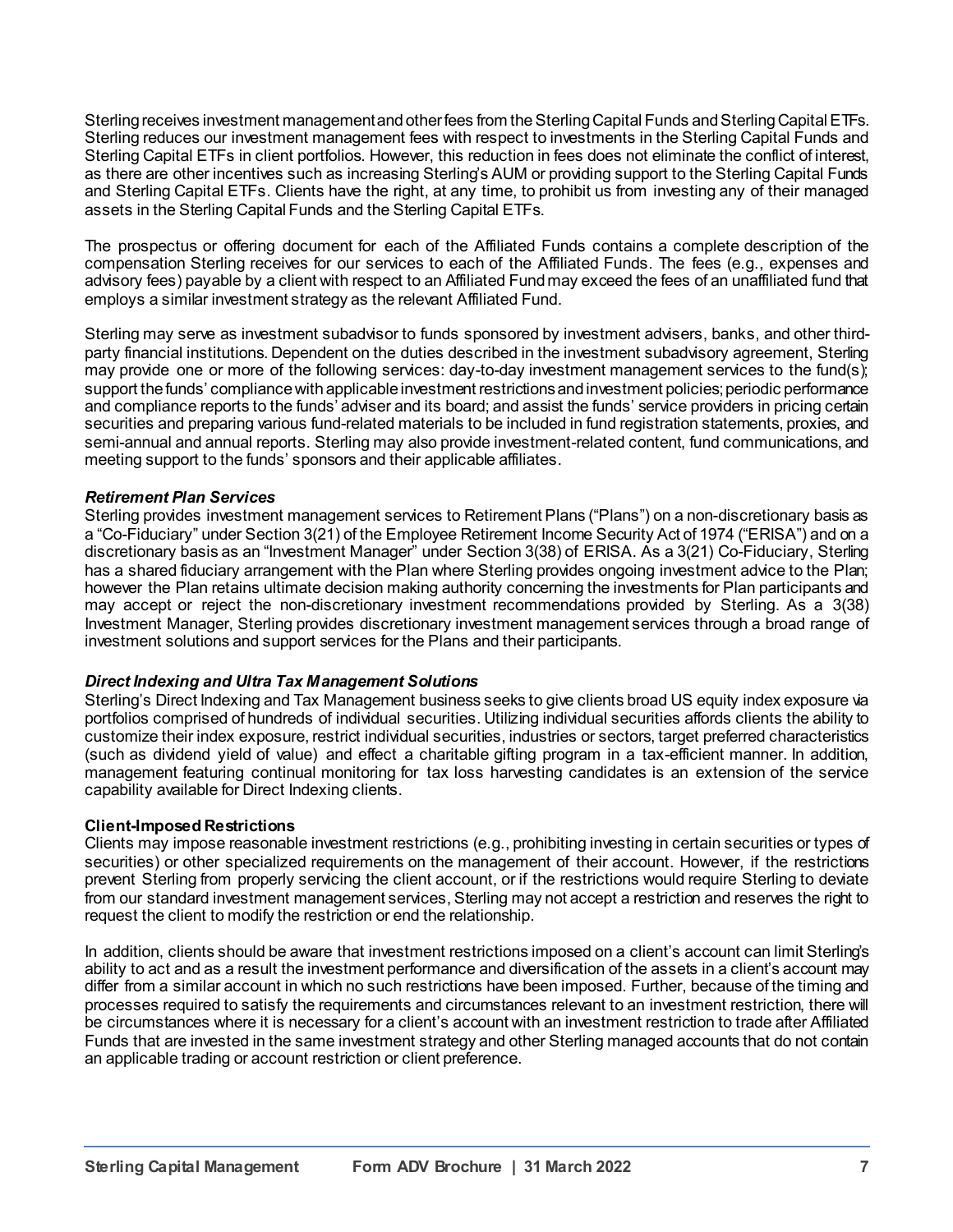#### **Item 5 – Fees and Compensation**

#### **Fees – How and When Clients are Billed**

Sterling is compensated for providing investment management services by charging an investment management fee. Generally, the investment management fee is based on an annual rate on total AUM or assets under advisement ("AUA") for Model Programs or other non-discretionary services. Occasionally, Sterling may consult on a small percentage of portfolios that are not actively managed by Sterling. Fixed fees may be set when the amount of work involved is not directly related to the AUM or AUA. Sterling does not receive compensation from the sale of securities or other investment products.

Performance-based investment management fees may be available, where applicable by law. These fee schedules are customized and individually negotiated. Please refer to Item 6 – Performance-Based Fees and Side-by-Side Management.

Fees and minimum account sizes may vary or be negotiable depending upon the types of products or services selected or the number of accounts and asset size associated with the client relationship. The negotiations may result in a reduced, higher, or fixed fee. Fees are generally billed quarterly, in advance or arrears, depending on the nature and circumstances of the client and services selected. Clients may elect to be billed directly for fees or to authorize Sterling to debit fees from the client's managed account(s). In some instances, clients calculate their own fee and initiate payment to Sterling.

Sterling's investment management agreement may be cancelled by either party upon written notice. If a client account is terminated prior to the end of a billing cycle, any investment management fees paid in advance will be refunded on a pro-rated basis. For clients that pay in arrears, in the event of a termination, any earned but unpaid fees will be billed on a pro-rata basis payable and due to Sterling.

Unless otherwise provided in an investment management agreement, when Sterling is responsible for calculating the fees owed by a client, we will calculate the fee according to the market value of AUM in the account on our internal accounting system(s), which may include securities for which current market prices are not available, securities for which Sterling elects to override the market price provided by a third party, or securities for which pending portfolio activities have not yet been fully processed. A conflict of interest exists when Sterling calculates fees based on securities that we have determined the market value for as Sterling may be incentivized to apply a higher valuation. Sterling has adopted valuation policies and procedures that are designed to value securities fairly, mitigating this conflict of interest. Due to differences in securities' valuations and/or pending portfolio activities, a client account's AUM calculated by Sterling may not match the account's AUM reported by the client's custodian.

Sterling reserves the right to change our standard fee schedules and absent contractual provisions to the contrary, is not required to change the fee schedules of existing clients to match any such updated fee schedules, even if such updated fee schedules would be more advantageous to the client. Sterling may, at our sole discretion, offer certain clients more advantageous fee schedules than those offered to other clients for similar services provided.

#### **Additional Fees and Costs**

There are a number of other fees that can be associated with holding and investing in securities. In addition to the investment management fees paid to Sterling, clients may also incur certain charges imposed by other third parties, such as broker-dealers, custodians, trust companies, banks and other financial institutions. These additional charges may include brokerage commissions, transaction fees, custodial fees, fees charged by other managers, margin costs, charges imposed directly by a mutual fund or ETF in a client's account, as disclosed in the fund's prospectus or offering document (e.g., fund management fees and other fund expenses), deferred sales charges, odd-lot differentials, transfer taxes, wire transfer, and electronic fund fees, and other fees and taxes on brokerage accounts and securities transactions.

#### **Fees for Fund Management**

Sterling may include mutual funds, ETFs, and other pooled vehicles (CTFs, CIFs, etc.) in our investment strategies; these funds also charge operating expenses, which are disclosed as "other expenses" in the fund's prospectus or offering document. When Sterling purchases a mutual fund in a client portfolio, Sterling will, on a best efforts basis, select the lowest cost share class of such mutual fund in which the client is eligible to invest at the time of initial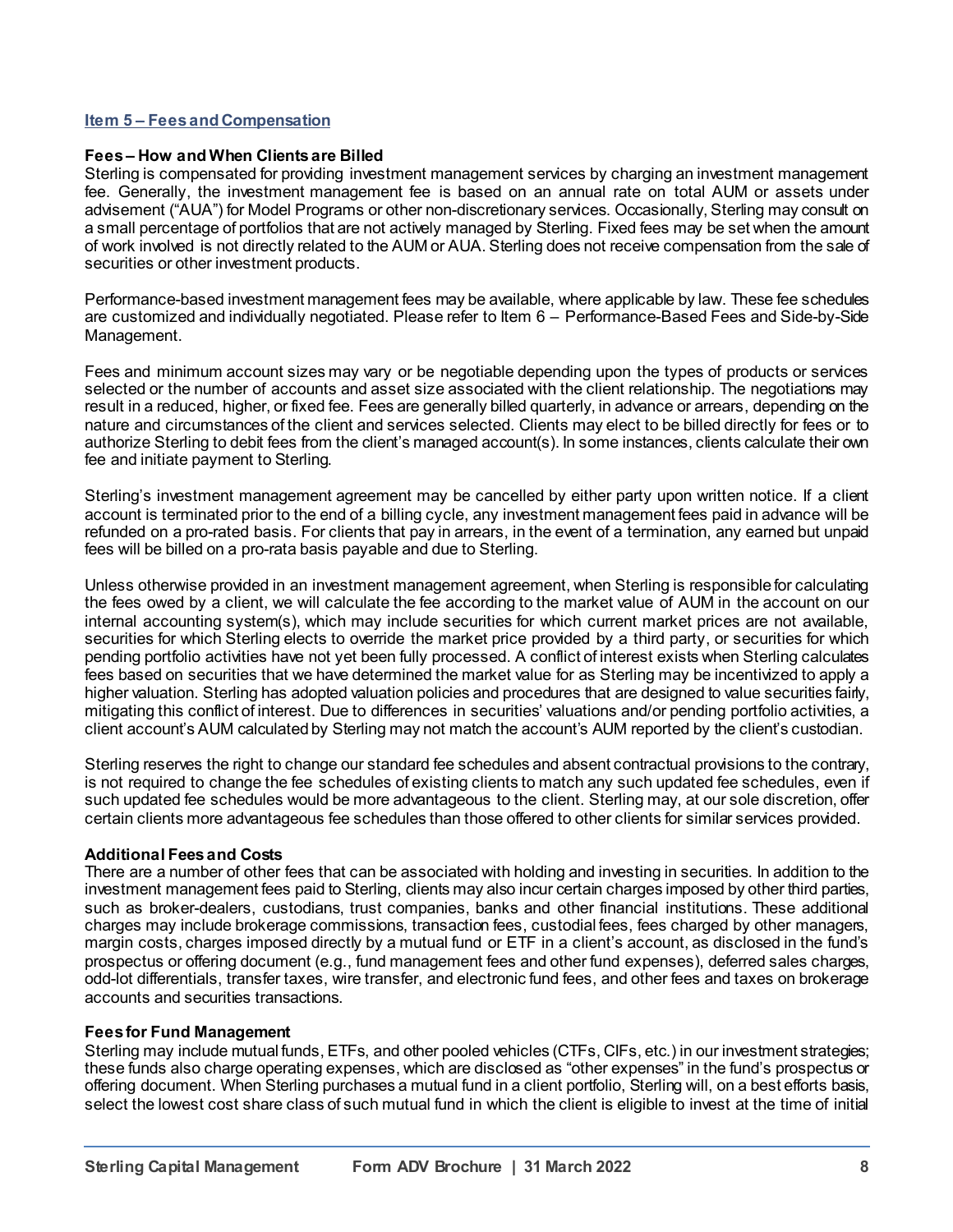purchase. Sterling will periodically review advisory client mutual fund holdings to determine if a lower cost mutual fund share class is available to the client. Sterling will take into account associated conversion fees, tax consequences and other relevant factors when determining if a client would benefit from the lower cost share class. If Sterling determines that a client would benefit from the lower cost share class, then Sterling will convert the client's mutual fund holdings.

Please refer to Item 12 – Brokerage Practices for the factors that Sterling considers in selecting or recommending broker-dealers for client transactions and determining the reasonableness of their compensation (e.g., commissions).

#### **Wrap Programs**

The fees described in this Brochure do not include information for investment management services Sterling provides through Wrap Programs. The terms of each client's account in a Wrap Program is governed by the client's agreement with the Program Sponsor and disclosure document for reach Wrap Program. Wrap Program clients are urged to refer to the appropriate disclosure document and client agreement for more information about the Wrap Program and advisory services. The fees for a Wrap Program may result in higher costs than a client would otherwise realize by paying standard fees and negotiating separate arrangements for trade execution, custodial and consulting services. Wrap Programs typically pay a fee to the Program Sponsor based on assets managed through the program. The Program Sponsor generally pays Sterling a fee based on the assets managed by Sterling in the Wrap Program. Therefore, Sterling receives a portion of the wrap fee paid by each client in the program.

#### **Investment in Affiliated Funds**

Sterling provides investment management services to the Affiliated Funds. Each Affiliated Funds' prospectus or offering document will include information about the fees and expenses paid by the Affiliated Fund, including compensation Sterling may receive for portfolio management and administrative services.

#### **Standard Fee Schedules**

Below are Sterling's standard fee schedules. The fee schedules are subject to change and are negotiable; therefore, existing and future clients of Sterling may have different fee arrangements or minimum investments from those stated below.

#### **Sterling Institutional Separately Managed Accounts – Equity**

#### **Small Cap Value, Small Cap Fundamental Value, SMID Opportunities**

| First \$25 million         | $1.00\%$     |
|----------------------------|--------------|
| Thereafter                 | 0.75%        |
| Minimum Initial Investment | \$10 million |

#### **Small Cap Value Focused Factor**

| First \$50 million         | 0.60%        |
|----------------------------|--------------|
| Next \$50 million          | $0.55\%$     |
| Thereafter                 | 0.50%        |
| Minimum Initial Investment | \$10 million |

#### **Large Cap Value Focused Factor**

| First \$250 million        | 0.45%        |
|----------------------------|--------------|
| Next \$250 million         | 0.35%        |
| Thereafter                 | 0.25%        |
| Minimum Initial Investment | \$10 million |

#### **International Focused Factor**

| First \$250 million        | $0.60\%$     |
|----------------------------|--------------|
| Next \$250 million         | 0.50%        |
| Thereafter                 | 0.40%        |
| Minimum Initial Investment | \$10 million |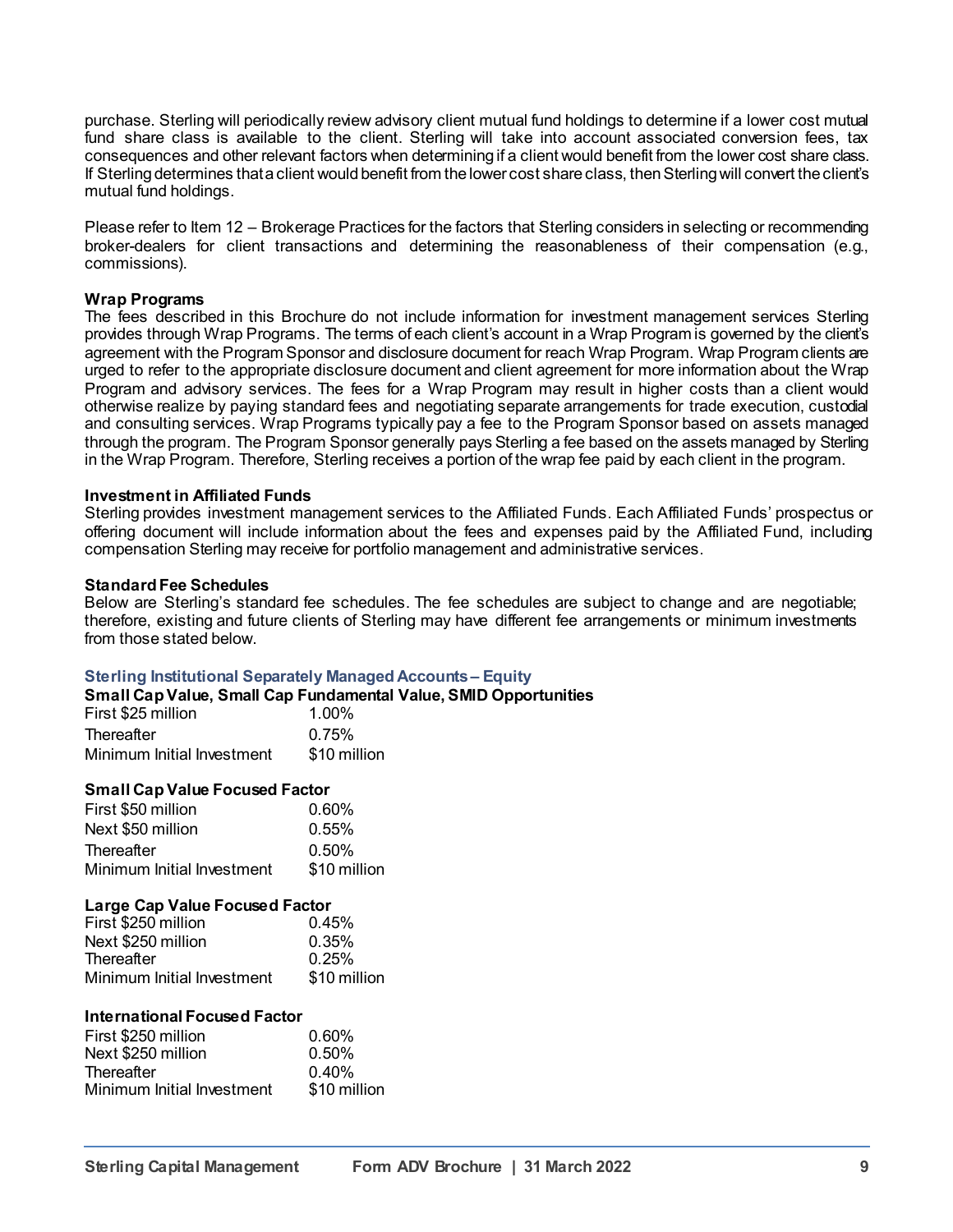#### **Mid Cap Value Equity, Mid Cap Relative Value, Real Estate**

| First \$10 million         | 0.85%        |
|----------------------------|--------------|
| Next \$15 million          | $0.70\%$     |
| Thereafter                 | $0.60\%$     |
| Minimum Initial Investment | \$10 million |

#### **Equity Income, Special Opportunities, FocusEquity, Global Leaders**

| First \$25 million         | 0.70%        |
|----------------------------|--------------|
| Next \$25 million          | $0.60\%$     |
| Next \$25 million          | $0.50\%$     |
| Thereafter                 | 0.40%        |
| Minimum Initial Investment | \$10 million |
|                            |              |

#### **Sterling Institutional Separately Managed Accounts – Fixed Income**

# **Ultra Short Duration (Cash Management and Enhanced Cash)**

| First \$100 million        | 0.12%        |
|----------------------------|--------------|
| Next \$200 million         | $0.10\%$     |
| Thereafter                 | $0.08\%$     |
| Minimum Initial Investment | \$50 million |

#### **Short Duration Fixed Income**

| 0.15%        |
|--------------|
| 0.125%       |
| $0.10\%$     |
| \$25 million |
|              |

#### **Intermediate, Core and Long Duration Fixed Income**

| First \$50 million         | 0.25%        |
|----------------------------|--------------|
| Thereafter                 | 0.20%        |
| Minimum Initial Investment | \$20 million |

#### **High Yield**

| First \$50 million         | 0.50%        |
|----------------------------|--------------|
| Thereafter                 | 0.45%        |
| Minimum Initial Investment | \$20 million |

#### **Intermediate and Core Fixed Income Municipal**

| First \$10 million         | 0.35%        |
|----------------------------|--------------|
| Next \$40 million          | 0.25%        |
| Thereafter                 | 0.15%        |
| Minimum Initial Investment | \$20 million |

## **Sterling Managed Account Platforms**

| <b>Wrap Programs</b>       |                                                                  |
|----------------------------|------------------------------------------------------------------|
| Annual Fee                 | 0.30%-0.60% on all program assets depending on selected strategy |
| Minimum Initial Investment | \$100.000                                                        |

#### **Model Programs**

Annual Fee **1.20%-0.50% on all model-based assets depending on selected strategy**\*

*\*Fees charged by Sterling to affiliated and unaffiliated Model Program Sponsors do not include underlying manager fees. Sterling's fees are charged directly to individual clients or the external investment platform sponsors.*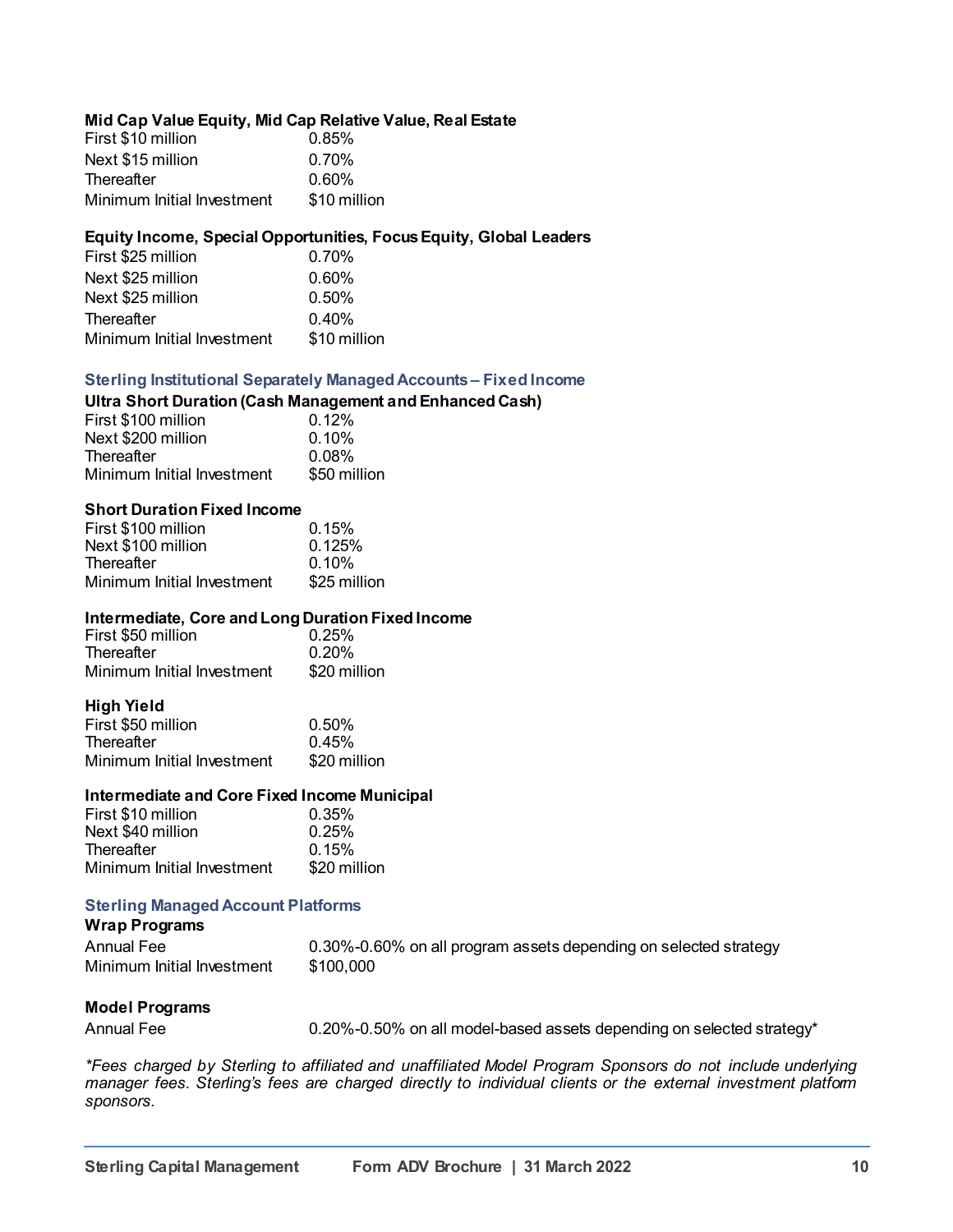#### **Sterling Managed Fixed Income Accounts – Taxable Strategies**

| <b>Taxable Strategy</b>     | <b>Minimum Investment</b> | <b>Annual Fee</b> |  |
|-----------------------------|---------------------------|-------------------|--|
| Core SMA                    | \$500,000                 | 0.20%             |  |
| <b>Enhanced Cash SMA</b>    | \$1,000,000               | 0.20%             |  |
| Full Term Gov/Credit SMA    | \$250,000                 | 0.20%             |  |
| Intermediate Gov SMA        | \$250,000                 | 0.20%             |  |
| Intermediate Corp SMA       | \$250,000                 | 0.20%             |  |
| Intermediate Gov/Credit SMA | \$250,000                 | 0.20%             |  |
| <b>Short Term Gov SMA</b>   | \$250,000                 | 0.20%             |  |
| Short Term Corp SMA         | \$250,000                 | 0.20%             |  |
| Short Gov/Credit SMA        | \$250,000                 | 0.20%             |  |

## **Sterling Managed Fixed Income Accounts – Municipal Strategies**

| <b>Municipal Strategy</b>                        | <b>Minimum Investment</b> | <b>Annual Fee</b> |
|--------------------------------------------------|---------------------------|-------------------|
| Muni Enhanced Cash SMA                           | \$1,000,000               | 0.20%             |
| Muni Extended Intermediate SMA                   | \$250,000                 | 0.20%             |
| Muni Intermediate SMA                            | \$250,000                 | 0.20%             |
| Muni Short Intermediate SMA                      | \$250,000                 | 0.20%             |
| Muni Short Term SMA                              | \$250,000                 | 0.20%             |
| State Specific/Focused Extended Intermediate SMA | \$500,000                 | 0.20%             |
| State Specific/Focused Intermediate SMA          | \$500,000                 | 0.20%             |
| State Specific/Focused Short Intermediate SMA    | \$500,000                 | 0.20%             |
| State Specific/Focused Short Term SMA            | \$500,000                 | 0.20%             |

#### *\*The following Managed Fixed Income strategy is no longer available for new clients*

# *Intermediate Government Credit Total Return*

| First \$5 million | 0.28% |
|-------------------|-------|
| Next \$5 million  | 0.25% |
| Thereafter        | 0.23% |

#### **Sterling OCIO Services (Advisory Solutions)**

| First \$50 million | 0.20%    |
|--------------------|----------|
| Next \$50 million  | 0.15%    |
| Next \$100 million | $0.10\%$ |
| Thereafter         | 0.05%    |
| Minimum Annual Fee | \$50,000 |

#### **Sterling Private Client**

Investment management fees are based on the following annual rate on total AUM. Fees may be paid in advance or arrears depending on the client relationship. Minimum investment required is \$10 million in the aggregate and minimum annual fee is \$10,000. From time to time, Sterling may charge a flat fee for services rendered other than investment management. This fee is negotiable and will be determined at the time of service.

| <b>Equity</b>     |       | <b>Fixed Income</b> |       |
|-------------------|-------|---------------------|-------|
| First \$5 million | 1.00% | First \$5 million   | 0.50% |
| Next \$10 million | 0.75% | Next \$5 million    | 0.40% |
| Next \$10 million | 0.65% | Thereafter          | 0.25% |
| Thereafter        | 0.50% |                     |       |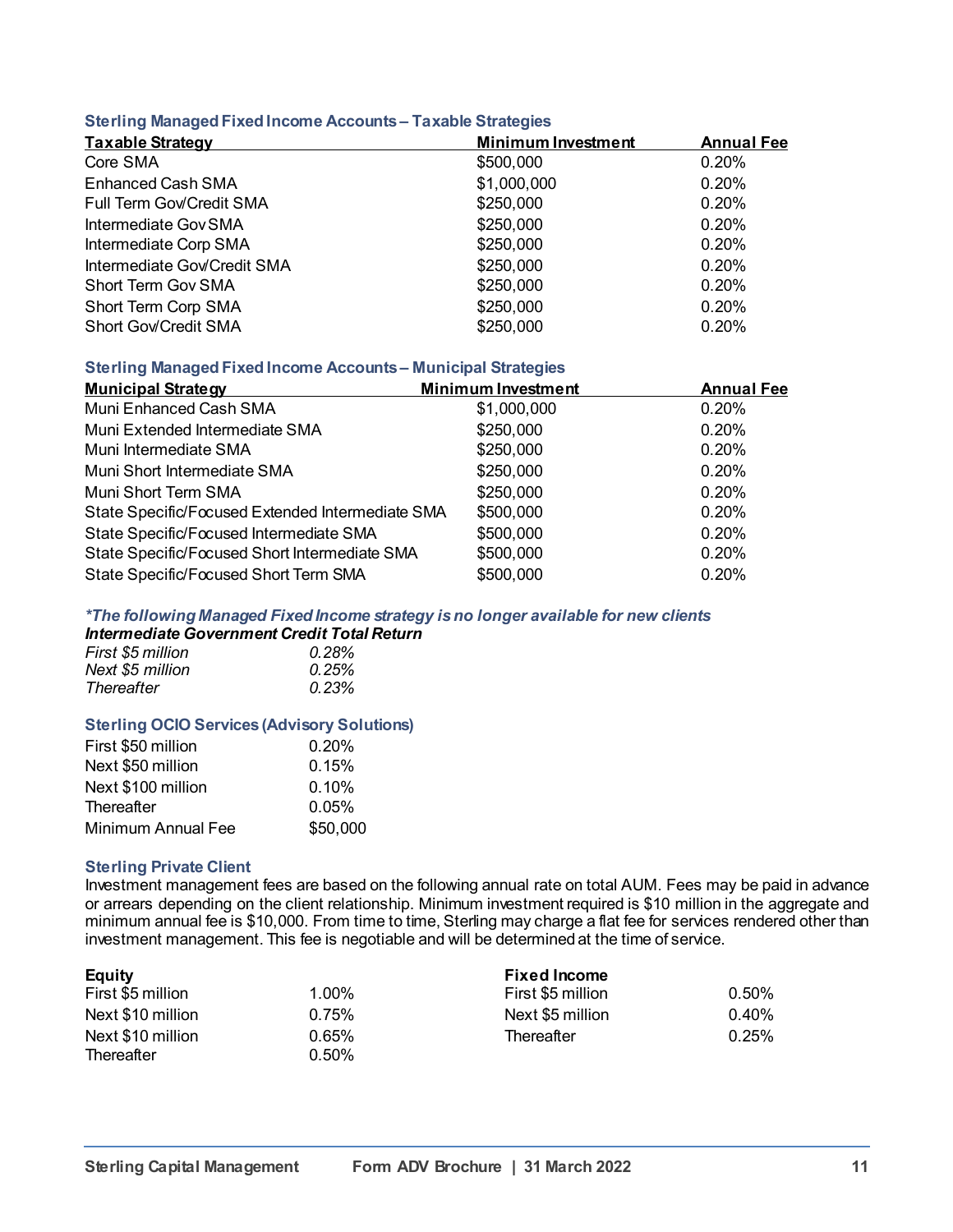## **Direct Indexing and Ultra Tax Management Solutions**

The minimum account size for U.S. Large Capitalization companies is \$250,000. Fees are negotiated based on a wide range of client specific attributes involved in each engagement.

#### **Item 6 – Performance-Based Fees and Side-By-Side Management**

In some cases, and in compliance with applicable law, client accounts may provide for investment management fees to include a share in the capital appreciation of the account, also known as performance or incentive fees. The amount of a performance-based fee can vary depending on factors such as the portfolio's relative return to a particular benchmark return. Sterling will take into consideration the investment objectives of the client as well as what Sterling deems to be reasonable performance goals.

Portfolio managers responsible for the management of performance-based portfolios may also be responsible for the management of portfolios with an asset-based fee or other fee arrangement. Performance-based fee arrangements may create an incentive for Sterling to recommend investments that may be riskier or more speculative than those that would be recommended under an asset-based fee or other fee arrangement. Such fee arrangements also create an incentive to favor higher fee-paying portfolios over other portfolios in the allocation of investment opportunities.

Sterling has procedures in place to ensure that clients are treated fairly and equally and to prevent this potential conflict of interest from influencing the allocation of investment opportunities among clients.

#### **Item 7 – Types of Clients**

Sterling provides investment management services to a diversified group of clients including, but not limited to, individuals, high net worth individuals, trusts, estates, banking or thrift institutions, affiliated and non-affiliated investment companies (e.g., mutual funds and ETFs) and other pooled investment products (e.g., CTFs, CIFs and private investment funds), investment advisers, foundations, endowments, charitable organizations, corporations and other business entities, insurance companies, state and municipal government entities, churches, and affiliated and non-affiliated Wrap Programs. In addition, Sterling also provides investment management services to retirement plans including 401(k) plans, 403(b) plans, pensions and profit sharing plans, non-qualified plans or other retirement plan types not listed.

Portfolio minimums vary by type of client (e.g., wealth management, institutional, Wrap), investment type (e.g., fixed, equity), and product (e.g., small cap, mid cap, balanced, short term fixed, intermediate fixed). For specific portfolio minimums, please refer to Item 5 – Fees and Compensation.

#### **Item 8 – Methods of Analysis, Investment Strategies, and Risk of Loss**

#### **Methods of Analysis**

Sterling's security analysis methods include fundamental, qualitative, quantitative, behavioral, cyclical, and technical. In conducting security analysis, we utilize a broad spectrum of information, including but not limited to financial publications, third-party research materials, annual reports, prospectuses, regulatory filings, company press releases, corporate rating services, remittance reports, inspections of corporate activities and meetings with management of various companies.

In addition, Sterling may consider or integrate environmental, social and governance ("ESG") factors in our investment process across certain equity and fixed income strategies, as well as in our Advisory Solutions investment manager search and selection process, as one of several fundamental considerations that make up the investment mosaic. Sterling believes that incorporating ESG principles into the investment process is useful, particularly in mitigating downside risk and volatility in investment portfolios. For example, Sterling seeks to identify companies that have strong ESG characteristics while being aligned to Sterling's goal to pursue outperformance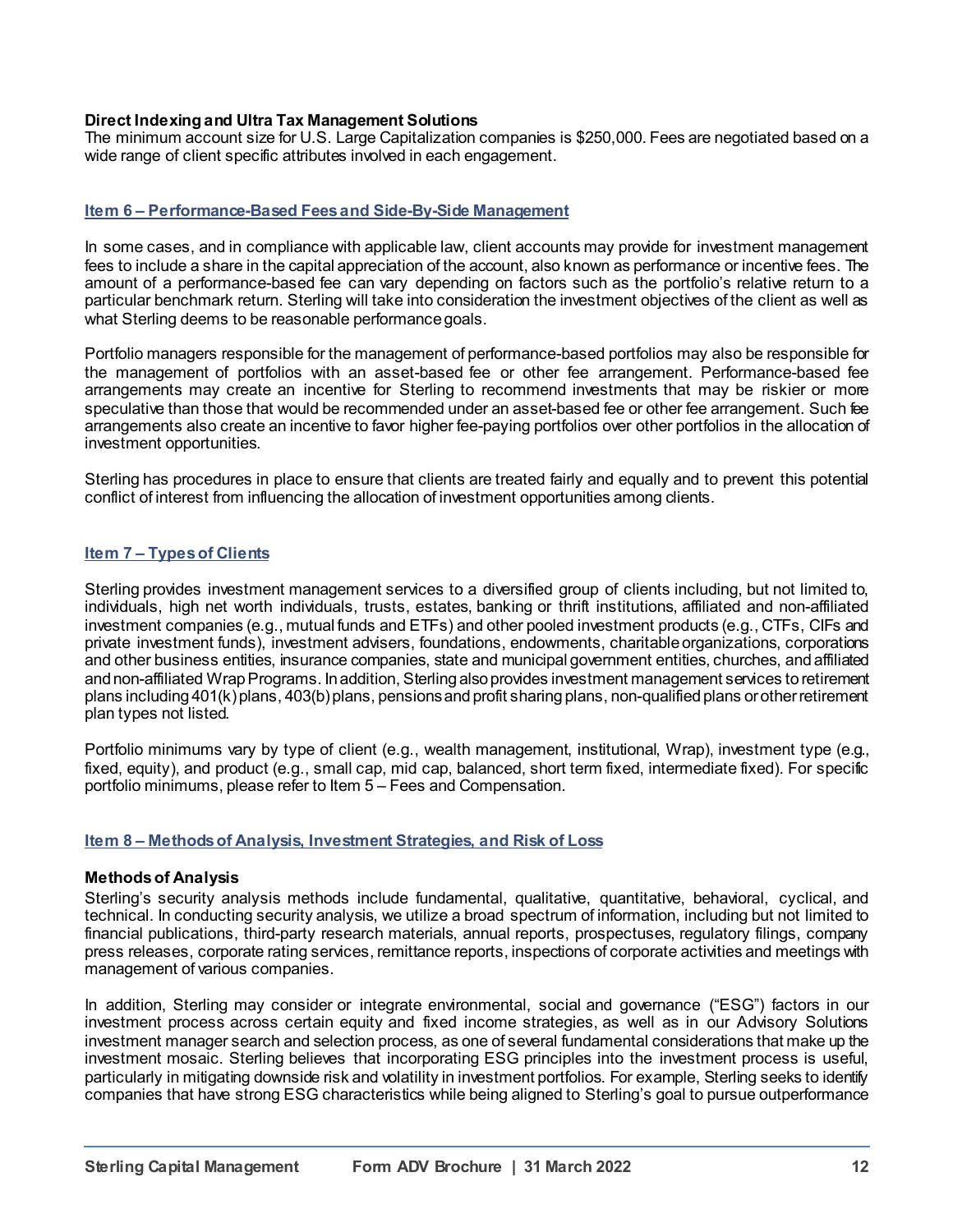and attractive risk-adjusted returns. The extent to which ESG is a factor in the investment evaluation process is dependent on the materiality and relevancy to Sterling's investment strategies and products.

Sterling offers various investment strategies to our clients. In doing so, Sterling may invest in a wide range of securities and other financial instruments, unless expressly limited by written direction or our client's guidelines and policies. We employ a range of investment strategies to implement the advice we provide to clients, including but not limited to long-term purchases, short-term purchases, trading, short sales, option strategies (e.g.*,* covered options, uncovered options, or spreading strategies), and over-the-counter derivative strategies.

The specific risk associated with a particular strategy depends on the securities used and the extent to which the strategy employs certain portfolio management techniques. Not all risks apply to each strategy. For a summary of each risk, see **Summary of Material Risks**at the end of this item.

## **Principal Investment Strategies**

A brief summary for each principal investment strategy listed below is included along with the methods of analyses. Please refer to the Summary of Material Risks for a description of material risks that apply to the principal investment strategies.

## *Fixed Income (Taxable and Tax-Exempt)*

## **Investment Types, Investment Strategies & Philosophy**

Sterling's Fixed Income team may invest in the following investment on behalf of clients including without limitation: securities issued or guaranteed by the U.S. government, its agencies or instrumentalities; foreign government and government-related securities, securities issued by supranational organizations, corporate debt, preferred stock, taxable and tax-exempt municipal securities, asset-backed securities, mortgage-backed securities, including commercial mortgage-backed securities, convertible securities, investment companies (e.g., mutual funds and ETFs) and other pooled investment vehicles (e.g., CTFs, CIFs, etc.). Certain fixed-income strategies may also include investments in commodity interests (e.g., treasury futures), 144A securities, structured products, collateralized loan obligations ("CLOs"), derivatives (including swaps), fixed or floating rate loans or similar instruments that may be more volatile and less liquid than cash market fixed-income securities. Some strategies may also hold an allowance to non-investment grade securities.

Sterling's Fixed Income Team combines elements of both "top-down" as well as "bottom-up" investment management strategies in constructing portfolios. The "top-down" macro view drives the team's interest rate risk and sector allocation decisions, while "bottom-up" credit fundamentals drive the team's security selection decisions. For yield curve management, in addition to the trend in interest rates, other factors such as future inflation expectations, supply factors, and forward curve analysis are considered. Sector weightings are driven by a combination of the firm's macro view on the economy, sector fundamentals, interest rates and volatility as well as relative spread analysis. The Fixed Income Team then selects individual securities by utilizing fundamental analysis and looking for the best relative values within particular sectors. The analysis includes an attempt to understand the structure and embedded features of potential securities. Features that are analyzed include puts, calls, sinking fund requirements, prepayment and extension risk, debt limitations, lien baskets, restricted payments baskets and other covenants and individual company financial data for potential corporate holdings. Scenario analysis is the primary tool employed for these assessments. Sterling's fixed income strategies are managed primarily in one of the following mandates:

- Ultra Short Duration Fixed Income, including Cash and Enhanced Cash mandates, with an average duration ranging from 0.25 to 1.30 years.
- Short Duration Fixed Income, including Short Term and Short Term Investment Grade mandates, with an average duration ranging from 1.30 to 3.50 years.
- Intermediate Fixed Income includes mandates with an average duration ranging from 3.50 years to 5.50 years.
- Core Fixed Income includes mandates measured against the Bloomberg US Aggregate Bond Index.
- Long Duration Fixed Income includes mandates with an average duration of over 10 years.
- High Yield mandates
- Ultra Short, Short Term, Intermediate or Core Fixed Income Municipal mandates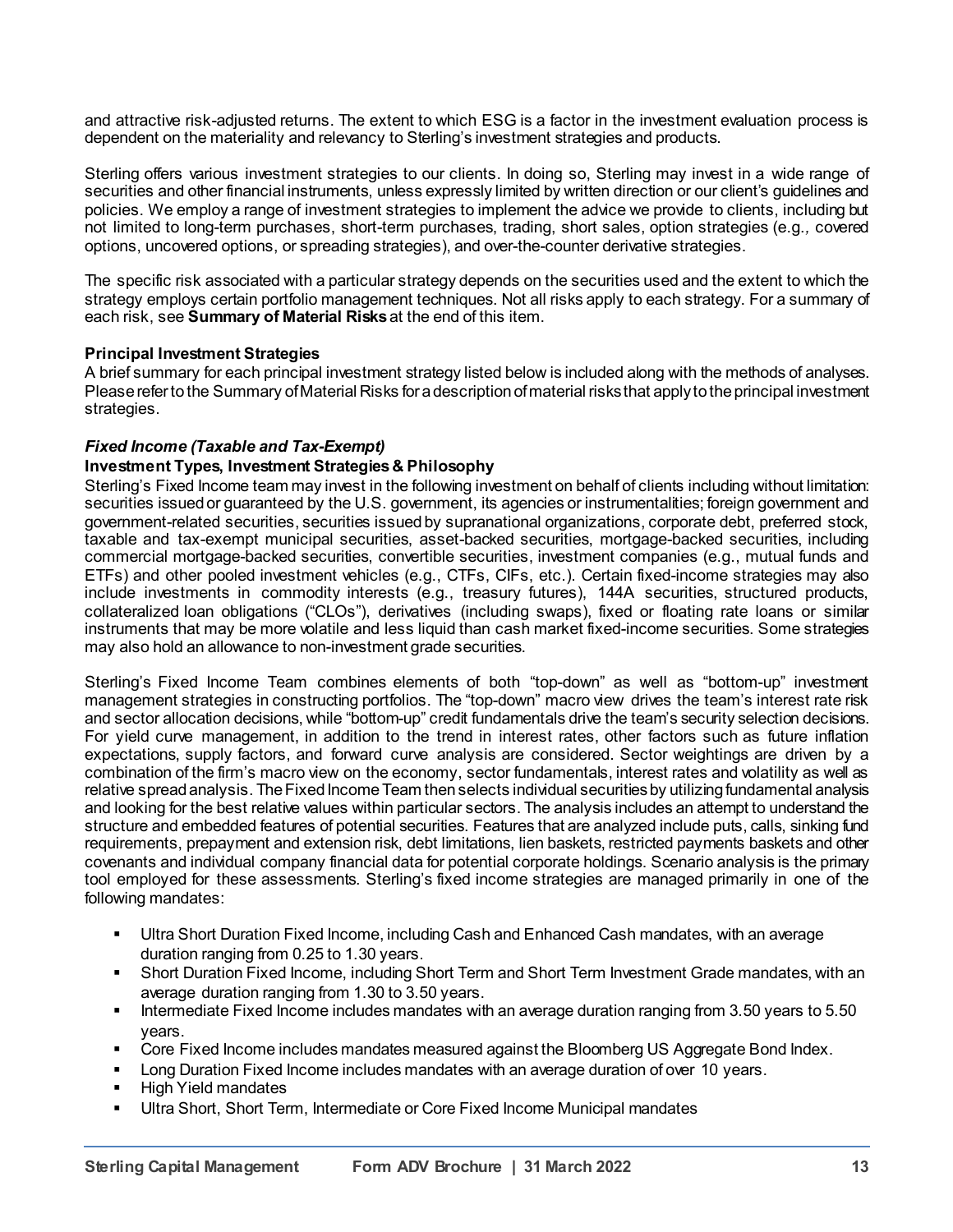## *Equity*

## **Investment Types, Investment Strategies & Philosophy**

Sterling's Equity and Advisory Solutions teams may invest in the following investment on behalf of clients including, without limitation: common and preferred stocks, exchange-listed securities, securities traded over-the-counter, foreign securities, investment companies (e.g., mutual funds and ETFs) and other pooled investment vehicles (e.g., CTFs, CIFs, etc.). Sterling may also invest, when appropriate, in real estate investment trusts ("REITS"), derivative instruments such as warrants, American Depository Receipts ("ADRs"), Global Depository Receipts, commodity interests (e.g., forwards, futures and swaps) and options.

## **Diverse Multi-Manager Active ETF**

The Sterling Capital Diverse Multi-Manager Active ETF ("DEIF") seeks long-term capital appreciation through strategies managed by sub-advisers that are majority diverse-owned (e.g*.*, greater than 50 percent owned and/or controlled by persons of designated diverse backgrounds, including women, racial minorities, LGBTQ+ individuals, veterans, and disabled individuals). Under normal market conditions, the DEIF invests at least 80% of its net assets (including investment borrowings) in equity securities issued by large-cap or mid-cap companies. The DEIF considers large capitalization companies to be those companies within the market capitalization range of the companies comprising the Russell 1000 Index (as of the index's most recent reconstitution) and mid-capitalization companies to be those companies within the market capitalization range of companies comprising the Russell Midcap Index, a subset of the Russell 1000 Index. The DEIF utilizes a multi-manager approach to provide exposure to an actively managed U.S. large-cap value strategy, an actively managed U.S. large-cap growth strategy, and an actively managed U.S. mid-cap core strategy. Each strategy reflects a separate sleeve of the DEIF's portfolio.

Sterling oversees the DEIF's investment sub-advisers, each of which provides investment recommendations generated by their respective model portfolios to Sterling regarding the selection and allocation of the securities in the respective strategy under its management. Sterling provides the day-to-day management of the DEIF and determines each sub-adviser's model portfolio weighting within the DEIF through its asset allocation process. Sterling selects the portfolio securities that the DEIF buys and sells after reviewing each sub-adviser's model recommendations.

Sterling and/or its affiliates have provided seed capital to the DEIF and this investment creates specific risks with respect to the operation and continued viability of the DEIF. (see *Affiliated Fund Risks* below)

## **Diversified Income**

The Diversified Income strategy seeks income and capital appreciation by investing in a broad range of incomegenerating asset classes and strategies. To pursue this objective, assets will be allocated among (i) the Affiliated Funds and (ii) registered open-end and closed-end investment companies (including ETFs) that are not a part of the Affiliated Funds. The portfolio management team will make allocation decisions according to the team's outlook for the economy, financial market, and relative market valuation of the Underlying Funds.

## **Equity Opportunities - Equity Income, Special Opportunities, Global Leaders, and Focus Equity**

The Equity Opportunities portfolios consist of four strategies, each using a stock selection multi-cap, multi-style approach to build a diversified, but concentrated, portfolio. The Equity Income portfolio is primarily larger-cap equities and focused on total return, selecting stocks with increasing dividend payouts. The Special Opportunities portfolio seeks capital appreciation with a quality bias that tends to favor large- and mid-cap equities. The Global Leaders portfolio primarily consists of larger cap global equities that are seen as industry leaders, with a focus on tax efficiency. The Focus Equity portfolio seeks capital appreciation with a growth and quality bias that tends to favor large- and mid-cap equities.

In managing each of these portfolios, the Equity Opportunities team will place a strong emphasis on identifying companies with the following characteristics: quality business models, strong profitability, attractive valuation, strong balance sheets, robust financial returns and talented management. Both quantitative and qualitative analyses are used in identifying investment opportunities. Valuation analysis of each security is conducted relative to its historical range, peers, current and potential growth rates, and the market. A long-term investment horizon allows portfolios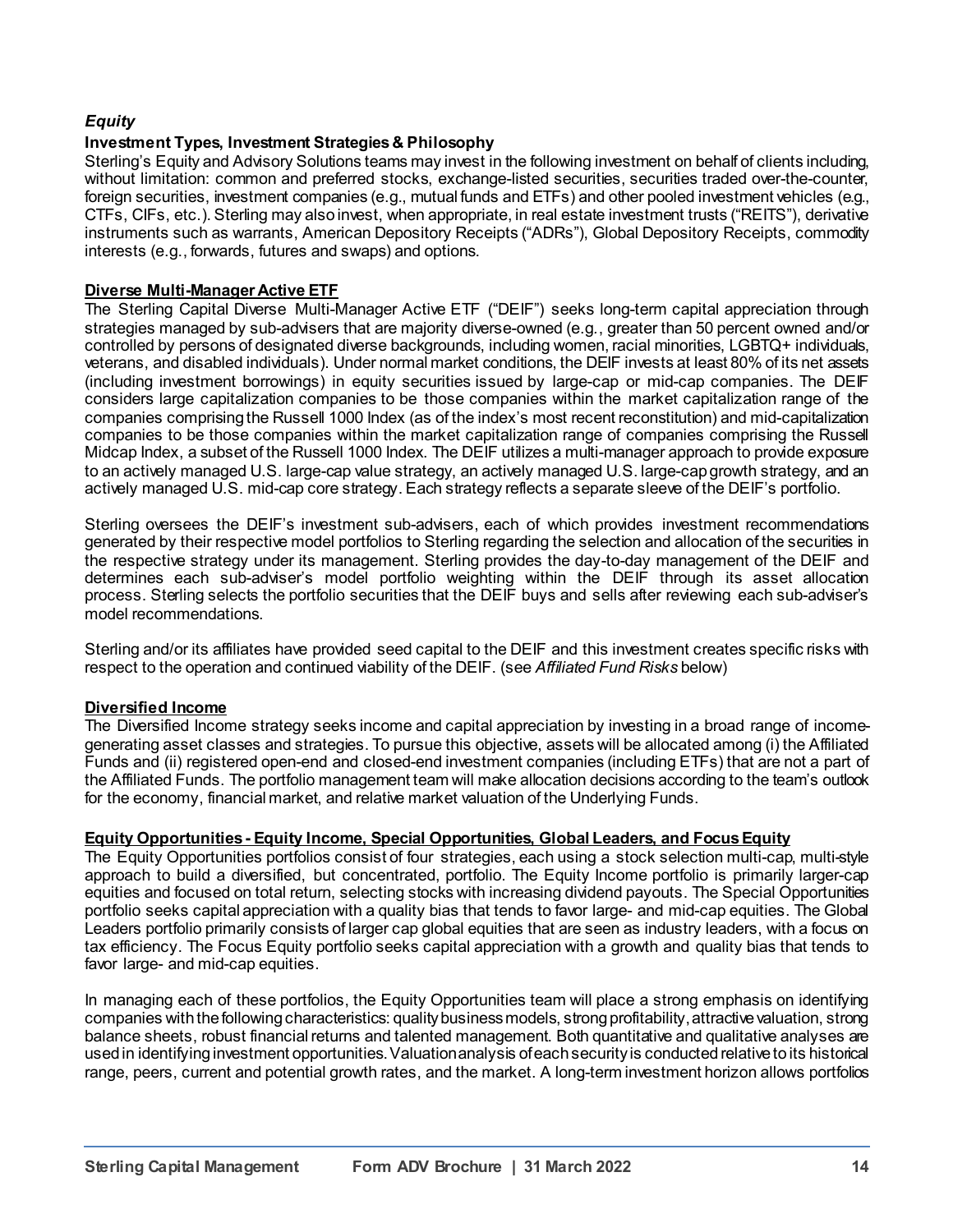to take advantage of transitory weakness that creates potential buying opportunities, and may allow portfolios to compound value over the longer term as company management executes against multi-year investment theses.

## **Focused Factor - Small Cap Value, Large Cap Value, and International**

#### **(Focused Factor strategies are offered as Behavioral Small Cap Value Equity, Behavioral Large Cap Value Equity, and Behavioral International Equity for the Sterling Capital Funds)**

The Focused Factor suite of products consists of three strategies that employ techniques seeking to capitalize upon behavioral finance-based principles and to take advantage of inefficiencies within the market. Investors are prone to certain biases and heuristics (mental shortcuts) as well as greed and fear that often times lead to anomalies within the financial markets. Our investment process, from the valuation and momentum factors we use to the portfolio construction techniques we employ, is specifically designed to capitalize upon investor behavior.

The Small Cap Value Focused Factor portfolio seeks to invest in U.S. small capitalization stocks that will potentially offer greater capital appreciation than its applicable benchmark. The Large Cap Value Focused Factor portfolio seeks to invest in U.S. large and mid-capitalization stocks that will potentially offer greater capital appreciation than its applicable benchmark. The International Focused Factor portfolio seeks to invest in developed market (ex-U.S. and Canada) large and mid-capitalization stocks that will potentially offer greater capital appreciation than its applicable benchmark.

## **Fundamental - Small Cap Fundamental Value, SMID Opportunities, and Mid Cap Value**

Sterling's team of portfolio managers and analysts utilize quantitative and qualitative tools to examine the fundamental and investment characteristics of a particular company. The analysis is focused on finding undervalued businesses producing strong cash flows, high returns on invested capital, and sustainable competitive advantages. We seek businesses run by capable managers with a track record of good capital allocation and shareholderaligned incentives. The team seeks attractive risk/reward investment opportunities and broad diversification across uncorrelated economic sectors.

Sterling's investment process attempts to analyze and define the intrinsic value of the business using both quantitative and qualitative fundamental analysis. We emphasize the five key factors listed below:

- Free cash flow
- Return on invested capital
- Sustainable competitive advantages
- Capable management
- Balance sheet strength

## **Large Cap Equity - Core Equity, Focused Equity, Dividend Advantage, and Concentrated**

The Large Cap Equity products consist of four separate strategies, each using a disciplined approach and a common fundamentally-driven, multi-factor quantitative model to identify attractively valued equity securities with an emphasis on large capitalization stocks with above average financial quality. Factors used to manage the portfolios include earnings growth, forward earnings yield, cash flow, debt levels, price momentum and dividend yield. These strategies are typically employed for taxable client accounts; therefore, tax awareness is a key component of the investment process

The portfolio management team will at times overlay strategies that emphasize certain segments of the market in order to position the portfolios to participate in attractive trends developing in the market. These decisions are driven by several factors including the current macro-economic environment and business cycle events. The strategies have the ability to invest a portion of the portfolio in attractively valued mid-cap stocks when appropriate. However, the portfolios will consistently maintain exposure to all sectors of the market, and be positioned as large cap strategies at all times.

The Core Equity portfolio is a broadly diversified portfolio of 30-40 equity holdings across market sectors. Focused Equity is a more concentrated portfolio of 20-30 individual holdings; however, the portfolio maintains broad diversification across market sectors. The Dividend Advantage portfolio is diversified across market sectors and has a target dividend yield of 150% of the yield of the S&P 500. The Concentrated Portfolio consists of 12-15 equity holdings. All four Large Cap Equity strategies are comprised of publicly- traded equities with minimal cash levels.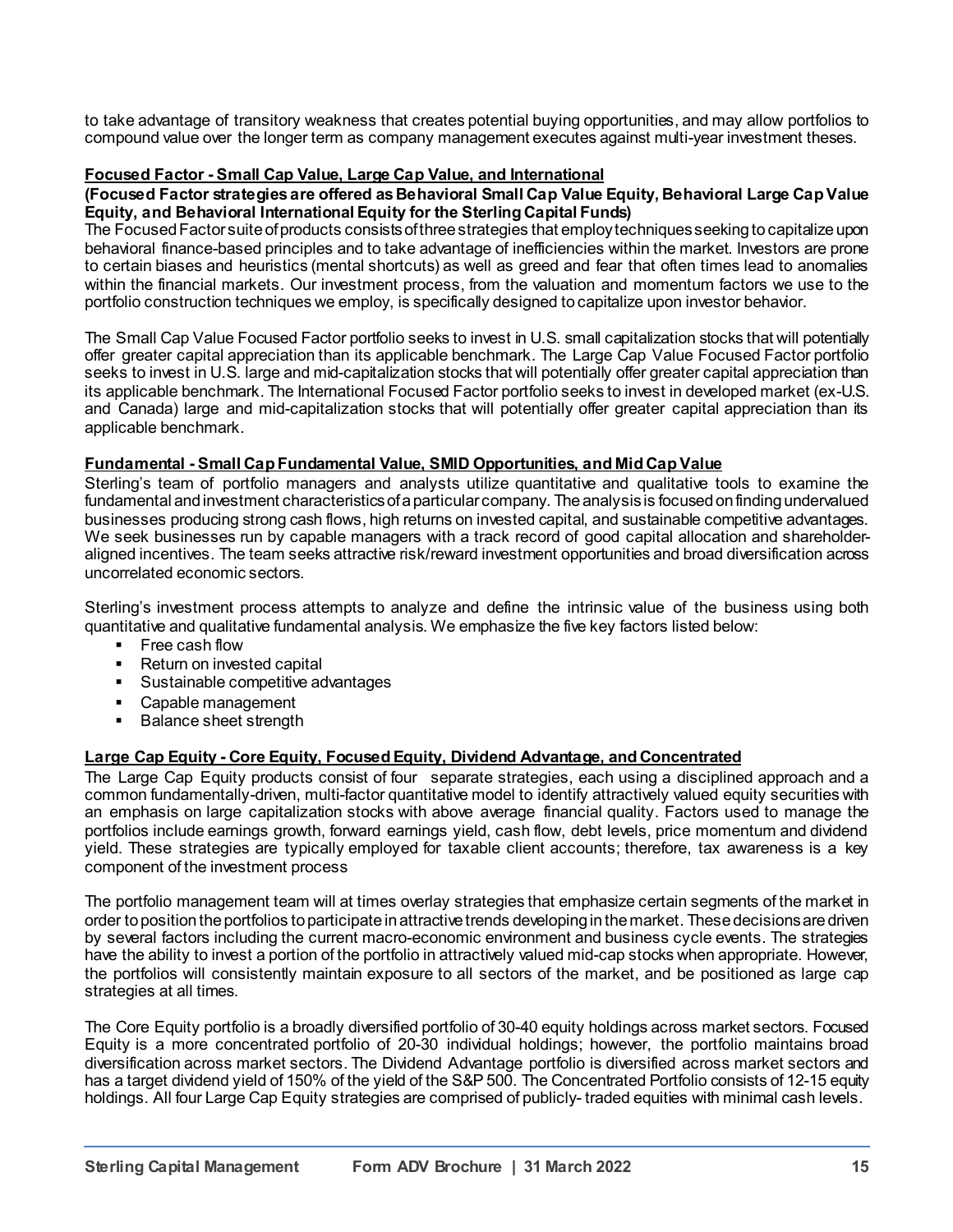The Large Cap Equity strategies take a long-term approach to the markets, and the portfolio team closely monitors the tax impact throughout the portfolio management process. This tax awareness approach includes attention to holding periods (long vs. short term), pending tax legislation, impact on after-tax returns and ex-dividend timing. These factors are balanced against the benefits associated with portfolio changes.

## **Real Estate**

The Real Estate strategy employs a combination of quantitative and qualitative measures, including underlying real estate values, earnings multiples, geographic and tenant concentrations, balance sheet metrics, company strategies, and management track record to identify the most attractive securities on a relative valuation basis within each property subsector. Based on the aforementioned criteria, stocks that appear undervalued relative to peers, and have identifiable fundamental catalysts, are buy candidates.

## **Relative - Small Cap Value and Mid Cap Relative Value**

The portfolio management team uses a value investment approach to invest primarily in common stock of small or mid-capitalization companies. We believe that undervalued companies with good earnings prospects have superior appreciation potential with reasonable levels of risk. Quantitatively, we focus on a stock's fundamental valuation relative to its peers, with particular emphasis on cash-flow valuation metrics. Other quantitative measures such as earnings momentum and relative price strength are also considered. Qualitatively, we seek to identify business catalysts, which will serve to drive future earnings growth, increase investor interest, and expand valuation. Management seeks to control risk through broad diversification across economic sectors.

## *Other Investment Services/Strategies*

## **Investment Types, Investment Strategies & Philosophy**

## **Advisory Solutions (OCIO)**

Sterling's Advisory Solutions team provides discretionary OCIO services and open architecture-based solutions for clients seeking comprehensive asset allocation, investment manager selection, and portfolio construction. Solutions are achieved by blending multiple investment strategies and asset classes. This combination can include domestic and international equities, fixed income, alternative investments and private market assets, affiliated and nonaffiliated funds. The investment process includes:

- Developing an asset allocation framework aligned with client specific goals and constraints
- Actively managing asset allocation, employing both quantitative and qualitative principles
- Utilizing a blend of active and passive managers, striving to achieve above-average returns with belowaverage risk
- Seeking to identify investment managers for each allocation within the portfolio
- Utilizing a complementary mix of investment managers
- Employing a diversified portfolio of separately managed accounts, mutual funds, index funds, exchangetraded funds, and/or private investment funds

## **Summary of Material Risks**

Investing in securities involves risk of loss that clients should be prepared to bear. The value of assets held in a client's account or portfolio is subject to a variety of factors, such as the liquidity and volatility of the securities markets. Investment performance of any kind is not guaranteed, and Sterling's past performance with respect to other portfolios does not predict future performance with respect to any particular account or portfolio. In addition, certain investment products that may be purchased in a portfolio may pose greater risks and, in some instances, increased volatility and lack of liquidity. The below summary is not meant to describe all risks related to investments or potential investments in securities products.

*General Risks:* The risks below represent a general summary of the risks that pertain to all investment strategies described above.

 *Asset Allocation Risk:* The amount invested in various asset classes of securities may change over time and is subject to the risks associated with those asset classes (e.g., the asset class may underperform other asset classes or that the allocation selected by Sterling may fail to perform as expected).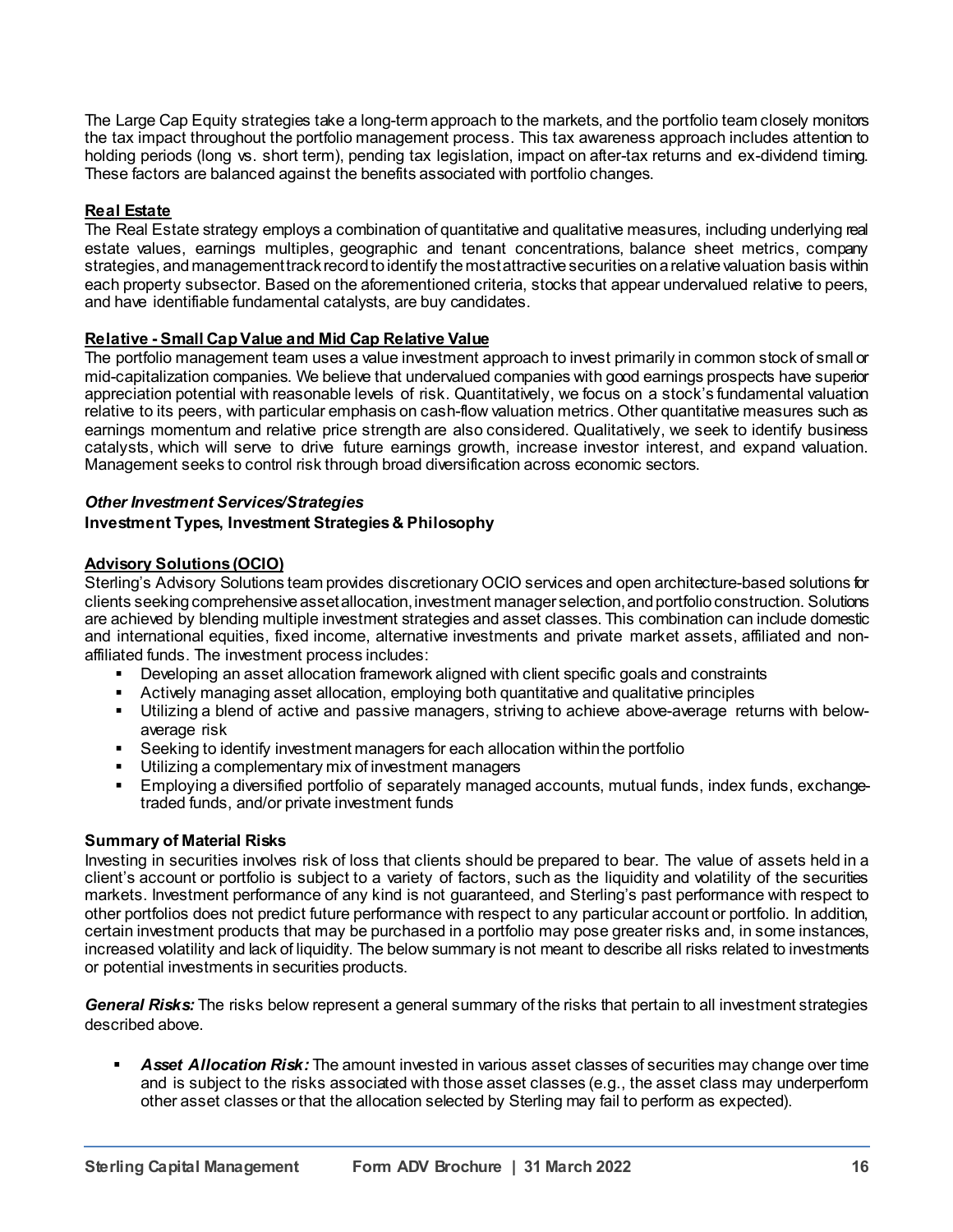- *Commodities Risk:* The value of commodities investments will generally be affected by overall market movements and factors specific to a particular industry or commodity, such as weather, embargoes, tariffs, public health, politicalenvironment, international factors, and regulatory developments. Economic and other events (whether real or perceived) can reduce the demand for commodities, which may reduce market prices and cause the value of a client portfolio to fall. The frequency and magnitude of such changes cannot be predicted. Exposure to commodities and commodities markets may subject a client portfolio to greater volatility than investments in traditional securities. No active trading market may exist for certain commodities investments, which may impair the ability to sell or to realize the full value of such investments in the event of the need to liquidate such investments. In addition, adverse market conditions may impair the liquidity of actively traded commodities investments. Certain types of commodities instruments (such as total return swaps and commodity-linked notes) are subject to the risk that the counterparty to the instrument will not perform or will be unable to perform in accordance with the terms of the instrument.
- **Convertible Securities Risk:** Convertible securities are securities that may be converted or exchanged into shares of an underlying stock or other asset at a stated exchange ratio or predetermined price. The market value of convertible securities tends to decline as interest rates increase and may be affected by changes in the price of the underlying security.
- *Counterparty Risk:*A financial institution or other counterparty with whom an investor does business (such as trading or securities lending), or that underwrites, distributes or guarantees any investments or contracts that an investor owns or is otherwise exposed to, may decline in financial condition and become unable to honor its commitments. This could cause the value of an investor's portfolio to decline or could delay the return or delivery of collateral or other assets to the investor. Although there can be no assurance that an investor will be able to do so, the investor may be able to reduce or eliminate its exposure under a swap agreement either by assignment or other disposition, or by entering into an offsetting swap agreement with the same party or another creditworthy party. The investor may have limited ability to eliminate its exposure under a credit default swap if the credit of the referenced entity or underlying asset has declined.
- *Cybersecurity-Related Risk:* Sterling is susceptible to cybersecurity risks that include, among other things, theft, unauthorized monitoring, release, misuse, loss, destruction, or corruption of confidential and highly restricted data; denial of service attacks; unauthorized access to relevant systems; compromises to networks or devices that Sterling and our service providers, if applicable, use to service our client; or operational disruptions or failures in the physical infrastructure or operating systems that support Sterling or our service providers, if applicable. Cyberattacks against, or security breakdowns of, Sterling or our service providers, if applicable, may adversely impact Sterling and our clients, potentially resulting in, among other things, financial losses; the inability to transact business on behalf of clients; violations of applicable privacy and other laws; regulatory fines, penalties, reputational damage, reimbursement or other compensation costs; and/or additional compliance costs. Sterling may incur additional costs related to cybersecurity risk management and remediation. In addition, cybersecurity risks may also impact issuers of securities in which Sterling invest on behalf of clients, which may cause clients' investment in such issuers to lose value. There can be no assurance that Sterling or our service providers, if applicable, will not suffer losses relating to cyberattacks or other information security breaches in the future. While Sterling has established business continuity and risk management systems seeking to address system breaches or failures, there are inherent limitations in such plans and systems.
- *Data Source Risk:* Sterling subscribes to a variety of third party data sources that are used to evaluate, analyze and formulate investment decisions. If a third party provides inaccurate data, client accounts may be negatively affected. While Sterling believes the third party data sources are reliable, there are no guarantees that data will be accurate.
- **Derivatives Risk:** The possibility of suffering a loss from a use of derivatives. The primary risk with many derivatives is that they can amplify a gain or loss, potentially earning or losing substantially more money than the actual cost of the derivative instrument. Use of derivatives for non-hedging purposes is considered a speculative practice and involves greater risks. The use of derivatives such as futures transactions and swap transactions involves other risks, such as the credit risk relating to the other party to a derivative contract (which is heightened for over-the counter swaps and other derivatives as compared to centrally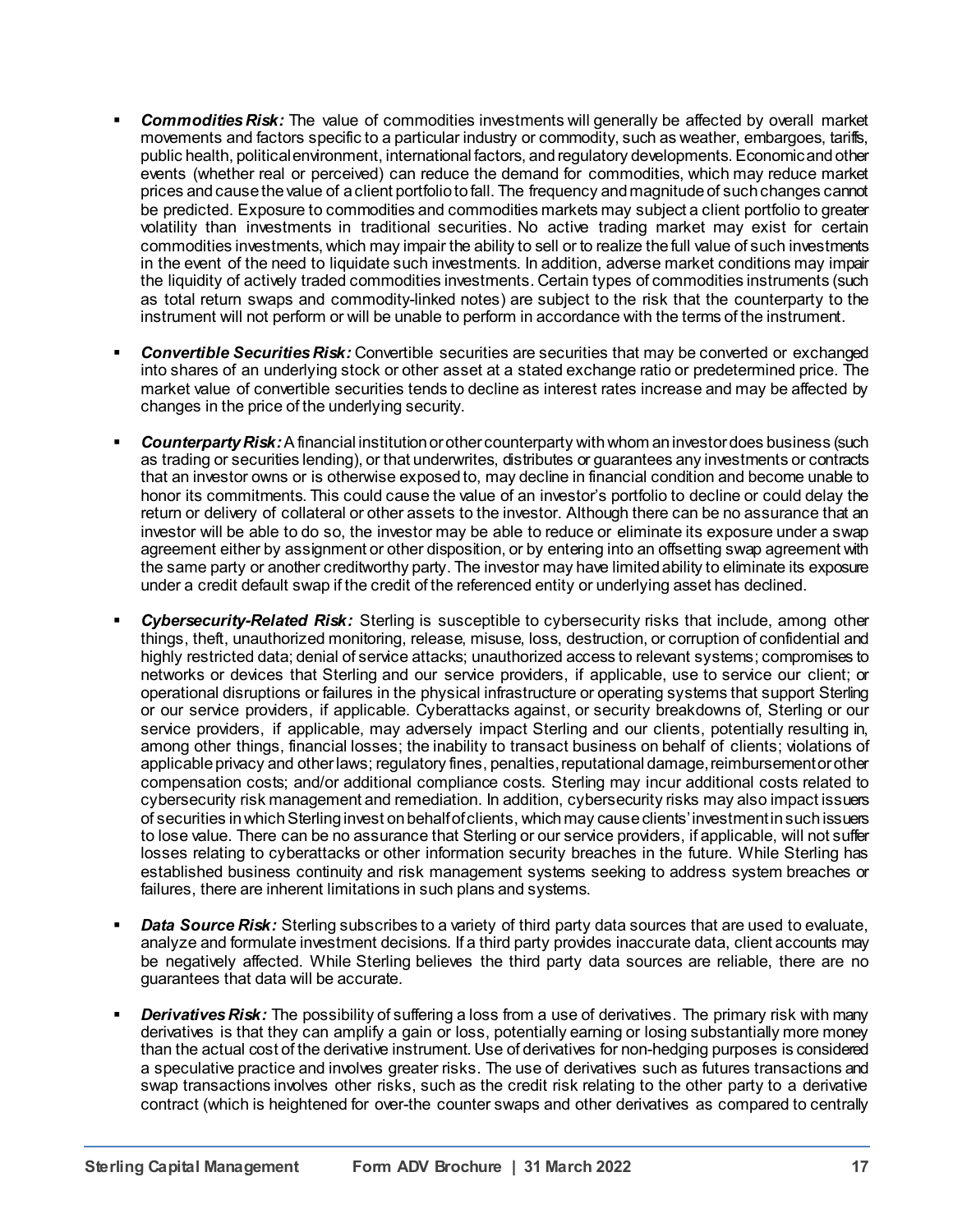cleared derivatives), the risk of difficulties in pricing and valuation, and the risk that changes in the value of a derivative may not correlate perfectly with relevant assets, rates or indices. There is also the risk that Sterling may be unable to terminate or sell a derivatives position at an advantageous time or price.

- *Early Close/Trading Halt Risk:*An exchange or market may close or impose a market trading halt or issue trading halts on specific securities, or the ability to buy or sell certain securities or financial instruments may be restricted, which may prevent Sterling from buying or selling certain securities or financial instruments. In these circumstances, Sterling may be unable to rebalance its portfolios, may be unable to accurately price its investments and may incur substantial trading losses.
- *ESG Risk:* The use of ESG factors could result in selling or avoiding investments that subsequently perform well or purchasing investments that subsequently underperform. As a result, strategies that take ESG factors into account could underperform similar strategies that do not take into account ESG factors. In addition, to the extent Sterling takes ESG factors into account when voting proxies, doing so may not always be consistent with maximizing performance of the issue or the account holding such security.
- *Focused Investment Risk:* Investments focused in sectors, industries, or issuers that are subject to the same or similar risk factors and investments whose prices are strongly correlated are subject to greater overall risk than investments that are more diversified or whose prices are not as closely correlated.
- *Foreign Currency Transaction Risk:*Fluctuations in exchange rates can adversely affect the market value of foreign currency holdings and investments denominated in foreign currencies.
- *Foreign Investment Risk:* Foreign securities involve risks not typically associated with investing in U.S. securities. Foreign securities may be adversely affected by various factors, including currency fluctuations and social, economic, or political instability. These risks are particularly pronounced for emerging markets.
- *Insurance-Linked Securities Risk:* Insurance-linked securities may include event-linked securities (also known as insurance-linked bonds or catastrophe bonds), quota share instruments (also known as reinsurance sidecars), collateralized reinsurance investments, industry loss warranties, event-linked swaps, securities of companies in the insurance or reinsurance industries, and other insurance and reinsurancerelated securities.
- *Interest Rate Risk:*The possibility that the value of the investment will decline due to an increase in interest rates. Interest rate risk is generally higher for longer-term debt instruments and lower for shorter-term debt instruments.
- **Investment Manager Risk:** The possibility that an investment manager may underperform relevant benchmarks and fail to produce the intended results.
- *Issuer Risk:* Changes in the financial condition or credit rating of an issuer of those securities may cause the value of the securities to decline.
- *Key Personnel Risk:* If one or more key individuals become unavailable to Sterling, including any of the portfolio managers of the investment strategies, who are important to the management of the portfolio's assets, the portfolio could suffer material adverse effects, including substantial share redemptions that could require the portfolio to sell portfolio securities at times when markets are not favorable.
- *Leverage Risk:* The risk associated with securities or practices that multiply small index or market movements into large changes in value. Leverage is often associated with investments in derivatives, but also may be embedded directly in the characteristics of other securities.
- *Liquidity Risk:* The possibility that certain securities or derivatives may be difficult or impossible to sell at the time and the price that would normally prevail in the market. The seller may have to lower the price, sell other securities instead or forego an investment opportunity, any of which could have a negative effect on performance.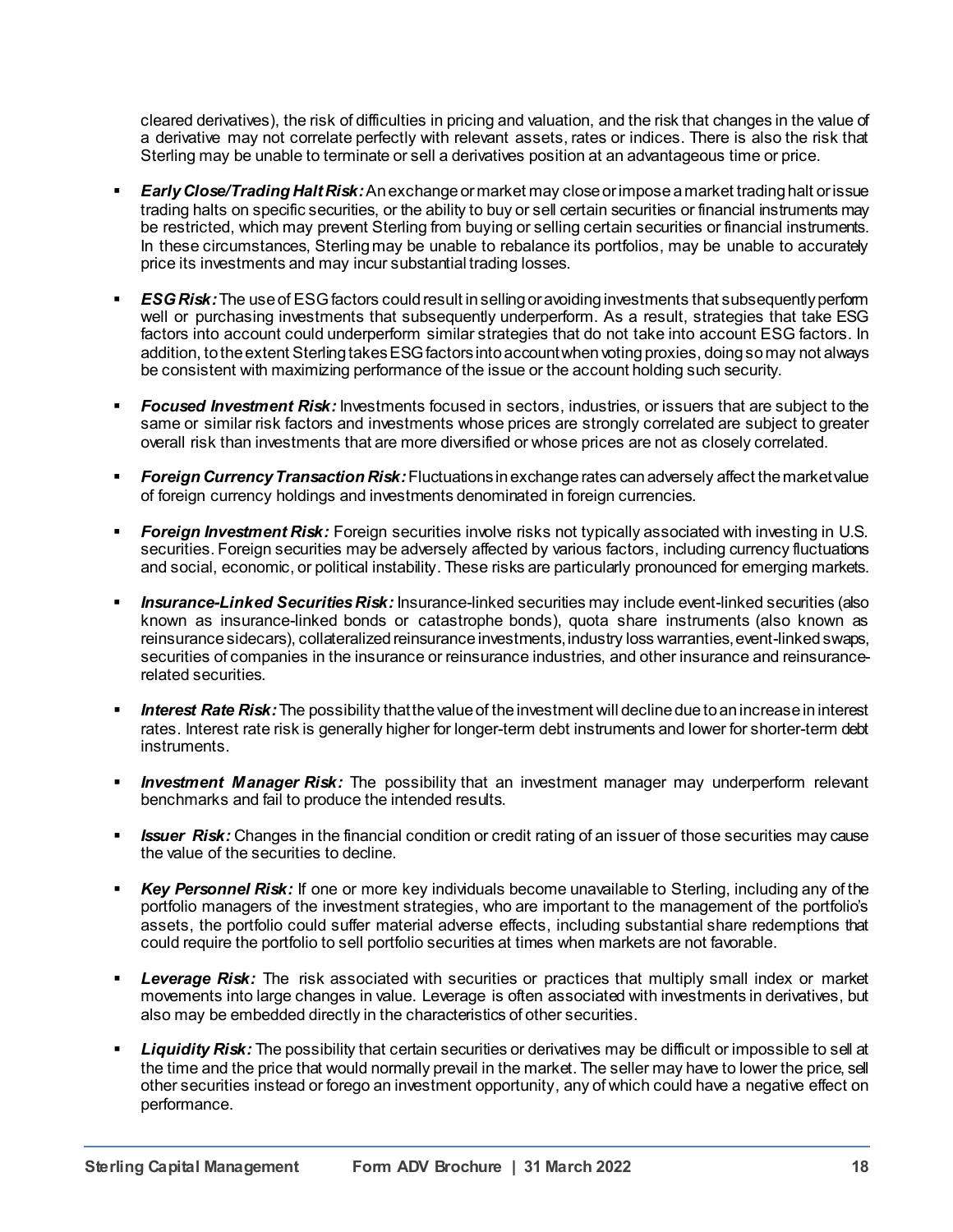- *Limited Operating History Risk:*The risk that a newly formed strategy or fund has no or a limited operating history to evaluate and may not attract sufficient assets to achieve or maximize investment and operational efficiencies.
- *Management Risk:* The risk that an investment strategy or technique may fail to produce the intended result.
- *Market Disruption and Geopolitical Risk:* The risk that geopolitical and other unpredictable events such as pandemics, outbreaks of infectious disease, environmental or natural disasters, wars and terrorism will disrupt securities markets and adversely affect global economies and markets, thereby decreasing the value of investments. Sudden or significant changes in the supply or prices of commodities or other economic inputs may have material and unexpected effects on both global securities markets and individual countries, regions, sectors, companies, or industries, which could significantly reduce the value of investments. Securities markets may be susceptible to market manipulation or other fraudulent trading practices, which could disrupt their orderly functioning or reduce the prices of securities traded on them. Fraud and other deceptive practices committed by a company undermine Sterling's due diligence efforts and, when discovered, will likely cause a steep decline in the market price of those securities and thus negatively affect the value of investments. In addition, when discovered, financial fraud may contribute to overall market volatility, which can negatively affect an investment program, as well as the rates or indices of underlying investments.
- *Market Risk:* The risk that the market value of a security may move up and down, sometimes rapidly and unpredictably for a variety of reasons, including general financial market conditions, changing market perceptions and changes in government intervention in the financial markets. These fluctuations may cause a security to be worth less than the price originally paid for it, or less than it was worth at an earlier time. Market risk may affect a single issuer, sector of the economy or the market as a whole. For fixed income securities, market risk is largely, but not exclusively, influenced by changes in interest rates. Equity securities generally have greater price volatility than fixed income securities, although under certain market conditions fixed income securities may have comparable or greater price volatility. A rise in interest rates typically causes a fall in values, while a fall in rates typically causes a rise in values. Finally, key information about a security or market may be inaccurate or unavailable. This is particularly relevant to investments in foreign securities.
- *Operational and/orTechnology Risk:*Client accounts are subject to operational risks arising from various factors, including but not limited to, processing errors, communication failures, human errors, inadequate or failed internal or external processes, fraud by employees or other parties, limitations or failure in systems and technology, changes in personnel and errors caused by third-party service providers. Client accounts, which are managed by investment personnel across multiple offices, are subject to greater operational risks due to different systems and technology, potential communication failures and personnel changes.
- **Preferred Stock Risk:** Preferred stock represents an interest in a company that generally entitles the holder to receive, in preference to the holders of common stock, dividends, and a fixed share of the proceeds resulting from a liquidation of the company. Preferred stocks are generally subordinated in right of payment to all debt obligations and creditors of the issuer.
- *Pooled Investment Vehicles Risk***:** Pooled investment vehicles include but are not limited to open- and closed-end investment companies, ETFs, CTFs, CIFs, and private funds. Pooled investment vehicles are subject to the risks of investing in the underlying securities or other investments. Shares of closed-end investment companies and ETFs may trade at a premium or discount to net asset value and are subject to secondary market trading risks.
- *Pandemic Risk:* Disease outbreaks that affect local economies or the global economy may materially and adversely impact client portfolio and Sterling's business. For example, uncertainties regarding the Coronavirus-19 (COVID-19) outbreak resulted in serious economic disruptions across the globe. These types of outbreaks can be expected to cause severe decreases in core business activities such as manufacturing, purchasing, tourism, business conferences and workplace participation, among others.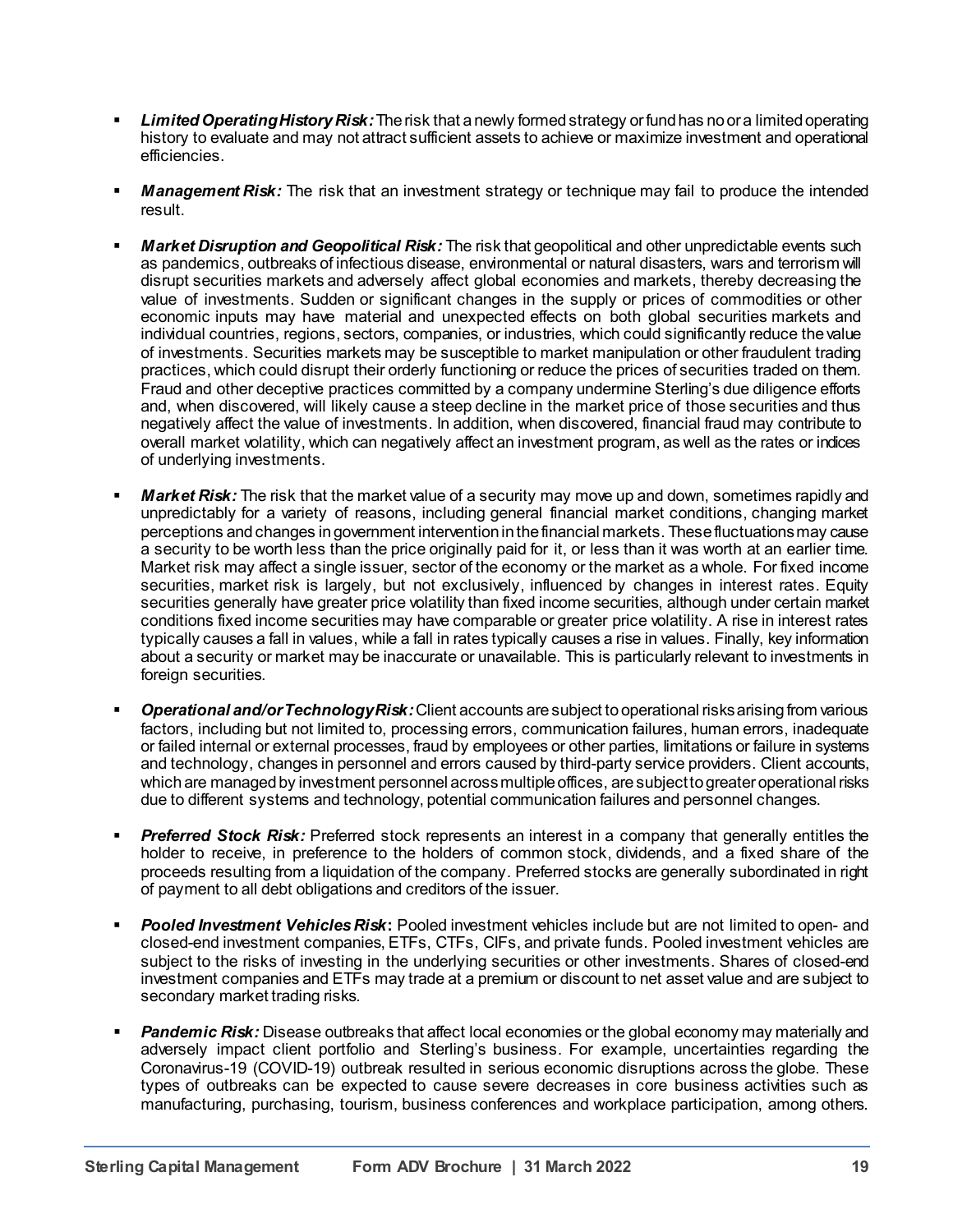These disruptions may lead to instability in the market place, including stock market losses and overall volatility, as occurred in connection with COVID-19. In the face of such instability, governments may take extreme and unpredictable measures to combat the spread of disease and mitigate the resulting market disruptions and losses. Sterling has a business continuity plan that is reasonably designed to ensure that the firm maintains normal business operations. However, in the event of a pandemic or an outbreak, there can be no assurance that Sterling or Sterling's service providers will be able to maintain normal business operations for an extended period of time or will not lose the services of key personnel on a temporary or long-term basis due to illness or other reasons. The full impacts of a pandemic or disease outbreak are unknown, resulting in a high degree of uncertainly for potentially extended periods of time.

- *Regulatory Risk:* Regulatory changes and restrictions imposed by regulators, self-regulatory organizations and exchanges vary from country to country and may affect the value of client investments and their ability to pursue their investment strategies. Any such rules, regulations and other changes, and any uncertainty in respect of their implementation, may result in increased costs, reduced profit margins and reduced investment and trading opportunities, all of which would negatively impact performance.
- *Risk of Loss:* The specific risk associated with a particular strategy depends on the securities used and the extent to which the strategy employs certain portfolio management techniques. Not all risks apply to each strategy.
- *Security Selection Risk:*Core factors utilized by the strategy may fall out of favor and underperform versus the overall stock market and/or the benchmark index.
- *Valuation Risk:* Certain securities may be difficult to value, and there can be no assurance that the valuation placed on a security will reflect the actual price at which the security might be sold in a market transaction.

*Equity Risks***:** The following risks apply primarily to equity investments.

- ADR Risk: ADRs are equity securities traded on U.S. exchanges that are generally issued by banks or trust companies to evidence ownership of foreign equity securities. ADRs may be issued in sponsored or unsponsored programs. In sponsored programs, an issuer has made arrangements to have its securities trade in the form of ADRs. In unsponsored programs, the issuer may not be directly involved in the creation of the program. Investing in ADRs may involve risks in addition to the risks in domestic investments, including less regulatory oversight and less publicly-available information, less stable government and economies, and non-uniform accounting, auditing and financial reporting standards. Additionally, unsponsored ADRs are frequently under no obligation to distribute communications received from the underlying issuer, and there is even less information publicly-available about unsponsored ADRs than sponsored ADRs; unsponsored ADRs are also not obligated to pass through voting rights.
- *Company-Specific Risk:* The possibility that a particular investment may lose value due to factors specific to the company itself, including deterioration of its fundamental characteristics, an occurrence of adverse events at the company, or a downturn in its business prospects.
- **Concentration Risk:** The risk that a strategy's concentration in specific securities may produce a greater risk of loss than a more diversified strategy.
- *Dividend Risk:* Companies that issue dividend-yielding securities are not required to continue to pay dividends on such securities. Therefore, there is the possibility that such companies could reduce or eliminate the payment of dividends in the future.
- *Emerging Markets Risk:* The risks associated with foreign investments are particularly pronounced in connection with investments in emerging markets. In addition, profound social changes and business practices that depart from norms in developed countries' economies have hindered the orderly growth of emerging economies and their markets in the past and have caused instability. High levels of debt tend to make emerging economies heavily reliant on foreign capital and vulnerable to capital flight. These countries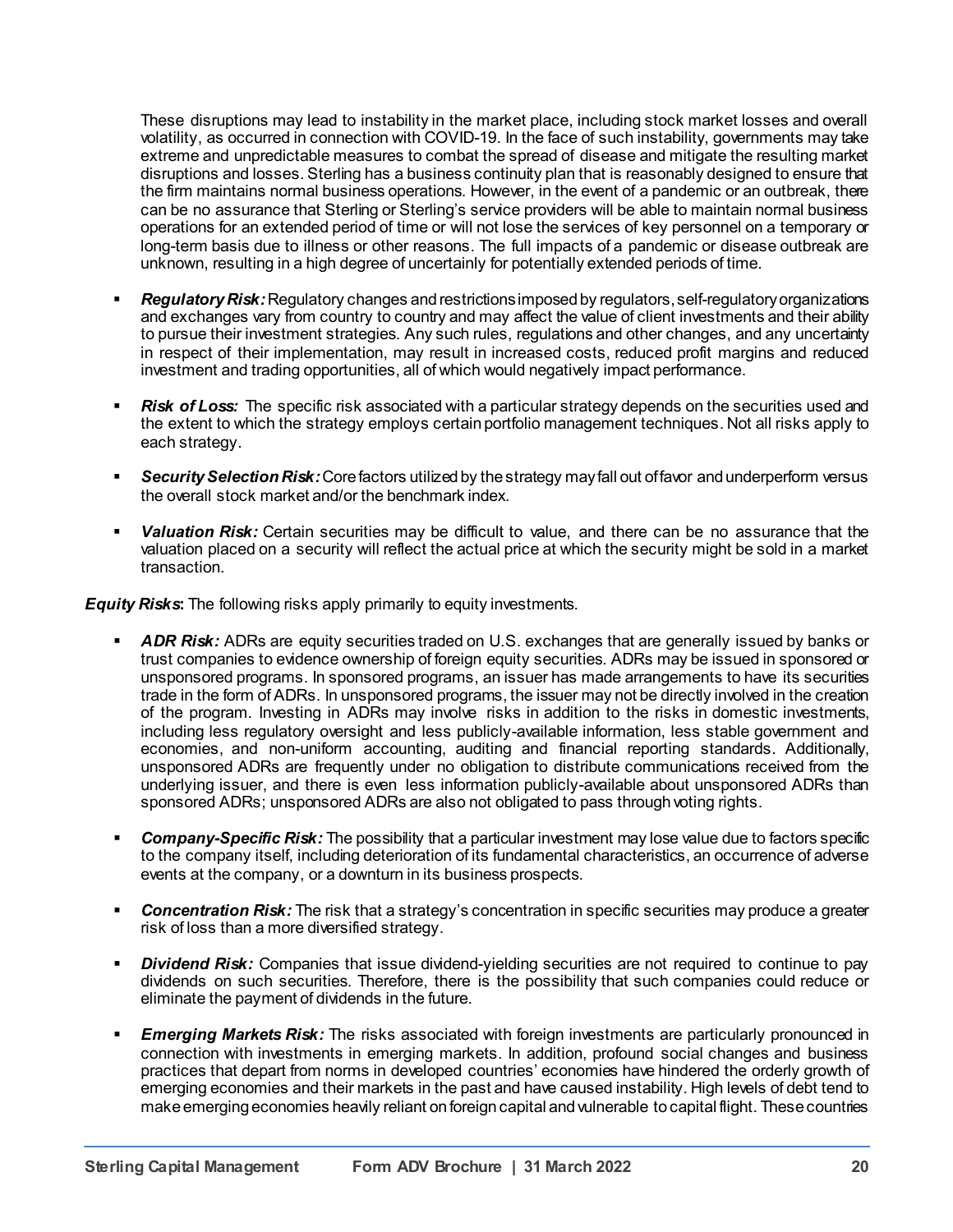are also more likely to experience high levels of inflation, deflation, or currency devaluation, which could also hurt their economies and securities markets. For these and other reasons, investments in emerging markets are often considered speculative.

- *Energy and Natural Resource Company Risk***:** The risks associated with investing in Master Limited Partnerships or other investment vehicles that may concentrate its investments in the energy infrastructure sector and may invest a significant portion of its assets in the natural resources sector of the economy.
- *Equity Securities Risk:* Common stock of an issuer in client portfolios may decline in price if the issuer fails to make anticipated dividend payments. Common stock will be subject to greater dividend risk than preferred stocks or debt instruments of the same issuer. In addition, common stocks have experienced significantly more volatility in returns than other asset classes.
- *ETF Risk:* Investing in an exchange-traded fund (ETF) exposes a client portfolio to all of the risks of that ETF's investments and subjects it to a pro rata portion of the ETF's fees and expenses. As a result, the cost of investing in ETF shares may exceed the cost of investing directly in its underlying investments. ETF shares trade on an exchange at a market price, which may vary from the ETF's net asset value. ETFs may be purchased at prices that exceed the net asset value of their underlying investments and may be sold at prices below such net asset value. Because the market price of ETF shares depends on market demand, the market price of an ETF may be more volatile than the underlying portfolio of securities the ETF is designed to track. A client account may not be able to liquidate ETF holdings at the time and price desired, which may impact performance.
- **Investment Style Risk:** The possibility that the market segment on which a strategy focuses will underperform other kinds of investments or market averages. An investment's value may decrease or remain unchanged if other investors fail to recognize the company's value. In addition, expected positive catalysts or other events may not occur.
- *Large Market Capitalization Companies Risk:* The value of investments in larger companies may not rise as much as smaller companies or larger companies may be unable to respond quickly to competitive challenges, such as changes in technology and consumer tastes.
- Loan Risk: Investments in loans are generally subject to the same risks as investments in other types of debt securities, including, in many cases, investments in high-yield/junk bonds. They may be difficult to value and may be illiquid.
- *Master Limited Partnership ("MLP") Risk:* Investments in MLPs are generally subject to many of the risks that apply to partnerships. For example, holders of the units of MLPs may have limited control and limited voting rights on matters affecting the partnership. MLPs that concentrate in a particular industry or region are subject to risks associated with such industry or region. Investments held by MLPs may be illiquid. Certain MLPs may also be subject to leverage risk.
- *Mid-Capitalization Company Risk:* Investments in mid-capitalization companies may be riskier, more volatile, and more vulnerable to economic, market and industry changes than investments in larger, more established companies. As a result, price changes may be more sudden or erratic than the prices of other equity securities, especially over the short term.
- **Options Risk:** There are significant differences between the securities and options markets that could result in an imperfect correlation between these markets, causing an option transaction not to achieve its objectives. A decision as to whether, when and how to use options involves the exercise of skill and judgment, and even a well-conceived transaction may be unsuccessful to some degree because of market behavior or unexpected events. There can be no assurance that a liquid secondary market will exist for any particular option at a particular time; as a result, it may be costly to liquidate options. There is also no assurance that a liquid market will exist for any particular option contract on an exchange.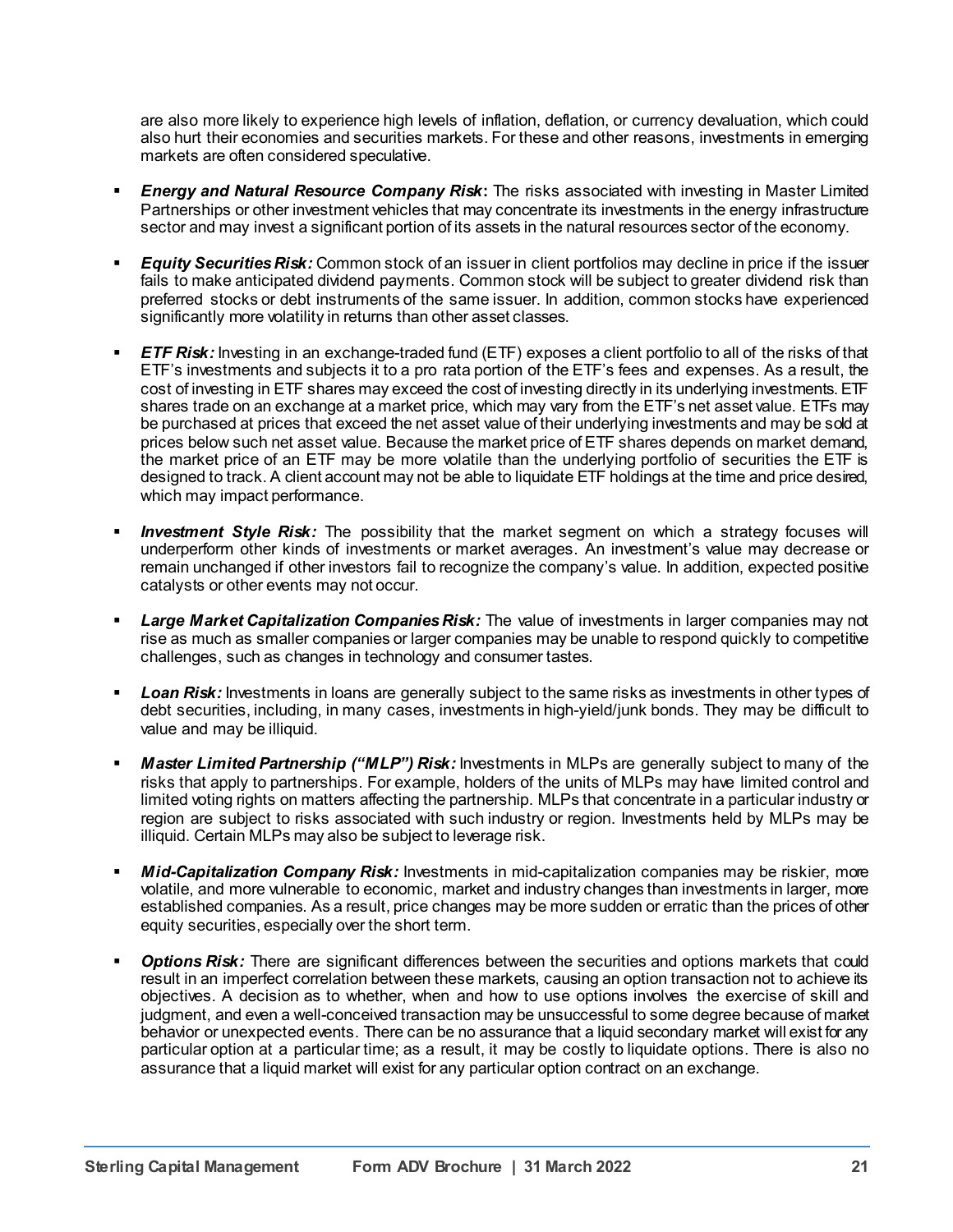- *Quantitative Modeling Risk:* Strategies that employ quantitative models as a management technique. These models examine multiple economic factors using various proprietary and third-party data. The results generated by quantitative analysis may perform differently than expected and may negatively affect strategy performance for various reasons (e.g., human judgment, data imprecision, software or other technology malfunctions, or programming inaccuracies).
- *Real Estate-Related Investment and REIT Risk:* Real estate-related investments may decline in value as a result of factors affecting the real estate industry. Risks associated with investments in securities of companies in the real estate industry include decline in the value of the underlying real estate, default, prepayment, changes in value resulting from changes in interest rates and demand for real and rental property, and the management skill and creditworthiness of REIT issuers.
- *Short Sale/Options Risk:* There are several risks associated with transactions in options on securities, such as exchange-listed, over-the-counter and index options. A decision as to whether, when and how to use options involves the exercise of skill and judgment, and even a well-conceived transaction may be unsuccessful to some degree because of market behavior or unexpected events. There can be no assurance that a liquid secondary market will exist for any particular option at a particular time, especially when seeking to close out an option position; as a result, it may be costly to liquidate options. There is also no assurance that a liquid market will exist for any particular option contract at any particular time even if the contract is traded on an exchange.
- *Small Capitalization Company Risk:* Investing in smaller, lesser-known companies involves greater risk than investing in those that are more established. For example, a small company's financial well-being may depend heavily on just a few products or services. In addition, small company stocks tend to trade less frequently and in lesser quantities than those of larger firms.
- *Style Factor Risk:* The possibility that a particular investment may lose value due to its exposure to one or more of many style factors, such as size or market capitalization, momentum, leverage, earnings variability, growth characteristics, value characteristics, yield, etc.
- *Value Investing Risk:* Sterling's assessment of an equity security's intrinsic value may never be fully recognized or realized by the market, and an equity security judged to be undervalued or overvalued may actually be appropriately priced or its price may move in the wrong direction. Because different types of stocks tend to shift in and out of favor depending on market and economic conditions, value-oriented funds may underperform when growth investing is in favor.

*Fixed Income Risks:* The following risks apply primarily to fixed income investments.

- *Bank Loan Risk:*Bank loans are subject to the risk of default. Default in the payment of interest or principal on a loan will result in a reduction of income to the account, a reduction in the value of the loan, and a potential decrease in the account's balance. The risk of default will increase in the event of an economic downturn or a substantial increase in interest rates. Bank loans are subject to the risk that the cash flow of the borrower and property securing the loan or debt, if any, may be insufficient to meet scheduled payments. Bank loans reside higher in the capital structure than high yield bonds; therefore, default losses have been historically lower in the bank loan market. Bank loans that are rated below investment grade share the same risks of other below investment grade securities
- *Collateralized Mortgage Obligations ("CMOs") Risk:* CMOs are comprised of various tranches, the expected cash flows on which have varying degrees of predictability as compared with the underlying mortgage assets. The less predictable the cash flow, the higher the yield and the greater the risk. In addition, if the collateral securing CMOs or any third party guarantees are insufficient to make payments, an account could sustain a loss.
- *Collateralized Loan Obligations ("CLOs") Risk:* Structured finance securities such as CLOs entail a variety of unique risks. The performance of a CLO is affected by a variety of factors, including its priority in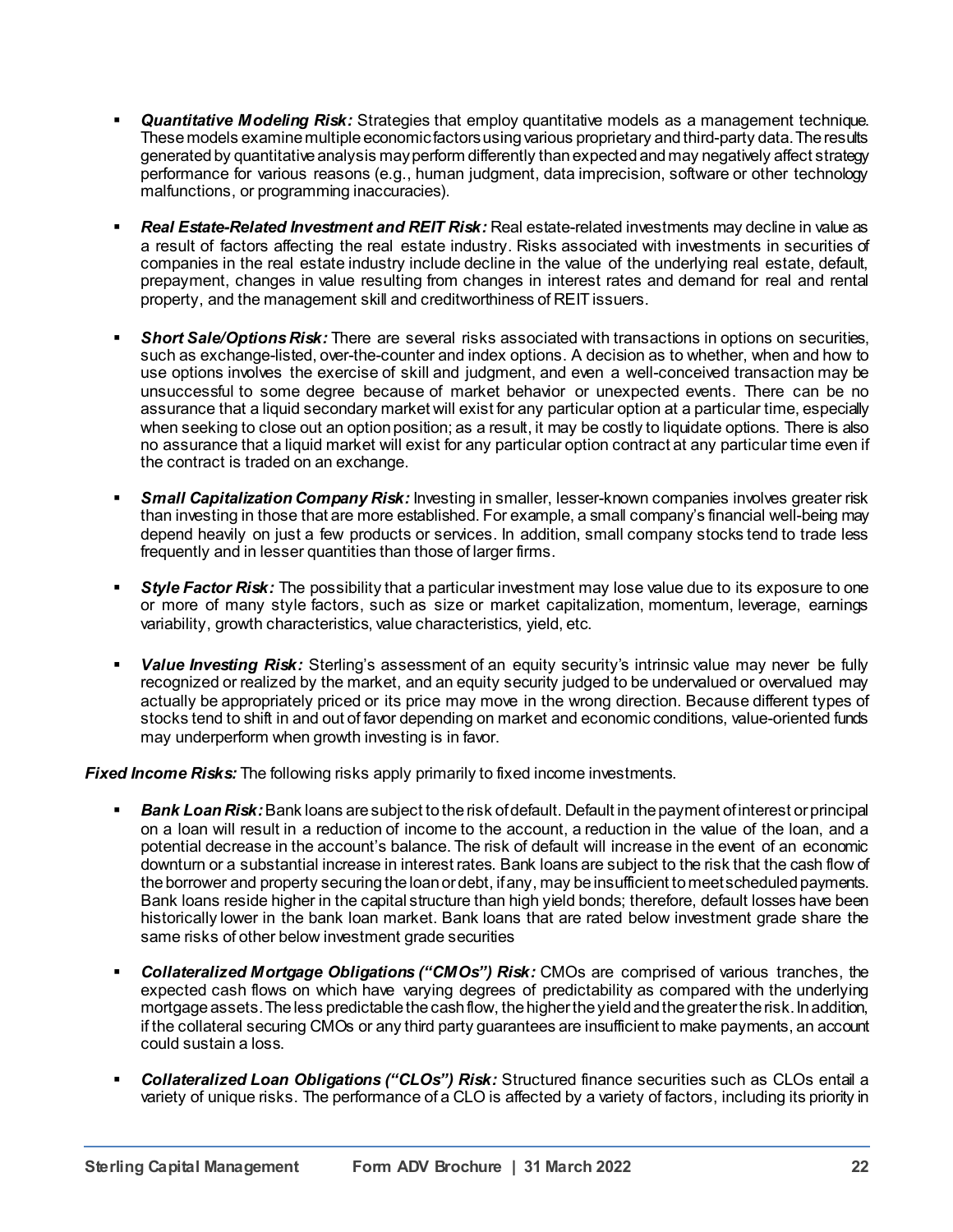the capital structure of the issuer thereof, the availability of any credit enhancement, the level and timing of payments and recoveries on and the characteristics of the underlying receivables, loans or other assets that are being securitized, remoteness of those assets from the originator or transferor, the adequacy of and ability to realize upon any related collateral, and the capability of the servicer of the securitized assets. The value of CLOs may be difficult to determine and generally will fluctuate with, among other things, the financial condition of the obligors or issuers of the underlying portfolio of assets of the related CLO, general economic conditions, the condition of certain financial markets, political events, developments or trends in any particular industry and changes in prevailing interest rates. CLOs are also subject to operational, credit, liquidity, and interest rate risks.

- *Credit Risk:* The possibility that an issuer cannot make timely interest and principal payments on its debt securities such as bonds. The lower a security's rating, the greater its credit risk.
- *Estimated Maturity Risk:* The possibility that an underlying security issuer will exercise its right to pay principal on an obligation earlier or later than expected. This may happen when there is a rise or fall in interest rates. These events may shorten or lengthen the duration (e.g., interest rate sensitivity) and potentially reduce the value of these securities.
- *Fixed Income Market Risk:* Fixed income securities markets may, in response to governmental intervention, economic or market developments (including potentially a reduction in the number of brokerdealers willing to engage in market-making activity), or other factors, experience periods of increased volatility and reduced liquidity.
- *High-Yield/High-Risk Debt Securities Risk:* High-yield/high-risk debt securities are securities that are rated below investment grade by the primary rating agencies. These securities are considered speculative and involve greater risk of loss than investment grade debt securities.
- *Income Risk:* The possibility that the portfolio's income will decline due to a decrease in interest rates. Income risk is generally high for shorter-term bonds and low for longer-term bonds.
- *LIBOR Risk:* Certain securities use the London Interbank Offered Rate (LIBOR) as a 'reference' or 'benchmark' rate. LIBOR is the average offered rate for various maturities of short-term loans between certain major international banks. LIBOR is expected to be phased out by the end of 2021 for 1-week and 2-month US dollar settings and June 2023 for the remaining US dollar settings. While the effect of the phase out cannot yet be determined, it may result in, among other things, increased volatility or illiquidity in markets for instruments based on LIBOR and changes in the value of such instruments.
- *Mortgage-Backed and Asset-Backed Securities Risk:* Mortgage-backed and other asset-backed securities may be particularly sensitive to changes in prevailing interest rates. Rising interest rates tend to extend the duration of mortgage-backed securities, making them more sensitive to changes in interest rates, and may reduce the market value of the securities. Mortgage-backed securities are also subject to pre-payment risk. Due to their often-complicated structures, various mortgage-backed and asset-backed securities may be difficult to value and may constitute illiquid securities. Furthermore, debtors may be entitled to the protection of a number of state and federal consumer protection credit laws with respect to these securities, which may give the debtor the right to avoid or reduce payment.
- *Municipal Securities Risk:* Municipal obligations are issued by or on behalf of states, territories, and possessions of the United States and their political subdivisions, agencies and instrumentalities and the District of Columbia to obtain funds for various public purposes. Municipal obligations are subject to more credit risk than U.S. government securities that are supported by the full faith and credit of the United States. The ability of municipalities to meet theirobligations will depend on the availability of tax and other revenues, economic, political, and other conditions within the state and municipality, and the underlying fiscal condition of the state and municipality. As with other fixed income securities, municipal securities also expose their holders to market risk because their values typically change as interest rates fluctuate.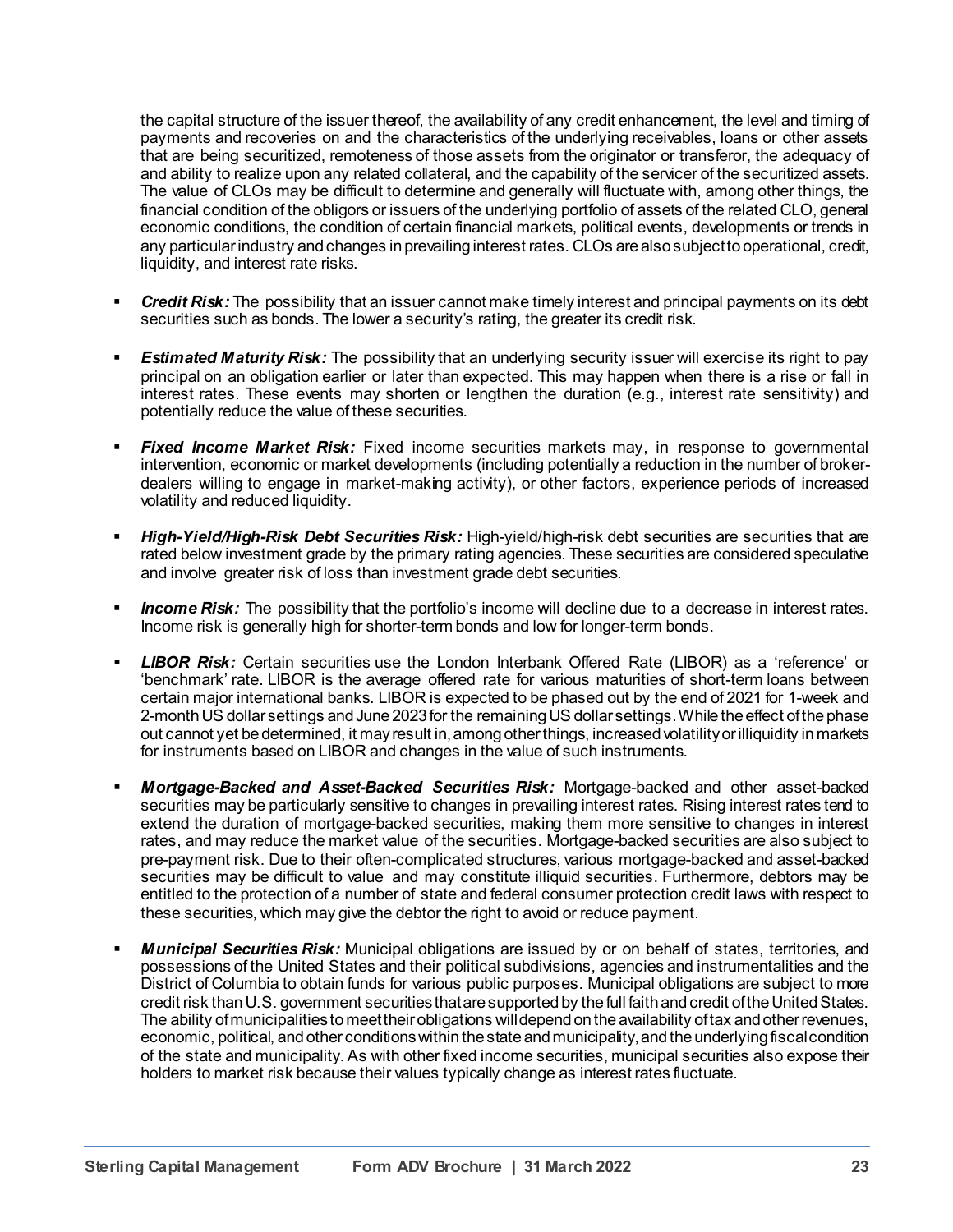- *Prepayment/Call Risk:* When mortgages and other obligations are prepaid and when securities are called, the portfolio manager may have to reinvest in securities with a lower yield or fail to recover additional amounts *(*e.g., premiums) paid for securities with higher interest rates, resulting in an unexpected capital loss. Call risk is the possibility that, during periods of declining interest rates, a bond issuer will "call" or repay higher-yielding bonds before their stated maturity date. In both cases, investors receive their principal back and are typically forced to reinvest it in bonds that pay lower interest rates.
- *Private Placement Risk:* Privately issued securities are restricted securities that are not publicly traded, and may be less liquid than those that are publicly traded.
- *Repurchase Agreement Risk:* Repurchase agreements are subject to risks associated with the possibility of default by the seller at a time when the collateral has declined in value, or insolvency of the seller, which may affect an account's right to control the collateral.
- *State-Specific Risk:* By concentrating investments in securities issued by one political subdivision, a strategy may be more vulnerable to unfavorable developments then strategies that are more geographically diversified.
- **Swap Risk:** The use of swap transactions is a highly specialized activity that involves strategies and risks different from those associated with ordinary portfolio security transactions. Incorrectly forecasting default risks, market spreads or other applicable factors or events can significantly affect investment performance. Swaps are highly illiquid and not easily traded away. The portfolio generally may only close out a swap or other two-party contract with its particular counterparty, and generally may only transfer a position with the consent of that counterparty. In addition, the price at which the portfolio may close out such a two-party contract may not correlate with the price change in the underlying reference asset. If the counterparty (whether a clearing corporation, as in the case of exchange-traded instruments, or another third party, as in the case of over-the-counter instruments) defaults, there can be no assurance that the counterparty will be able to meet or enforce the contractual obligations. It is also possible that developments in the derivatives market, including changes in government regulation, could adversely affect Sterling's ability to terminate existing swap or other agreements or to realize amounts to be received under such agreements.
- *Tax Risk:* The risk that the issuer of securities will fail to comply with certain requirements of the Internal Revenue Code, which would cause adverse tax consequences.
- *U.S. Government Securities Risk:* Although U.S. government securities issued directly by the U.S. government are guaranteed by the U.S. Treasury, other U.S. government securities issued by an agency or instrumentality of the U.S. government may not be. No assurance can be given that the U.S. government would provide financial support to its agencies and instrumentalities if not required to do so by law.
- *Variable and Floating Rate Instrument Risk:* Variable and floating rate instruments are generally less sensitive to interest rate changes than other fixed rate instruments; however, the value of floating rate instruments may decline if their interest rates do not rise as quickly, or as much, as general interest rates.
- *Yankee Bond Risk:* Yankee bonds are subject to the same risks as other debt instruments, notably credit risk, market risk, currency and liquidity risk. Other risks include adverse political and economic developments, the extent and quality of government regulations of financial markets and institutions, the imposition of foreign withholding or other taxes, and the expropriation or nationalization of foreign issuers.

# *Affiliated Fund Risks*

**Ownership Concentration Risk:** Client accounts managed or advised by Sterling and our affiliates and Sterling and/or our affiliates in their own corporate capacities have significant ownership interest in certain Affiliated Funds. A large sale or redemption of shares of an Affiliated Fund by Sterling and/or our affiliates acting on their own behalf or on behalf of their client accounts may occur at any time, including a time that is not desirable and/or which impair the ongoing viability of an Affiliated Fund and result in the termination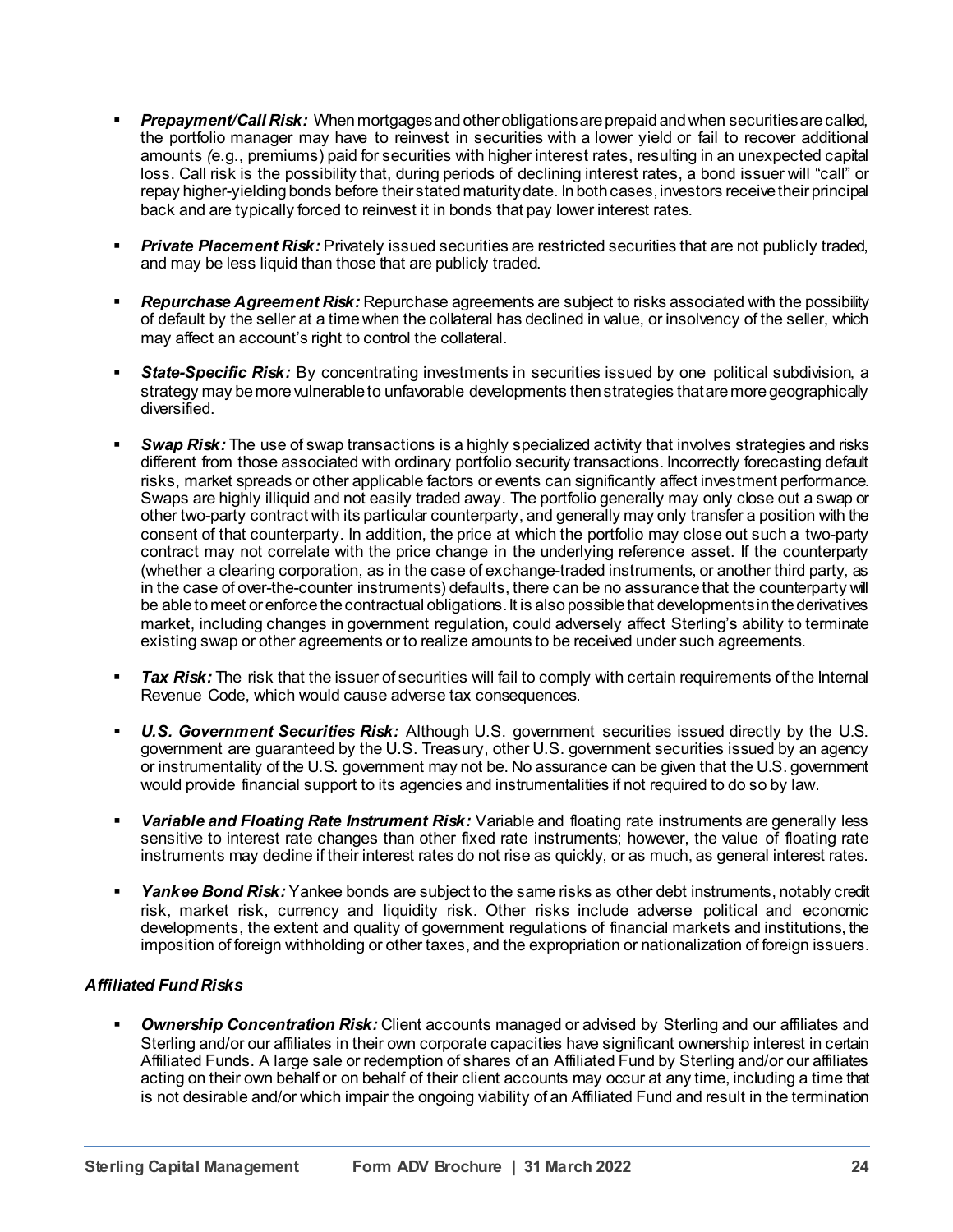and liquidation of the Affiliated Fund, which may result in losses and/or adverse tax consequences as a result of the sale of portfolio securities, or, if the Affiliated Fund is able to continue operating, may result in losses, increased transaction costs and/or adverse tax consequences as a result of the sale of portfolio securities.

- *Volcker Rule Risk:* Pursuant to Section 619 of the Dodd-Frank Wall Street Reform and Consumer Protection Act and certain rules promulgated thereunder (the Volcker Rule), if Sterling and/or our affiliates own 25% or more of the outstanding ownership interests of an Affiliated Fund after the permitted seeding period from the implementation of the Affiliated Fund's investment strategy (generally 3-5 years), the Affiliated Fund will be subject to regulatory restrictions on trading that would adversely impact the Affiliated Fund's ability to execute its investment strategy. As a result of the Volker Rule, Sterling and/or our affiliates elect to or may be required to reduce their ownership interests in an Affiliated Fund at a time that is not desirable and/or which impair the ongoing viability of the Affiliated Fund and result in the termination and liquidation of the Affiliated Fund, which may result in losses and adverse tax consequences as a result of the sale of portfolio securities, or, if the Affiliated Fund is able to continue operating, may result in losses, increased transaction costs and adverse tax consequences as a result of the sale of portfolio securities.
- *Bank Holding Company ActRisk:*Under the terms of Bank Holding Company Act of 1956, Sterling and/or our affiliates must reduce our aggregate voting ownership interests in any Affiliated Fund to no more than 5% of the outstanding ownership interests of an Affiliated Fund within a 10-year seeding period. As a result of this legal requirement, Sterling and/or our affiliates may elect to or may be required to reduce their ownership interests in an Affiliated Fund at a time that is not desirable and/or which impairs the ongoing viability of the Affiliated Fund and/or results in the termination and liquidation of the Affiliated Fund, which may result in losses and/or adverse tax consequences as a result of the sale of portfolio securities, or, if the Affiliated Fund is able to continue operating, may result in losses, increased transaction costs and/or adverse tax consequences as a result of the sale of portfolio securities.

#### **Item 9 – Disciplinary Information**

Registered investment advisers are required to disclose all material facts regarding any legal or disciplinary events that would be material to your evaluation of Sterling. Sterling does not have any material disciplinary events or matters to disclose.

## **Item 10 – Other Financial Industry Activities and Affiliations**

#### **Registration of Management Persons as Registered Representatives of a Broker-Dealer**

Sterling is not a registered broker-dealer; however, Sterling has employees who are registered representatives of Sterling Capital Distributors, LLC (the "Distributor"), a limited purpose broker-dealer and distributor to the Sterling Capital Funds. The Distributor is not affiliated with Sterling or our affiliates.

#### **Registration as Commodity Pool Operator and Commodity Trading Adviser**

Neither Sterling, nor any of our employees, is registered, or has an application pending to register, as a futures commission merchant, commodity pool operator, a commodity trading adviser, or an associated person of the foregoing entities.

#### **Affiliationsand Conflicts of Interest**

As an independently-operated subsidiary of Truist Financial Corporation (Truist), a diversified banking and financial holding company, Sterling is affiliated with Truist Bank, a North Carolina banking company, various investment advisers and broker-dealers (listed below) and other financial entities under common ownership with Truist. From time to time, Sterling may engage in business activities with some of these companies, subject to our policies and procedures governing how we handle conflicts of interest.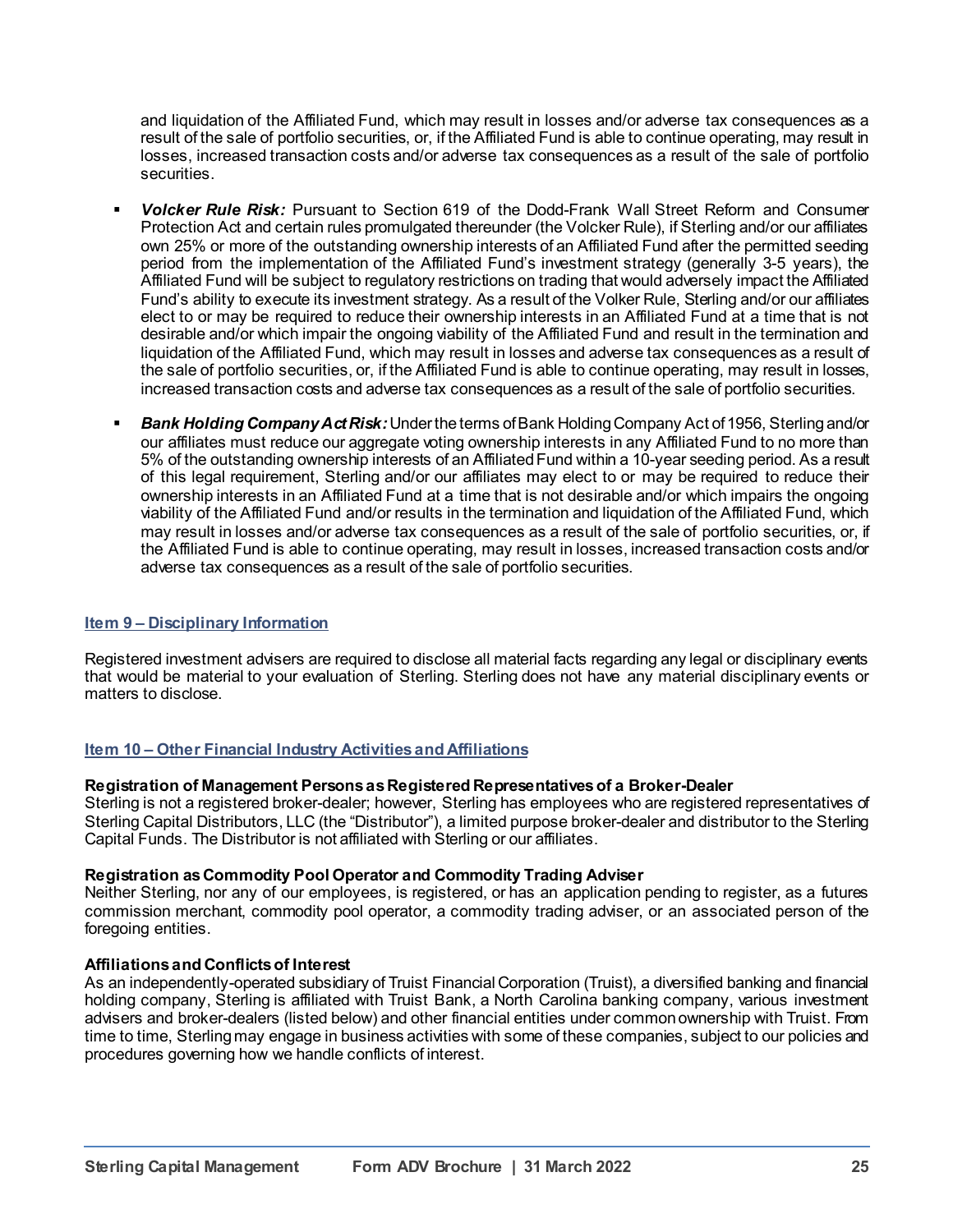Sterling manages accounts on behalf of our affiliates, which creates conflicts of interest related to Sterling's determination to use or recommend the services of such affiliates. The particular services involved will depend on the types of services offered by the affiliate. The use of affiliates to provide services to clients and Sterling creates certain conflicts of interest for Sterling. Among other things, there are financial incentives for Sterling's affiliates, including our parent company, Truist, to favor affiliated service providers over non-affiliated service providers, and compensation of Sterling's and Truist and its affiliates' employees may be directly or indirectly related to the financial performance of Sterling. Sterling has adopted policies and procedures reasonably designed to appropriately mitigate conflicts of interest that arise between Sterling and our affiliates. Sterling attempts to mitigate potential conflicts and disclose such potential conflicts as appropriate. Nevertheless, there are circumstances where client interests conflict with Sterling's and our employees' interests, the interests of our affiliates and their employees, the interests of other clients, or the interests of our affiliate's clients. Some of these conflicts of interest are inherent to our business.

Affiliates may recommend and invest client accounts in Affiliated Funds or internally-managed strategies which creates a conflict of interest because Sterling benefits from increased allocations to the Affiliated Funds and to our internally- managed strategies. Sterling and our affiliates may receive administration, custody, trust services or other fees for services provided to such clients.

Persons associated with Sterling or our affiliates may themselves have investments in securities, pooled investment vehicles, or other assets, that are recommended to clients or affiliated clients or held in portfolios, subject to compliance with our policies regarding personal investments. Additional information regarding these potential conflicts of interest is provided under Item 11 – Code of Ethics, Participation or Interest in Client Transactions and Personal Trading.

## **Broker-Dealers**

*Sterling Capital Distributors, LLC* (the "Distributor") is a limited purpose broker-dealer and currently serves as the principal underwriter of the Sterling Capital Funds. The Distributor is not affiliated with Sterling or Sterling's affiliates. Sterling employees who are involved in marketing or soliciting the Affiliated Funds are also licensed, registered representatives of the Distributor.

*Truist Securities, Inc.* ("Truist Securities") is a wholly-owned subsidiary of Truist and a registered broker-dealer. Truist Securities conducts a general securities business with the public, acting as a broker and a dealer in stocks, bonds, mutual funds, options, and other investments. Although Sterling generally does not use affiliated brokerdealers to execute transactions, Sterling may exercise our discretion to effect agency transactions in securities or other instruments through Truist Securities who will economically benefit from such transactions. In addition, Sterling may purchase on behalf of clients securities in offerings with respect to which Truist Securities serves as an underwriter; Truist Securities will economically benefit from such transactions.

*Truist Investment Services, Inc.* ("TIS") is a wholly-owned subsidiary of Truist, a SEC-registered broker-dealer, a member FINRA, a SIPC, and a licensed insurance agency offering securities, brokerage accounts and insurance (including annuities). TIS provides retail distribution for the Sterling Funds and the Sterling Capital ETFs; this is a conflict of interest as Sterling receives investment management and other fees from the Sterling Funds and the Sterling Capital ETFs.

## **Registered Investment Companies or Other Pooled Investment Vehicles**

Please refer to Item 4 – Advisory Business, Registered Investment Companies and Other Pooled Vehicles.

## **Other Investment Advisers**

*Sterling Capital (Cayman) Limited* is a wholly-owned subsidiary of Sterling Capital Management LLC and facilitates investment management services to non-U.S. companies.

*Truist Advisory Services, Inc.* ("TAS") is a wholly-owned subsidiary of Truist and a SEC-registered adviser that offers investment advisory services. Sterling provides investment management services to TAS and TAS clients through both discretionary (sub-advisory) and non-discretionary (model) arrangements through various TAS platforms. Sterling receives compensation from TAS for the services provided under these arrangements. These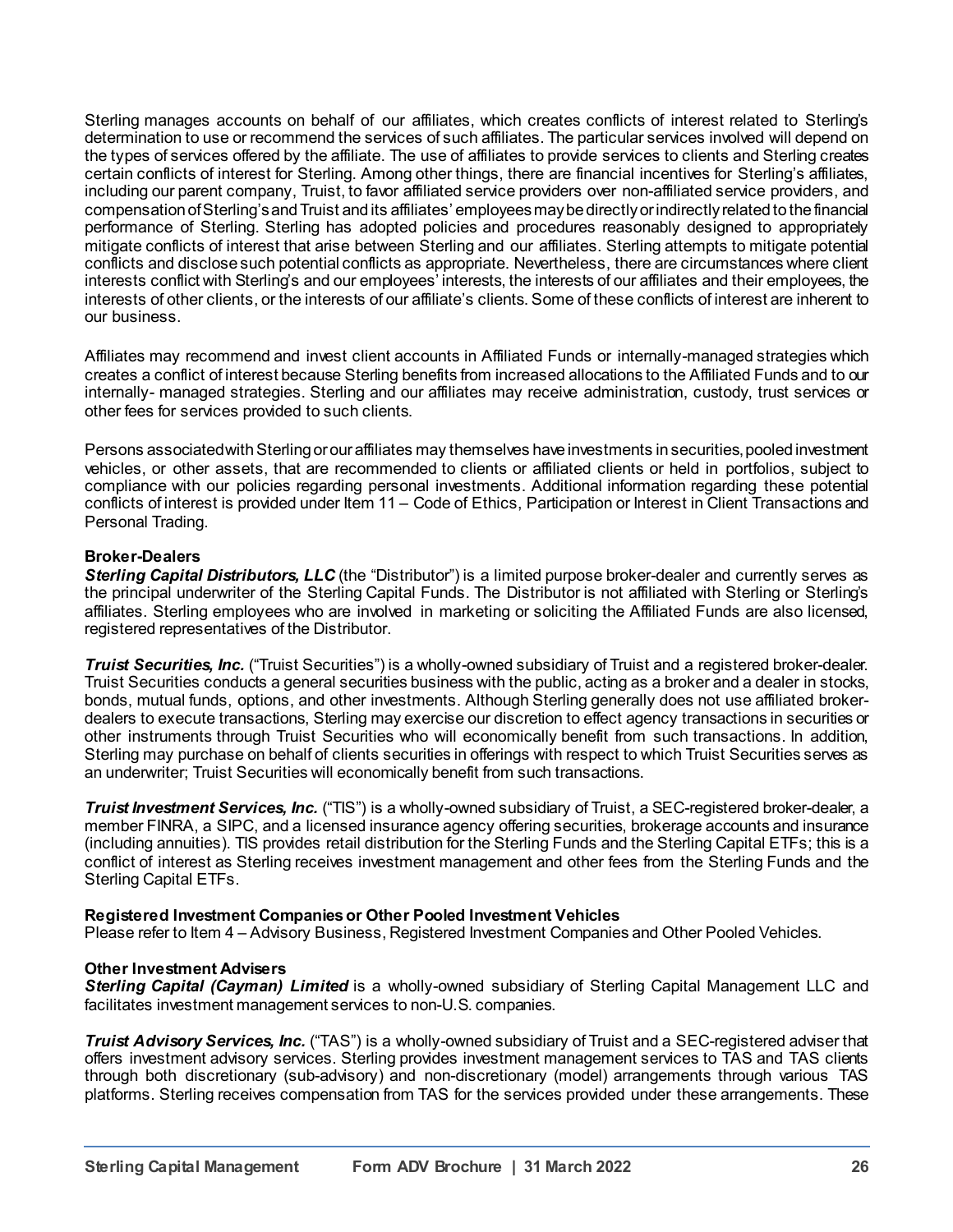arrangements are a conflict of interest as Sterling is compensated based on the asset under management/advisement and therefore this arrangement provides additional revenue for Sterling.

## **Banking or Thrift Institution**

*Truist Financial Corporation* ("Truist") is a diversified banking and financial holding company and operates banking subsidiariesacross several statesand Washington, D.C. Sterling is an independently-operated subsidiary of Truist. Sterling generally does not recommend securities issued by Truist for purchase in our client accounts. Truist from time to time may invest in Sterling products or strategies, including providing Sterling with seed capital to support to funds, strategies or products.

Truist and its direct and indirect subsidiaries, including Sterling, are subject to certain U.S. banking laws, including the Bank Holding Company Act of 1956, as amended (the "BHCA"), to regulation and supervision by the Board of Governors of the Federal Reserve System (the "Federal Reserve") and to the provisions of, and regulations under, the Dodd-Frank Wall Street Reform and Consumer Protection Act (the "Dodd-Frank Act"). The BHCA and the Dodd-Frank Act (and other applicable banking laws, and their interpretation and administration by the appropriate regulatory agencies, including but not limited to the Federal Reserve) may restrict the transactions and relationships among Trust, its affiliates (including us) and our clients, and may restrict our investments, transactions and operations.

For example, the BHCA regulations applicable to Truist and us may, among other things, restrict our ability to make certain investments or the size of certain investments, impose a maximum holding period on some or all of our investments, and restrict our ability to participate in the management and operations of the companies in which we invest. In addition, certain BHCA regulations may require aggregation of the positions owned, held or controlled by related entities. Thus, in certain circumstances, positions held by Truist and its affiliates (including us) for client and Affiliated Funds may need to be aggregated and may be subject to a limitation on the amount of a position that may be held. These limitations may have an adverse effect on our ability to manage client investment portfolios. For example, depending on the percentage of a company we and our affiliates (in the aggregate) control at any given time, the limits may: (1) restrict our ability to invest in that company for certain clients and/or (2) require us to sell certain client holdings of that company at a time when it may be undesirable to take such action. Additionally, Truist may in the future, in their sole discretion and without notice, engage in activities impacting us in order to comply with the BHCA, the Dodd-Frank Act or other legal requirements applicable to (or reduce or eliminate the impact or applicability of any bank regulatory or other restrictions on) us and accounts managed by us and our affiliates.

*Truist Bank* is a North Carolina banking company and a wholly owned subsidiary of Truist. Sterling provides investment management services to Truist Bank and Truist Bank clients through both discretionary (direct or subadvisory) and non-discretionary (model) arrangements through various Truist Bank platforms. Sterling receives compensation from Truist Bank for the services provided under these agreements. These arrangements are a conflict of interest as Sterling is compensated based on the asset under management/advisement and therefore this arrangement provides additional revenue for Sterling. In addition, Truist Bank serves as trustee and/or custodian of certain client accounts for which Sterling provides investment management services either through a direct contract with the client or a contract with Truist Bank. Sterling also compensates Truist Bank employees for referrals, which creates a conflict of interest for Trust Bank, and its employees in connection with their referrals to Sterling.

#### **Other Conflicts, Activities and Relationships**

Sterling does not receive direct compensation from third-party investment management firms for recommending or selecting the firm's services, securities and/or products. However, Sterling employees may benefit indirectly if they attend conferences partially or fully paid for by such third-party investment managers.Such benefits create a conflict of interest that could affect the objectivity of Sterling's research and recommendations. Sterling addresses this conflict of interest by supervising the activities conducted by Sterling employees for conformity with Sterling's fiduciary duty to clients as codified in the Advisers Act and Sterling's compliance policies.

Employees of Sterling may serve on the boards of directors of investment management clients, including the Sterling Funds. Serving in such capacity may give rise to conflicts of interest to the extent that an employee's fiduciary duties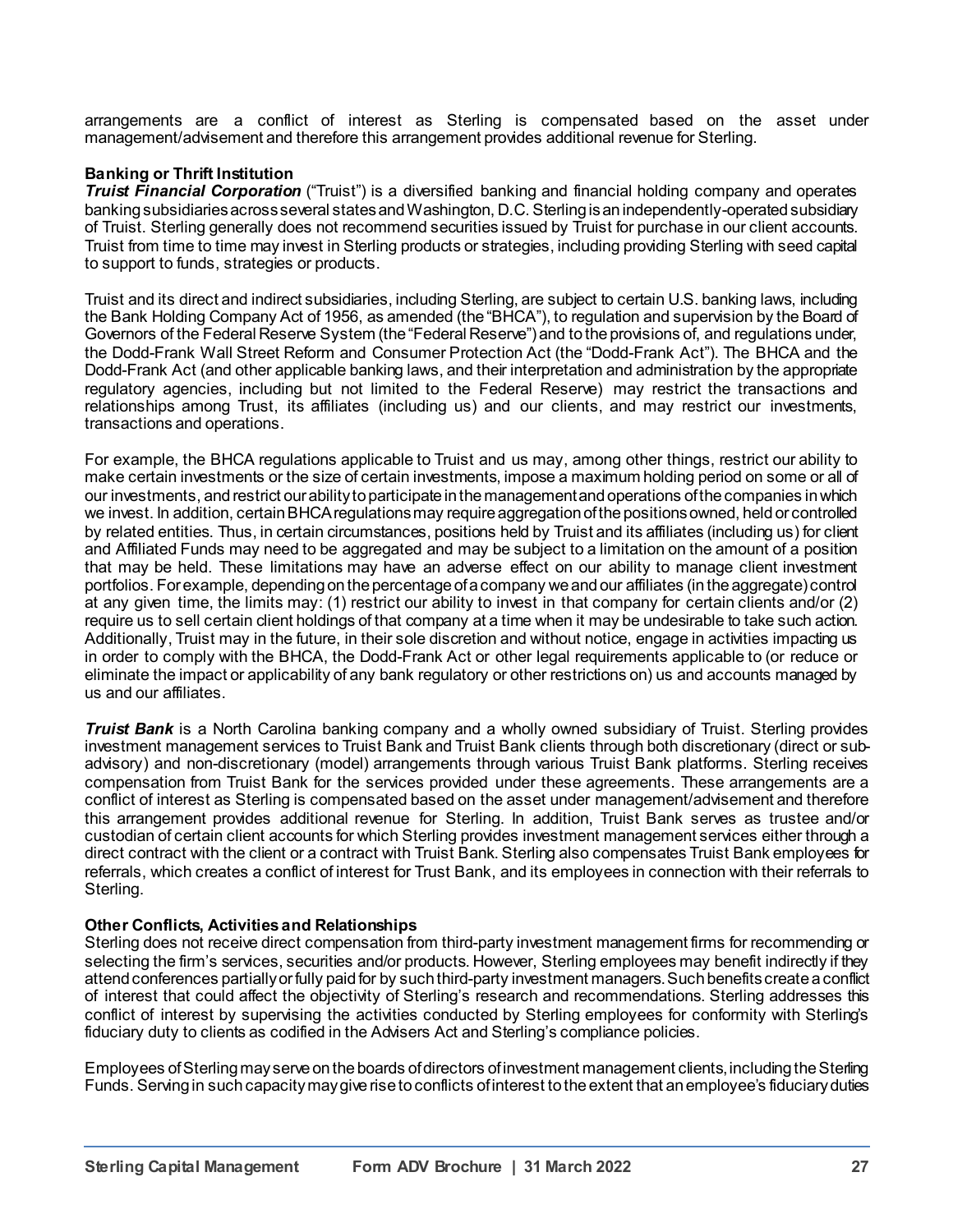to the board may conflict with the interests with the client. Such conflicts will be addressed and managed on a caseby-case basis and by adherence with Sterling's compliance policies.

Sterling and our affiliates conduct business with companies, managers and investment companies covered by Sterling or one of our affiliates. Furthermore, Sterling and our affiliates and our respective client accounts, may hold a trading position (long or short) in the securities of companies or investment companies subject to such covered activities (e.g., research and recommendations). Therefore, Sterling will have a conflict of interest that could affect the objectivity of our research and recommendations. Sterling addresses this conflict of interest by supervising the activities by Sterling employees for conformity with Sterling's fiduciary duty to clients as codified in the Advisers Act and Sterling's compliance policies.

Clients of Sterling who are retirement plan sponsors will frequently offer shares of one or more of the Sterling Funds as investment options for their plan participants or beneficiaries. It is customary in these situations that a bank, broker-dealer, or other financial institution will serve as a retirement plan trustee and/or custodian. These entities (Shareholder Service Agents) act in the capacity of service providers to the Sterling Funds by offering participant education, record-keeping, marketing, or other shareholder services (together, Shareholder Services). In these arrangements, the prospectus of the Sterling Funds allows the fund portfolios to compensate these service providers for Shareholder Services rendered by the service provider (Shareholder Services Fees). From time to time, Sterling may choose to supplement Shareholder Services Fees paid by the Sterling Funds with additional compensation paid directly from Sterling to service providers for Shareholder Services rendered by the service provider. Please refer to the Sterling Funds' Prospectus for additional information regarding Shareholder Services Fees.

From time to time, Sterling and our employees may take an active role in portfolio companies on behalf of clients. This may take various forms, including company Board of Director participation, solicitation of potential buyers for portfolio companies; and solicitation of other shareholders within the guidelines established by various regulatory bodies. This activity may create conflicts of interest; however, Sterling believes there are occasions when such participation is consistent with Sterling's fiduciary duty to our clients. Sterling has implemented policies and procedures concerning outside business activities to address applicable conflicts of interest.

Sterling, on occasion, assists with sponsoring client conferences organized by Wrap Program Sponsors who recommend Sterling to their clients. In addition, employees of Sterling attend education sessions partially or fully paid for by prospective or existing third-party investment managers. The participation in these education sessions could potentially encourage Sterling teammates to promote and recommend products from those Program Sponsors or investment managers, thus creating a conflict of interest. Sterling addresses this conflict of interest by supervising the activities by Sterling employees for conformity with Sterling's fiduciary duties to clients as codified in the Advisers Act and Sterling's compliance policies.

From time to time, Sterling and our employees give or receive gifts and/or entertainment to or from clients, intermediaries, or service providers, which could have the appearance of affecting or may potentially affect the judgment of Sterling's employees, or the manner in which they conduct business. Sterling addresses this conflict of interest by supervising the activities by Sterling employees for conformity with Sterling's fiduciary duty to clients as codified in the Advisers Act and Sterling's compliance policies.

Additional information regarding potential conflicts of interest is provided under Item 11 – Code of Ethics, Participation or Interest in Client Transactions and Personal Trading.

## **Item 11 – Code of Ethics, Participation or Interest in Client Transactions and Personal Trading**

#### **Code of Ethics**

Sterling has adopted a Code of Ethics (the "Code") that includes provisions that require Sterling employees to, among other things: (i) conduct personal securities transactions in a manner consistent with the Code and associated policies and in such a manner as to avoid any actual or potential conflicts of interest; (ii) comply with applicable laws and regulations; and (iii) annually provide an acknowledgement of compliance with the Code. A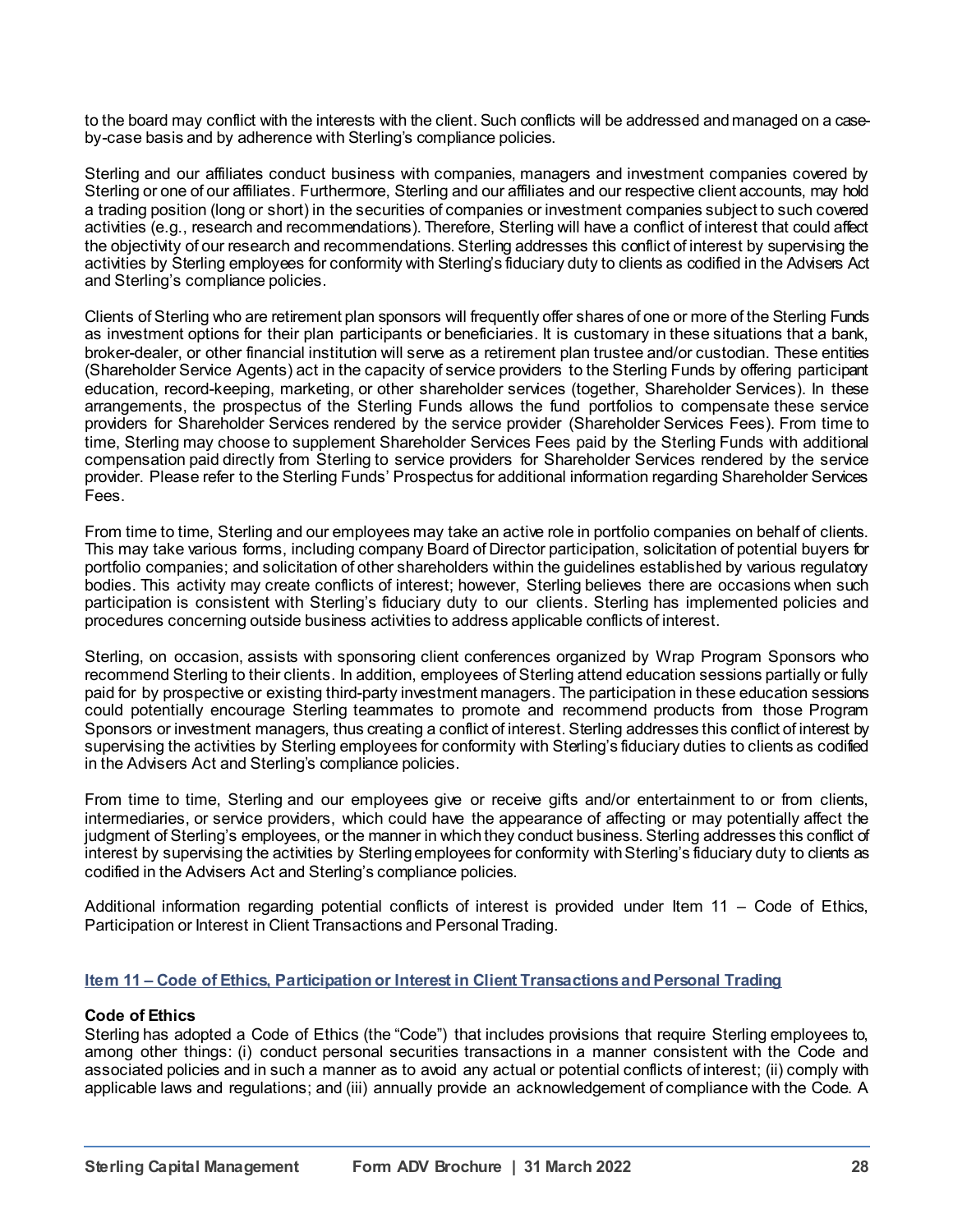copy of the Code will be provided to any client or prospective client upon request. Clients may request a copy by contacting us at the address, telephone number or email on the cover page of this document.

Sterling's Code and associated policies and procedures: (i) are reasonably designed to prevent the misuse of material, nonpublic information by employees; (ii) require employees to obtain approval prior to engaging in all covered security transactions, including those issued in private placements; (iii) restrict employees from purchasing or selling securities for their own accounts or for accounts of family members over which they have control prior to the full satisfaction of clients' needs with respect to such securities; (iv) require employees to provide the details of all reportable personal security transactions; and (v) require employees to promptly report any violation of the Code of which they become aware.

Additionally, all Sterling employees are subject to other Sterling policies and procedures, that set forth restrictions regarding confidential and proprietary information, information barriers, outside business activities and gifts & entertainment. All Sterling employees are required to familiarize themselves, comply, and attest annually to their compliance with provisions of Sterling's policies and procedures.

#### **Participation or Interest in Client Transactionsand Other Conflicts of Interest** *Principal Transactions, Cross and Agency Cross Transactions*

When permitted by applicable law and Sterling's policy, Sterling, acting on behalf of its advisory accounts, from time to time enters into a transaction in securities or other instruments with Sterling or through an affiliated broker-dealer and causes accounts to engage in principal transactions, cross transactions and agency cross transactions.

"Principal transactions" are generally defined as transactions where an adviser, acting as principal for its own account or the account of an affiliated broker-dealer, including when Sterling or its affiliates have principal investments in an Affiliated Fund, buys any security from or sells any security to any client. A principal transaction may also be deemed to have occurred if a security is crossed between an affiliated pooled investment vehicle and another client account. When an investment adviser engages in a principal transaction, it may have an incentive to favor its own interests over the interests of its client. Sterling or our affiliates, in certain circumstances, where permitted by applicable law, may engage in principal transactions including with Affiliated Funds that we advise.

A "cross transaction" occurs when Sterling arranges a transaction between different advisory clients where they buy and sell securities or other instruments from, or to each other. For example, in some instances a security to be sold by one client account may independently be considered appropriate for purchase by another client account. In such cases, Sterling may, but is not required to, cause the security to be "crossed" or transferred directly between the relevant accounts at an independently determined market price. Fixed income cross transactions may be subject to markups, customary custodian fees and transfer fees, no part of which will be received by Sterling.

Sterling may conduct cross trades between two accounts that are executed through external brokers. Sterling generally allows cross trading if the transaction complies with our policy and is fair and equitable to both accounts. Cross trading can reduce the transaction costs for both the buying and selling accounts and may allow for other beneficial efficiencies to clients. Although cross trading presents a potential fiduciary conflict of interest, cross trading may be appropriate if we fulfill our fiduciary obligations to clients on both sides of the transaction and where best execution requirements are met and permitted by applicable laws and regulations.

An "agency cross transaction" occurs if Sterling acts directly, or through an affiliate broker-dealer, for both the client and a person on the other side of the transaction. Sterling faces potentially conflicting division of loyalties and responsibilities to the parties in such transactions, including with respect to a decision to enter into such transactions as well as with respect to valuation, pricing and other terms. Although an agency cross transaction presents a potential fiduciary conflict of interest, agency cross transactions may be appropriate if we fulfill our fiduciary obligations to clients on both sides of the transaction and where best execution requirements are met and permitted by applicable laws and regulations.

Sterling has developed policies and procedures in relation to such transactions and conflicts. In the case of funds or certain other advisory accounts, consent may be granted by a governing body, a committee of investors, or independent persons acting for an advisory account. In these cases, other investors will not have the opportunity to provide or withhold consent to the proposed transaction. Where a registered investment company participates in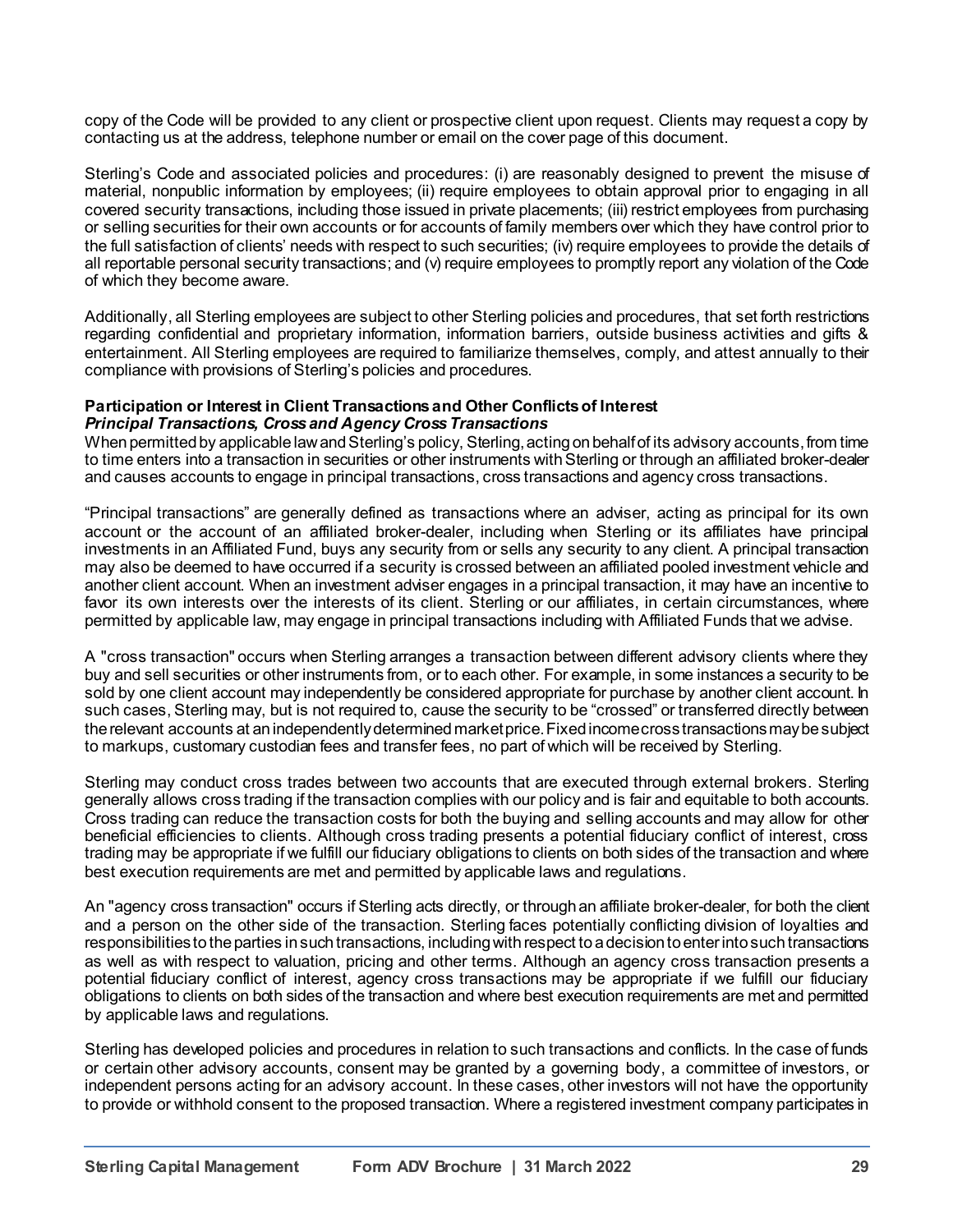a cross trade, Sterling will comply with procedures adopted pursuant to Rule 17a-7 under the Investment Company Act of 1940 and related regulatory authority.

## *Use of Affiliated Funds and Internally Managed Strategies*

Conflicts of interest will arise whenever Sterling has an actual or perceived economic benefit or other incentive in connection with the management of clients' portfolios. Conflicts will result, for example (to the extent the following activities are permitted in the account), when Sterling invests in an investment product, such as an investment company or separately managed account, managed by Sterling.

#### Allocation of Client Assets to Affiliated Funds (including new Affiliated Funds)

Sterling, where appropriate and consistent with client guidelines, may purchase for client portfolios shares of the Affiliated Funds as part of the portfolios' investment strategy. Clients should note that Sterling has a conflict of interest and financial incentive to allocate client assets to Affiliated Funds because Sterling receives investment management and other fees from the Affiliated Funds. Sterling reduces its investment management fees with respect to investments in Affiliated Funds in client portfolios. However, this reduction in fees does not eliminate the conflict of interest, as there are other incentives such as increasing Sterling's AUM or providing support to the Affiliated Funds such as allocating client assets to an Affiliated Fund that is small, or pays higher fees to Sterling or its affiliates or to which Sterling or its affiliates provided seed capital. In addition, Sterling could have an incentive not to withdraw a client's investment from an Affiliated Fund in order to avoid or delay the withdrawal's adverse impact on the underlying fund.

Certain accounts managed by Sterling or its affiliates have significant ownership in certain Affiliated Funds. Sterling and its affiliates face conflicts of interest when considering the effect of redemptions on such funds and on other fund shareholders in deciding whether and when to redeem its shares. A large sale or redemption of shares by Sterling acting on behalf of its discretionary clients could result in the underlying Affiliated Fund selling securities when it otherwise would not have done so, and potentially increasing transaction costs and adversely affecting fund performance. A large sale or redemption could also significantly reduce the assets of the fund, causing decreased liquidity and, depending on any applicable expense caps, a higher expense ratio or liquidation of the fund. Sterling addresses these conflicts of interest by supervising the activities by Sterling employees for conformity with Sterling's fiduciary duty to clients as codified in the Advisers Act and Sterling's compliance policies.

Clients have the right, at any time, to prohibit us from investing any of their managed assets in the Affiliated Funds.

## Advisory Solutions OCIO

Investment strategies may be selected from both Sterling and third-party asset managers and are subject to a review process by Sterling's Advisory Solutions team. From this pool of strategies the team selects those strategies that they believe fit the asset allocation goals and meets the client's investment objectives or directives. Sterling may allocate a portion of the investment strategy to Affiliated Funds or internally managed strategies. The portion allocated to the Affiliated Funds or internally managed strategies will vary depending on the investment objective and strategy, but ranges from 0 to 100 percent.

It is important to note that Sterling will receive compensation when internally managed strategies are included in the investment allocation. For assets allocated to internally managed strategies, Sterling will waive advisory or overlay fees; however, this reduction in fees does not eliminate the conflict of interest, as there are other incentives such as increasing Sterling's AUM or providing support to the Affiliated Funds. Clients have the right, at any time, to prohibit Sterling from allocating their investment strategy in the Affiliated Funds or internally managed strategies.

## *Affiliated Transactions*

If permitted by a client's investment objectives and guidelines, and subject to compliance with applicable law, regulations and exemptions, Sterling may purchase securities for client accounts, including new issues, during an underwriting or other offering of such securities in which a broker-dealer affiliate of Sterling acts as a manager, comanager, underwriter or placement agent and for which the affiliate receives an economic benefit in the form of management, underwriting or other fees.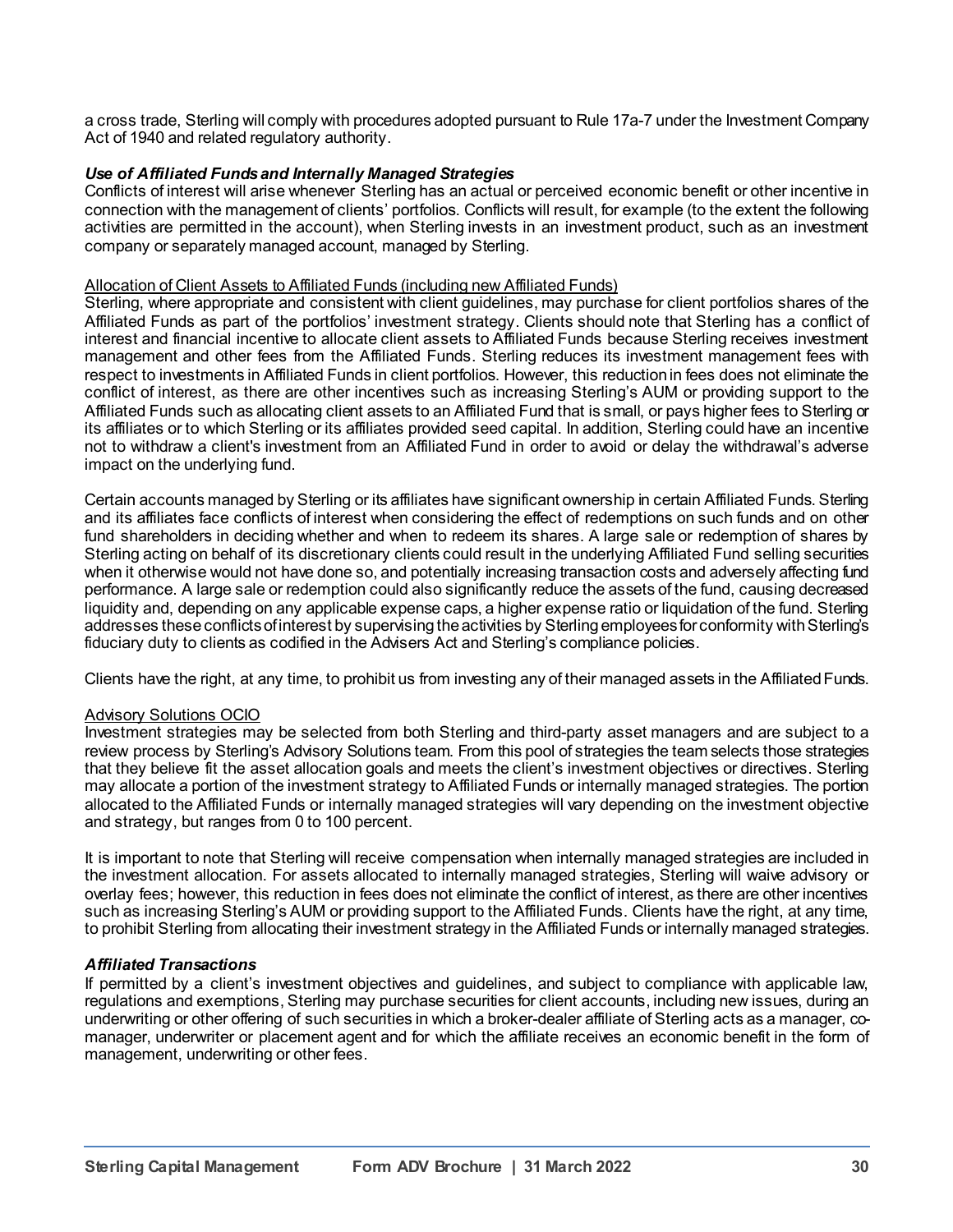Although Sterling generally does not use affiliated broker-dealers to execute transactions, Sterling may exercise its discretion to effect agency transactions in securities or other instruments through an affiliated broker-dealer. In the event that Sterling shall determine to effect agency transactions in securities or other instruments through an affiliated broker-dealer, the affiliate will receive an economic benefit from such transactions.

#### **Proprietary Investments by the Adviser and/or its Related Persons** *Initial Funding & Seed Capital*

In the ordinary course of business, and subject to compliance with applicable regulations, Sterling, our affiliates and/or existing and future employees will from time-to-time invest in products managed by the firm, and we or such related persons may establish the initial funding (Sterling Seed Capital) necessary to establish new Affiliated Funds or investment accounts for the purpose of developing new investment strategies and products (collectively, "Proprietary Accounts"). Investment by Sterling, our affiliates or our employees in Proprietary Accounts creates conflicts of interest because we may have an incentive to favor these Proprietary Accounts by, for example, directing our best investment ideas to these accounts or allocating, aggregating or sequencing trades in favor of such accounts, to the disadvantage of other accounts. We also may have an incentive to dedicate more time and attention to our Proprietary Accounts and to give them better execution and brokerage commissions than our other client accounts. We also may waive or reduce fees for Proprietary Accounts or for certain affiliated persons who invest in such Proprietary Accounts.

Sterling Seed Capital may be used to form registered investment companies, including mutual funds and ETFs, and may invest in the same securities as other client accounts. Sterling Seed Capital can be redeemed at any time generally without notice as permitted by the governing documentation and applicable regulations. Due to the requirements of applicable banking laws and regulations, Sterling Seed Capital can be required to be withdrawn within a period of three to five years following launch of a mutual fund or ETF (see Item 8 – Affiliated Fund Risks). A large redemption of shares by Sterling or its related persons could result in the Affiliated Fund selling securities when it is not desirable accelerating the realization of capital gains and increasing transaction costs. A large redemption could significantly reduce the assets of an Affiliated Fund, causing a higher expense ratio, decreased liquidity, or liquidation of the Affiliated Fund. Sterling Seed Capital also subjects an Affiliated Fund to additional regulatory restrictions, including FINRA Rule 5130. For example, seeded funds are precluded from buying or selling certain securities, including IPOs.

Where permitted, Proprietary Accounts can and frequently do, invest in the same securities as other funds and client accounts managed by Sterling. Managing Proprietary Accounts creates a conflict of interest with other investment management accounts as Sterling's portfolio managers may be incented to focus extra attention on or allocate select investment opportunities to Proprietary Accounts. In order to address this conflict of interest, Sterling has established a policy to treat seeded Proprietary Accounts in the same manner as other funds and client accounts for purposes of order aggregation and allocation.

# *Investing in Securities That Sterling Recommends to Clients*

Employees of Sterling and our affiliates may trade for their own accounts in securities that are recommended to and/or purchased for Sterling's clients. As these situations may involve actual or potential conflicts of interest, Sterling has adopted policies and procedures relating to personal securities transactions, insider trading, and other conflicts of interest. These policies and procedures are intended to identify and mitigate actual and perceived conflicts of interest with clients and to resolve such conflicts appropriately if they do occur. The Code is designed to assure that the personal securities transactions, activities and interests of the employees of Sterling will not interfere with (i) making decisions in the best interest of advisory clients and (ii) implementing such decisions while, at the same time, allowing employees to invest for their own accounts. Under the Code, certain classes of securities have been designated as exempt transactions, based upon a determination that these would not interfere materially with the interest of Sterling's clients. In addition, the Code requires pre-clearance of many transactions, and restricts trading in close proximity to client trading activity. Nonetheless, because the Code in some circumstances would permit employees to invest in the same securities as clients, there is a possibility that employees may benefit from market activity by a client in a security held by an employee. Employee trading is monitored under the Code to reasonably prevent conflicts of interest between Sterling and our clients.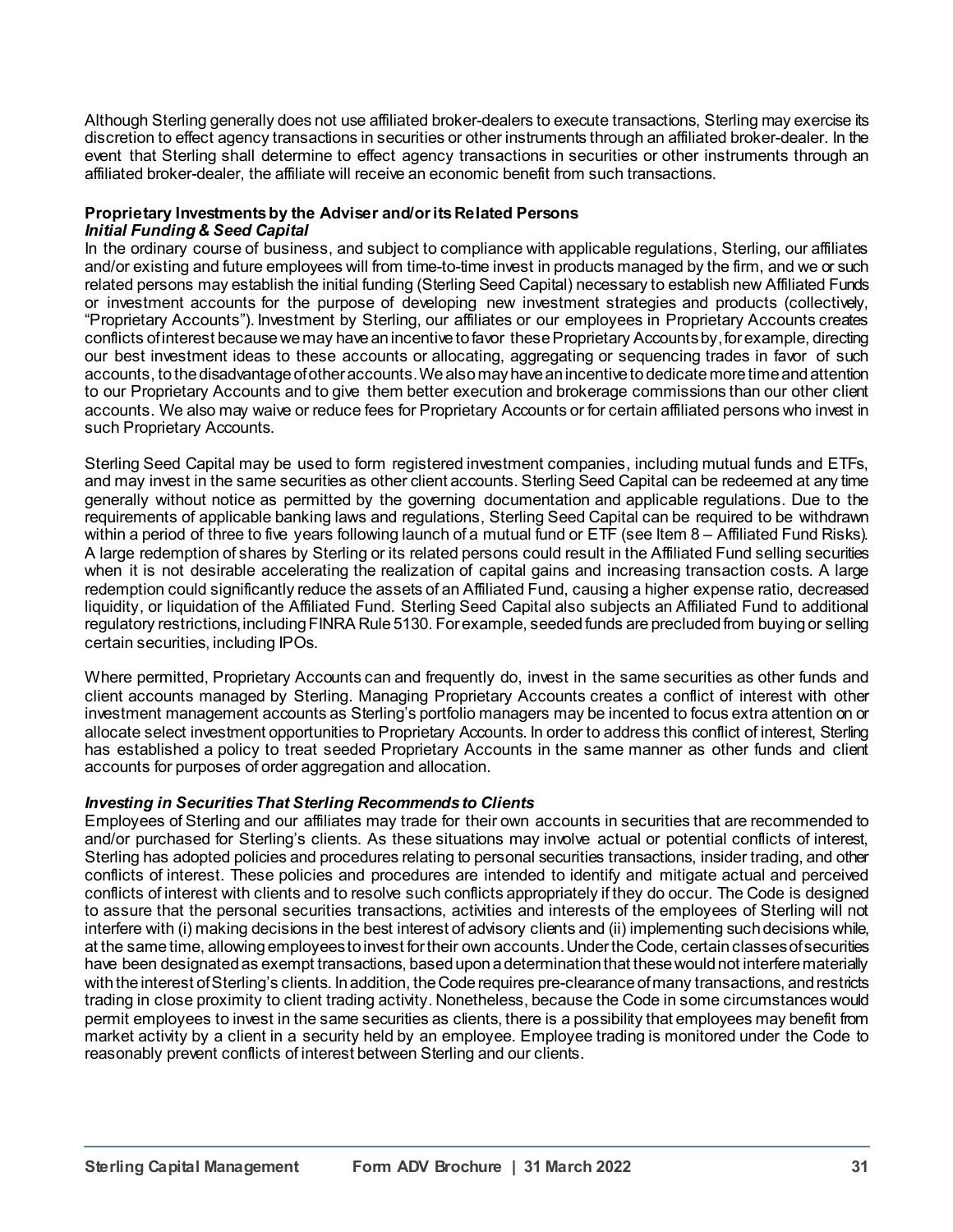## **Item 12 – Brokerage Practices**

#### **Broker-Dealer Selection**

As a general practice, Sterling receives discretionary authority from our clients through our investment management agreements at the onset of an advisory relationship. Included in Sterling's authority is the ability to:

- Determine securities to be bought or sold;
- Determine the amount of the securities to be bought or sold;<br>■ Select brokers and dealers through which to execute transac
- Select brokers and dealers through which to execute transactions on behalf of our clients; and
- Determine commission rates, if any, at which transactions are effected.

It is Sterling's policy to seek to obtain best execution on client transactions. An important aspect of our discretionary investment management services includes the selection of broker-dealers. Sterling maintains a list of approved brokers used for the execution of client transactions. Broker-dealers are selected based on our evaluation of the broker-dealer's ability to achieve best execution, the level of commissions or other compensation charged by the broker-dealers, the reputation and financial strength of the firm, and, when applicable, the quality of the research services provided, among other relevant factors. For specific transactions, Sterling's Trading Desks will seek to achieve best execution by selecting approved broker-dealers under the circumstances surrounding the transaction.

Sterling has an established process to oversee and periodically assess the services provided by our broker-dealers. In addition to reviewing the criteria listed above, Sterling will consider the following when evaluating the brokerdealers:

- Execution quality<br>■ Prompt payment a
- Prompt payment and/or delivery of securities<br>■ Receint of accurate confirmations and record
- Receipt of accurate confirmations and recordkeeping<br>■ The current financial condition and reputation of the fir
- The current financial condition and reputation of the firm<br>■ The firm's ability and responsiveness in executing orders
- The firm's ability and responsiveness in executing orders

Sterling has negotiated custodial arrangements with several brokerage firms that Sterling considers competitive in terms of mitigating the total cost of transaction and other fees (custodial) incurred by clients. In some of these arrangements, Sterling is afforded the ability to deal competitively with firms of our choice in negotiating the purchase and sale of bonds for their clients and the broker acting as custodian will make or take delivery of such bonds without charge to their clients. In exchange, the majority of stock transactions that may occur in this type of account are transacted with the broker acting as custodian. In other arrangements, Sterling clients receive discounted brokerage rates on stock transactions with a minimum ticket charge. In some cases, bond sales or purchases delivered to or sold from a client account incur a charge.

#### **Research and Other Soft Dollar Benefits**

Brokerage is at times allocated to firms in exchange for certain services, such as research and brokerage, when the terms of such transactions are consistent with the guidelines set forth in Section 28(e) of the Securities Exchange Act of 1934 ("Section 28(e)"). Specifically, Section 28(e) sets forth a "Safe Harbor" that provides that an investment adviser that has discretion over a client account is not in breach of its fiduciary duty when paying more than the lowest commission rate available. If theadviser determines in good faith that the rate paid is commensurate with the value of research and brokerage services provided by the broker-dealer that provide lawful and appropriate assistance to the investment adviser in its investment decision-making or trade execution processes.

Sterling uses research materials in making investment decisions for a broad range of clients. To the extent consistent with achieving best overall execution, Sterling may allocate orders to broker-dealers that provide research information as part of their general customer service. These research services may include information on individual securities, markets, the economy, statistical information, risk measurement analysis, performance studies and other appropriate research products and services. Sterling receives research products and services from both proprietary (created or developed by a broker-dealer) and third-party research firms in connection with managing client portfolios. Proprietary broker-dealer research typically includes analyst research reports, sales brokerage coverage, conferences, and one-on-one meetings with both analysts and companies. For proprietary broker-dealer services that are "bundled" (e.g., offer trade execution and research products for one commission rate), Sterling considers a portion of the commission for trade execution and the remainder for research services.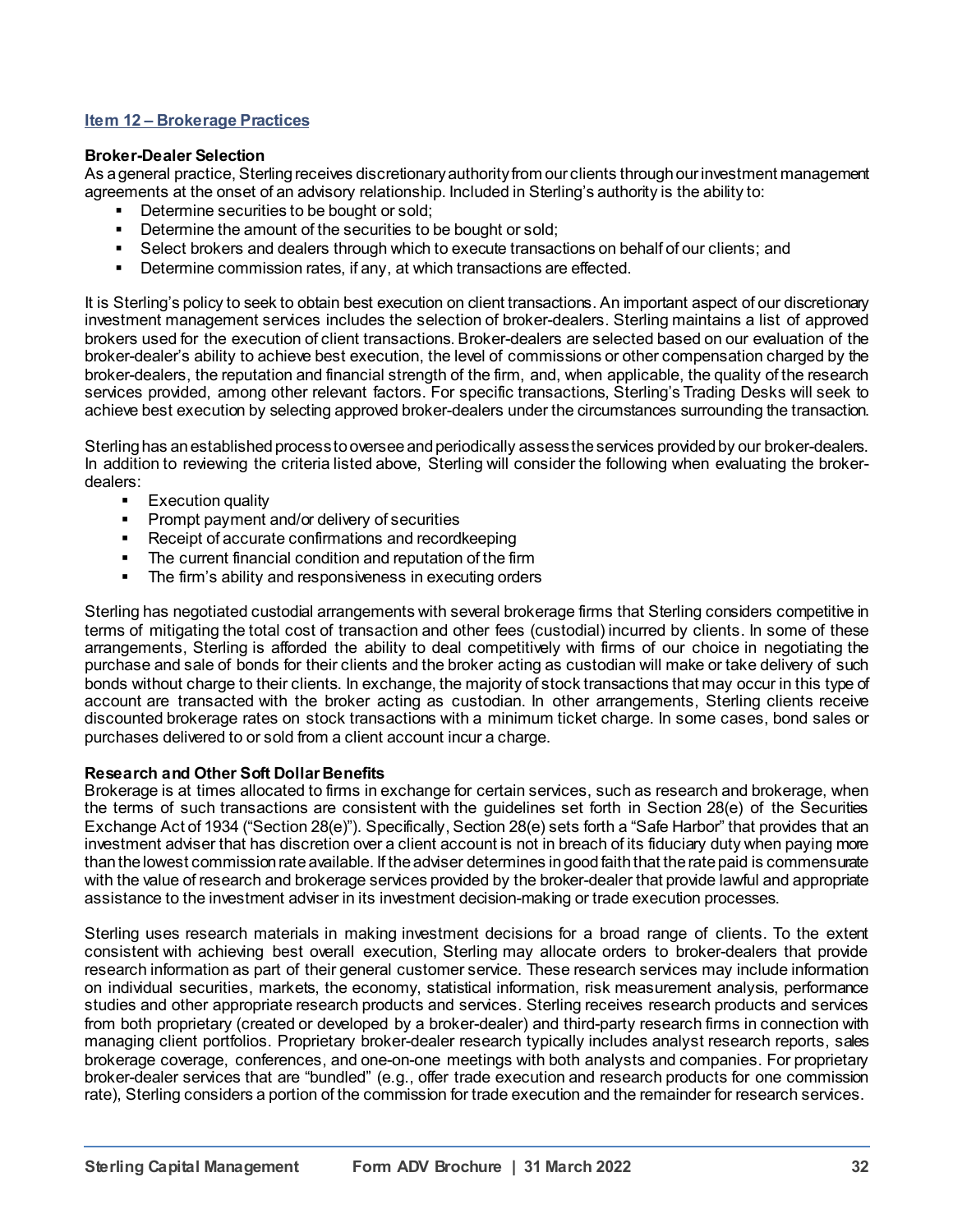Sterling uses brokerage services and products for executing client's securities transactions. Sterling's use of brokerage services must relate to trade execution and trade implementation from the point when Sterling communicates with the broker-dealer for the purpose of transmitting a trade order, through the point when funds or securities are credited to the client account. Eligible services and products include functions incidental to effecting securities transactions, such as clearance, settlement, custody, and related communications. Trading software used to route orders and algorithmic trading software are also considered eligible brokerage services.

For third-party ("soft dollar") research and brokerage services, we predominantly use client commission arrangements ("CCAs") with participating broker-dealers and also allocate a portion of the commission to trade execution and the remainder to research or brokerage services. We believe that using soft dollars to obtain the type of research and brokerage services mentioned above enhances our investment research and trading process, thereby increasing the prospect for higher investment returns. Services received pursuant to soft dollar arrangements may be used to benefit the account that generates the commissions as well as other accounts. Research products or brokerage services received by Sterling might also be used for functions that are not research or brokerage related. Where such product or service has a soft dollar/hard dollar ("mixed use") component, Sterling will make a reasonable allocation according to our use and pay for the non-research or brokerage functions in hard dollars using our own funds.

Sterling uses client soft dollar commissions for the benefit of our clients. However, use of client commissions for research and other soft dollar benefits creates a conflict of interest between the client and Sterling. For example:

- **E** It directly reduces Sterling out-of-pocket costs for those services;
- It creates an incentive to select a certain broker-dealer or research product or service;
- Clients may pay commission rates that are higher than would otherwise be the case if they traded solely for execution purposes;
- Not all research commissions generated by a client's trade will necessarily benefit a particular client's portfolio;
- Research products and brokerage services provided by the commission credits may benefit all clients including those not participating in a given transaction;
- Soft dollar benefits may not be proportionate to soft dollar commissions generated;
- Sterling may invest client assets in securities issued by the broker-dealers or their affiliates, and
- Sterling may provide investment management services to the broker-dealers or their affiliates.

In some cases, research services are generated by third-parties but provided to Sterling by or through brokerdealers. Although it is not possible to assign an exact dollar value to these services, they may reduce our expenses. The investment management fees paid to Sterling are not reduced because we receive such services.

In accordance with the Safe Harbor, Sterling has entered into arrangements for research and/or brokerage services. To facilitate payment of these services, Sterling has CCAs in place, directing the transacting brokerdealer to collect and pool commissions generated by client trades and then periodically directing the broker-dealer to pay invoices from that pool. Arrangements are reviewed by Sterling's Best Execution Group periodically to determine if the product or service meets the eligibility criteria of "research" or "brokerage" in the Safe Harbor; that the product or service provides lawful and appropriate assistance in Sterling's investment decision-making responsibilities and makes a good faith determination that the client commissions paid are reasonable in relation to the value of the services received. Sterling is not contractually obligated to direct trades to any broker-dealers in connection with these CCA arrangements. When we execute orders through these broker-dealers, clients may pay commissions higher than those obtainable from other brokers. We periodically review our total commission structure with an industry survey of comparable managers.

Sterling uses a commission aggregation platform to aggregate and reconcile commission credits in one location so that all credits are housed in a segregated account. Sterling's procedure for working with broker-dealers or third-party service providers using client commissions is multi-faceted. For example, portfolio managers and analysts "vote" for broker-dealers with proprietary research services at least annually. Considerations typically include, but are not limited to: (i) number of company or analyst meeting opportunities; (ii) quality of the company or analysts and their research reports; (iii) sales coverage; and (iv) conference participation.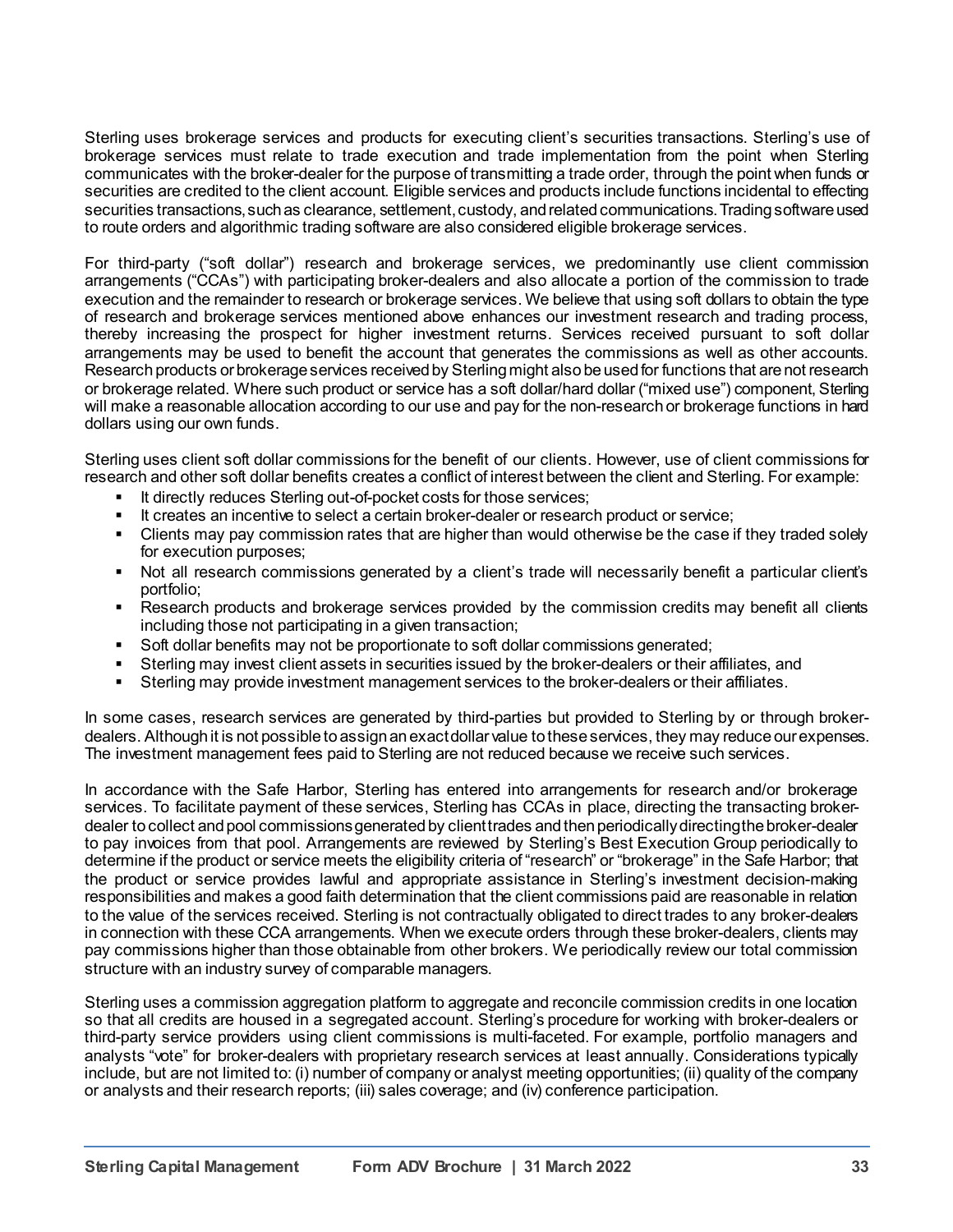Sterling on occasion directs fixed income securities transactions to a broker-dealer that provides specialized research services, generally paying a small premium on those transactions in recognition of the value of the services provided.

## **Brokerage for Client Referrals**

Sterling does not consider broker-dealer or third-party referrals in selecting or recommending broker-dealers.

## **Advisory Solutions Multi-Strategy Models**

Trading for multi-strategy models provided to unaffiliated entities is generally not performed by Sterling. In these cases, Sterling provides the investment models through a third-party platform. The Program Sponsor (or the applicable advisor) in turn may apply the investment models and execute trades based on the model information provided by Sterling.

## **Registered Investment Companies and Other Pooled Vehicles**

The prospectus or offering document for the Affiliated Funds set forth the types and amounts of securities that may be bought or sold by Sterling on behalf of the Affiliated Funds. The investment management agreements entered into by Sterling and the Affiliated Funds give Sterling the authority to select the brokers or dealers that will execute the purchases and sales of the securities of the Affiliated Funds' portfolios managed by Sterling. The agreements also directs Sterling to use our best efforts to obtain the best available price and most favorable execution of these transactions. Sterling is given the authority to effect transactions at commission rates that are in excess of the minimum available commission rates when deemed appropriate by Sterling.

## **Trading for Wrap Accounts**

Sterling manages accounts in a number of Wrap Programs that are not traded through Sterling's trade order management system. Instead, these accounts are traded through each Program Sponsor's system and thus shares are not allocated to these accounts using Sterling's trade order management system's computer-generated methods.

Clients of Wrap Programs typically pay the Program Sponsor a single fee based on assets held at the Program Sponsor for all trading, custodial, and other services provided by Program Sponsor. This fee precludes a client from paying the sponsor commissions on a per transaction basis. When Sterling selects another broker-dealer to effect a trade other than the Program Sponsor, an additional handling fee may be assessed by the Program Sponsor. Sterling would normally expect to trade directly with the Program Sponsor in most instances. Under certain circumstances and if permitted by the Program Sponsor, Sterling may choose to trade away if doing so provides better pricing and an overall benefit to the client.

It is important that these accounts receive equitable treatment in regards to block trading activities. To accomplish this Sterling's traders employ a rotation to ensure that all of Sterling's clients receive fair and equitable treatment over time.

## **Trade Aggregation**

Sterling typically aggregates client orders, where appropriate, in an effort to obtain a more favorable execution. Aggregating trades facilitates better execution for all clients and potentially reduces the overall commission rate. Trades will be aggregated to the extent permissible by policies and procedures, client guidelines and regulations. Client-imposed investment restrictions may result in a potentially less favorable execution outside of an aggregated discretionary trade.

Investment decisions deemed appropriate for one client may also be deemed appropriate for other clients therefore the same security may be purchased or sold at or about the same time for more than one client. When this is the case, Sterling may aggregate the same security, same side (e.g.*,* buy or sell) trades for multiple clients, including clients of Sterling's affiliates, and execute the trade as a single block. When transactions are so aggregated, the securities purchased or sold will be allocated in a fair and equitable manner. The prices applicable to the aggregate transactions on a given day will be averaged, and the portfolios generally will be deemed to have purchased or sold their proportionate share of the security involved at the average price.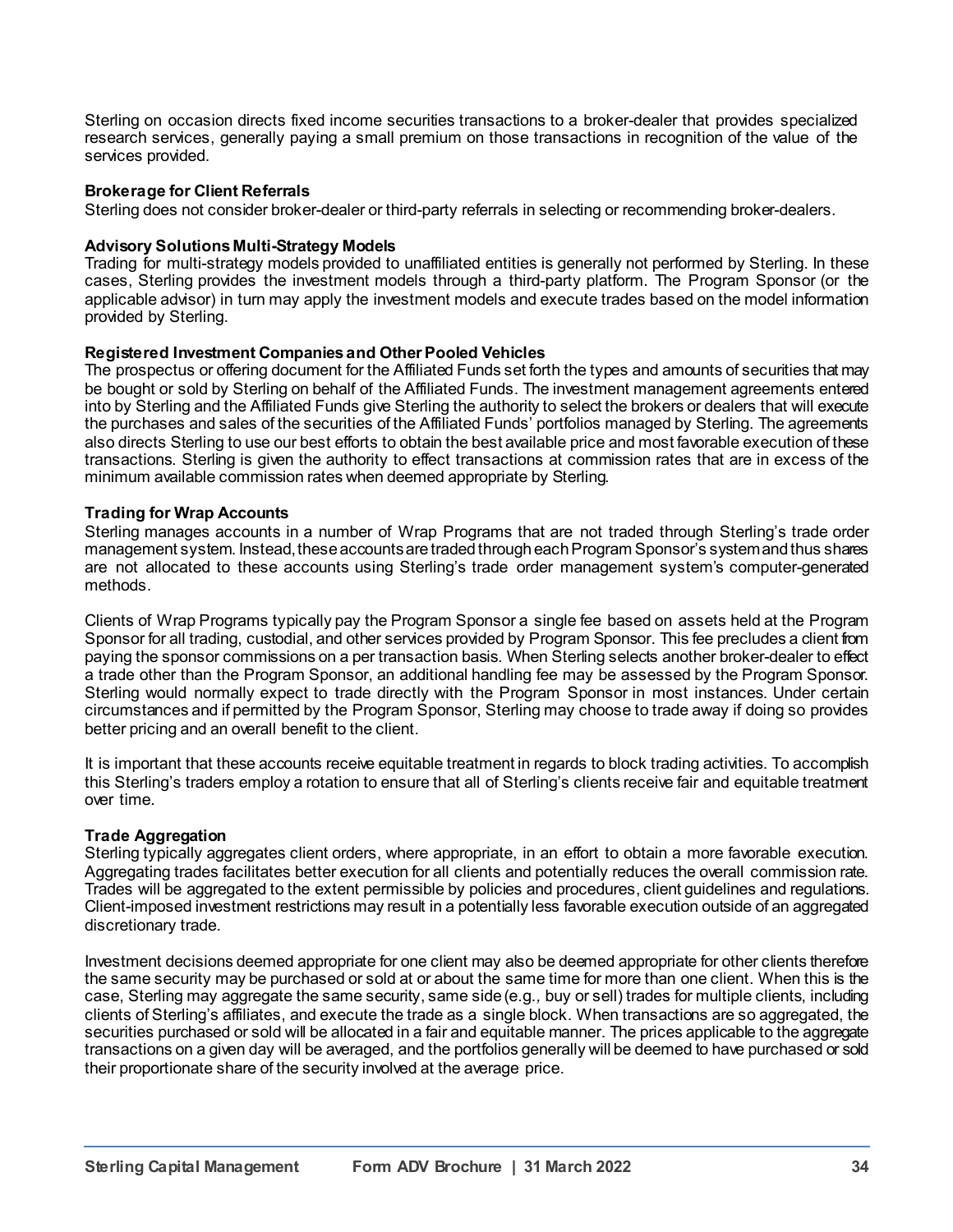Aggregation of trade orders may not be possible at all times. For example, securities that are thinly traded may not be aggregated and allocated among all clients seeking the same investment opportunity. In addition, some issuers have threshold limitations on aggregating ownership interest.

Sterling will not aggregate transactions unless it believes that it is in the best interests of the clients, and consistent with seeking best execution. Nevertheless, there is no assurance that the aggregation of transactions will benefit all clients equally, and in some instances, combined orders could adversely affect the price or volume of a security. Sterling may also choose not to aggregate trades in circumstances where it is not beneficial to do so.

## **Trade Rotation**

Sterling's equity trade rotation is designed to ensure that all clients are treated in a fair and equitable manner over time.

Discretionary portfolio trades executed by Sterling's trading desk for a given strategy are not aggregated with nondiscretionary trades, including those executed by the trading desk of an unaffiliated manager, Sponsor, or financial adviser. Client orders placed by Sterling's trading desk for a given security could potentially compete with client orders placed by the trading desk of an unaffiliated manager, Sponsor, or financial adviser. Timing delays and/or other operational factors inherently associated with trade implementation away from Sterling discretionary trades may result in client orders being executed at the same time, before, or after the client orders of an unaffiliated manager, Sponsor, or financial adviser. This may result in some clients receiving materially different prices relative to other clients.

Depending on market circumstances and volatility, Sterling may use either a single or multi-channel equity trade rotation when the same trade that is being made for discretionary portfolios is also being provided to nondiscretionary portfolios. Regardless of whether a single or multi-channel rotation is used, the platforms within a given rotation will be delivered contemporaneously with the discretionary portfolio trades. All trade rotations within a given channel will rotate either randomly or sequentially, as Sterling deems appropriate. An example of when a sequential rotation may be more appropriate is when there are only two clients in a rotation. Sterling reserves the right to alter the rotation process if it is in the best interest of any client due to unforeseen circumstances (e.g., system outages, timing delays, etc.).

An exception to our single or multi-channel trade rotation process may occur if a security is extremely illiquid, as it may be beneficial to wait until one or more clients have, or appear to have, completed trading before releasing the trade information farther down the rotation.

In circumstances where Sterling uses a sequential rotation, a new client would be added to the bottom of the list without restarting the rotation. When a client is removed from a sequential rotation, the process will continue in successive order without restarting the rotation.

## **Trade Allocation**

At the end of each trading day, Sterling allocates executed orders to their designated portfolios. Due to the potential liquidity characteristics of certain equities, Sterling may only be able to fill a portion of a trade order in any given trading day. As such, Sterling has developed a process to efficiently and equitably handle the allocation of partiallyfilled trades. This process is accomplished through computer-generated assignments using one of three trade fill methods available on Sterling's trading system: "Pro-rata," "Random," and "Level Percent."

Sterling personnel may use their judgment in cases where computerized assignment of fills or rotation of trade orders is not practical. Judgment is used in the context of care, diligence, and equity to clients. Judgment typically entails a sense of what is appropriate in terms of size. For example, it is inefficient for very large portfolios to receive a modest allocation of shares, and likewise it is inequitable for a small portfolio to receive a large allocation of shares that would complete that portfolio's trade allocation quickly, where other portfolios may take several trading days to complete their positions. The computer system allows Sterling's trading desk to manually adjust the generated outcomes, and the traders make such manual adjustments when circumstances warrant.

The randomness of the computer-generated methods is a component in Sterling's allocation strategy to ensure that no preferential treatment is afforded to certain portfolios when viewed in the long term. These computer-generated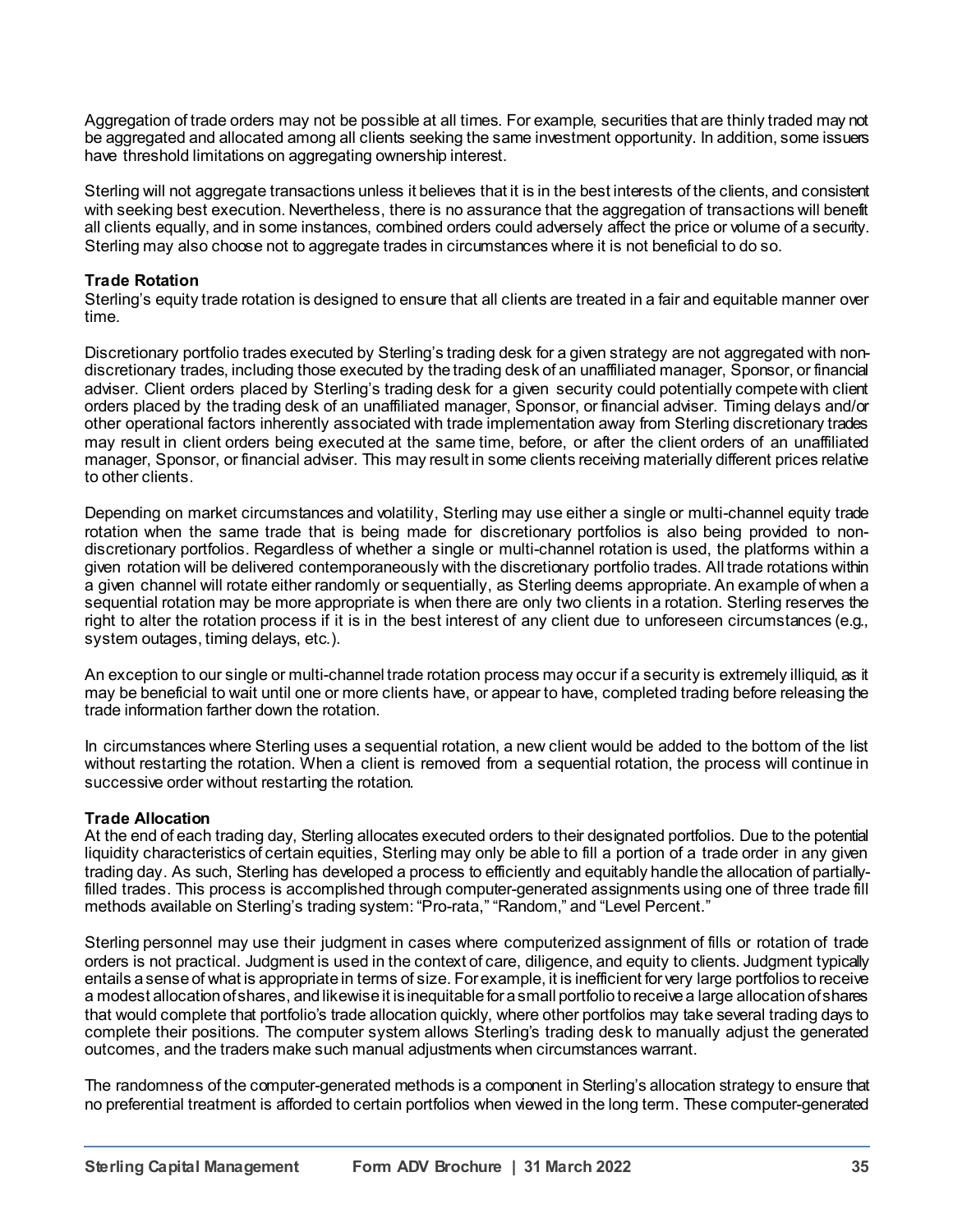allocation methods are typically applied to portfolios where clients have not directed Sterling to use specified brokers.

#### **Client-Directed Brokerage and Transactions** *Client-Directed Brokerage*

Some clients have an existing relationship with a broker-dealer, and they may instruct Sterling to execute all transactions through that broker-dealer. In the event that a client directs Sterling to use a particular broker-dealer (Directed Brokerage), it should be understood that Sterling maynot be able to negotiate commissions or fees, obtain volume discounts or achieve best execution. As a result, Directed Brokerage transactions may result in higher commissions, greater spreads or less favorable net prices than would be the case if Sterling were able to select brokers and dealers to execute transactions. Additionally, Directed Brokerage transactions may not be aggregated or added to a block trade for execution purposes with orders for the same securities for other accounts managed by Sterling. In the event that a purchase or sale order is placed for multiple accounts, orders for accounts giving Sterling full brokerage discretion will generally be placed ahead of Directed Brokerage orders. Sterling has no responsibility for reporting or monitoring commission rates or spreads when the client elects Direct Brokerage. In situations where the client directs our firm to effect portfolio transactions through a particular broker-dealer, we will require the client to provide these directions in writing.

Wrap Programs typically charge transaction-specific commissions on agency transactions executed by the Program Sponsor designated under the Wrap Program. It is anticipated that Sterling will affect most trades with the Program Sponsor or the program's designated broker-dealer. Under certain circumstances, and in an attempt to secure best execution, a security may be purchased away from the Program Sponsor if the new result would be advantageous to the client. An additional charge could apply for accepting such delivery. Some Wrap Programs prohibit Sterling from effecting transactions away from the Program Sponsor. It is not possible for Sterling to aggregate trades for clients where Sterling does not have the authority to trade securities on the client's behalf or where Sterling does not have discretion as to which broker(s) to use. For these reasons, it is possible that transactions effected through a Wrap Program may provide less advantageous executions than if Sterling had selected another broker-dealer to execute the transactions.

## *Client-Directed Transactions*

Sterling may from time to time accommodate client requests to execute a client self-directed trade (Directed Trade). Sterling will seek to execute Directed Trade transactions on a best efforts basis using a third-party broker-dealer. Sterling reserves the right not to accommodate any particular client trade request. The client will assume any fees or commissions associated with a Directed Trade.

# **Trade Errors**

Trade errors may occur in connection with Sterling's management of portfolios. Sterling will investigate trade errors and determine whether reimbursement to the client is warranted. In the event of a trade error loss caused by Sterling, we will seek to restore the client's portfolio to the position it should have been in had the trading error not occurred. Corrective actions may include canceling the trade, adjusting an allocation, and/or reimbursing the client. In the event the trade error results in a gain, Sterling may retain the profit (or permit the client to retain it).

## **Item 13 – Review of Accounts**

## **General Description**

Members of Sterling's portfolio management teams periodically review advisory accounts. Depending on the nature of the client's portfolio, the client's own monitoring capabilities, the type of advice, and the arrangements made with the client, the frequency of reviews range from daily to quarterly. The level of review may encompass the entire portfolio, a section of the portfolio, or a specific transaction or investment. The frequency of the review depends upon a variety of factors such as the risk profile of the portfolio, the portfolio's activity level, the volatility of the asset allocation sectors in which the portfolio is invested, and the client's preferences, if any.

Compliance with investment guidelines for advisory accounts is generally determined at time of purchase of securities or other investments. However, from time to time, there may exist certain circumstances when compliance with applicable investment guidelines will be tested as of the next occurring post-trade compliance check.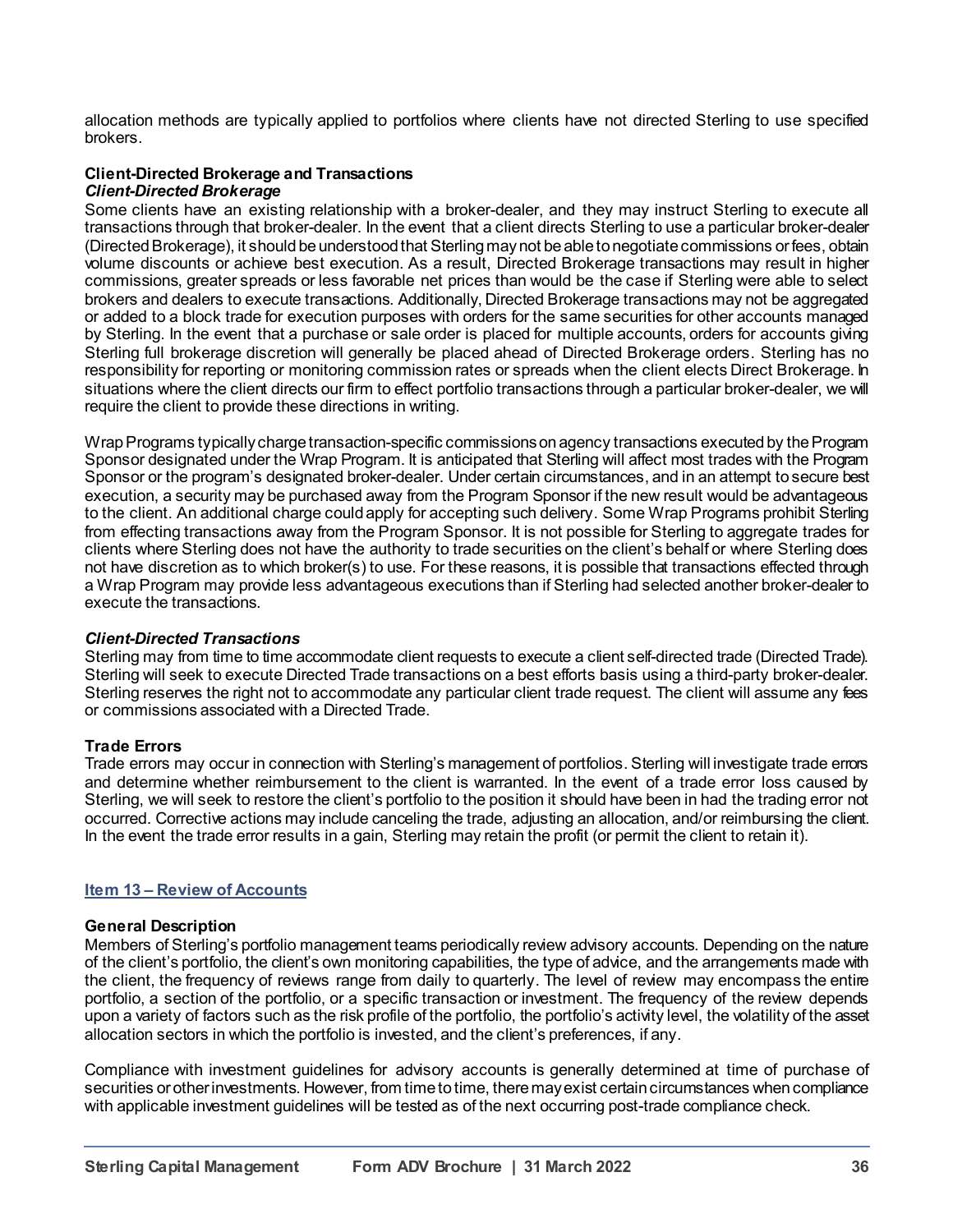## **Factors Triggering A Review**

Additional review may occur for reasons including changes in a client's investment objective or policies, changes in security positions, changes in market conditions or when significant events occur that are expected to affect the value of the portfolio.

## **Client Reports**

Sterling provides direct contract advisory clients with written reports on a monthly or quarterly basis, or as otherwise agreed to with the client. These reports generally include (i) a portfolio valuation; (ii) a summary of acquisitions and disposals; (iii) a summary of cash movements; (iv) portfolio positioning; and (v) a performance summary. Formal client review meetings are generally conducted on a regular basis at intervals selected by the client. During these reviews, the investment results and portfolio strategy are discussed. In addition, client objectives and risk tolerance are reviewed. For Managed Account Platform clients, account reviews and reports will differ and is dependent to the terms of agreement between the client and the Program Sponsor.

Please refer to Item 15 – Custody for reports provided to clients regarding custody. We suggest to our clients that they compare the information they receive from Sterling, including invoices and periodic reports, to the statements they receive from their custodians. Sterling's reports may vary from the custodial statements based on account procedures, reporting dates, or valuation methodologies of certain securities.

## **Item 14 – Client Referrals and Other Compensation**

Sterling has entered into referral arrangements with third parties who recommend Sterling's investment management services to potential clients. Such arrangements include compensation paid by Sterling to the referral source. To the extent required by law, we require that the person referring a client to us (the "Referral Agent") enter into a written agreement with us. Under this written agreement, the Referral Agent would be obligated to provide the prospective client with a separate disclosure document before Sterling begins to manage assets for such prospective client. This separate disclosure document provides the prospective client with information regarding the nature of our relationship with the Referral Agent and any referral fees we pay to such Referral Agent. Referral fees are paid by Sterling and not by our clients.

Sterling has engaged Truist Bank and its employees as a Referral Agent and Truist Bank employees are compensated for such referral activities. Sterling may also engage other affiliates as Referral Agents, and any such affiliate and/or its employees may be compensated by us for referral activities. We also compensate our employees for business development activities, including the securing or retention of client assets by Sterling.

From time to time, we may receive indirect benefits from service providers or third-party vendors in the form of gifts and entertainment (e.g., tickets to sporting events, etc.). When received, these occasions are evaluated in the context of Sterling's gifts and entertainment policy to ensure they are reasonable in value and customary in nature to ensure their occurrence does not present any conflicts of interest.

## **Item 15 – Custody**

Sterling does not act as a custodian for client assets. Client assets will be held at a qualified custodian such as a broker-dealer, bank, or other qualified custodian. However, under the Advisers Act, Sterling may be "deemed" to have constructive custody of client assets in certain circumstances, including where: (i) Clients maintain assets at a qualified custodian affiliated with Sterling; (ii) Sterling has the authorization to deduct or draft advisory fees from a client's investment or bank account; (iii) Sterling employees serve as a trustee or power of attorney for a nonfamily member's account; (iv) Sterling has been given client authorization to transfer funds or securities from a client's account to a pre-designated third-party; (v) Sterling has online access to client's other investment accounts; and (vi) where the terms of an agreement between a client and a qualified custodian inadvertently gives Sterling powers that may be construed as custody over such client's assets (collectively, "inadvertent custody").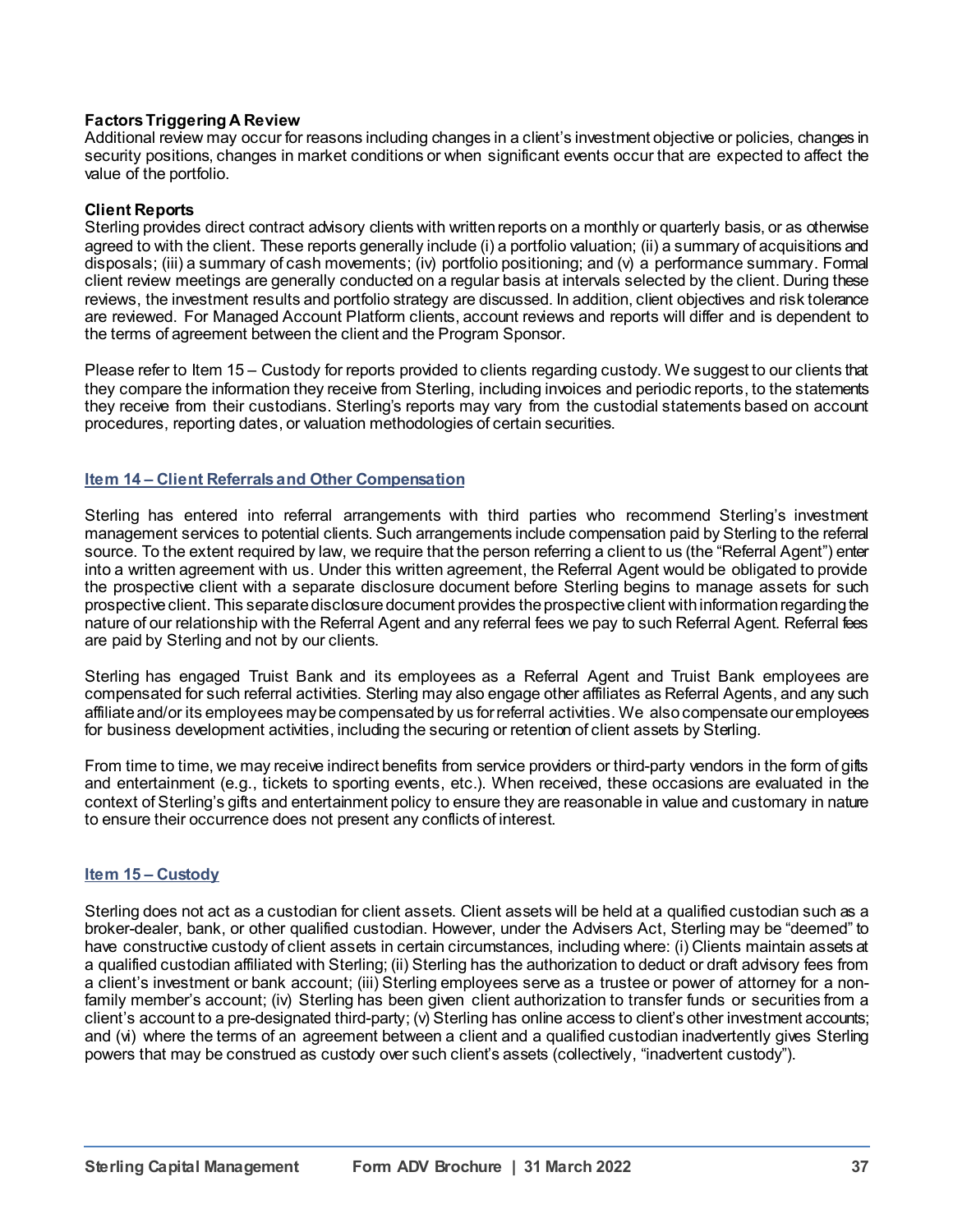In the case of Affiliated Funds, the Affiliated Funds have made arrangements with qualified custodians as disclosed in the relevant fund offering documents. In the case of separately managed accounts, clients must select and appoint their own custodians, whose services and fees will be separate from Sterling's fees. Clients are responsible for arranging for all custodial services, including negotiating custody agreements and fees and opening custodial accounts pursuant to a separate custody agreement.

Sterling does not endorse or guarantee the service (custody or other services) of any custodian. The client is responsible for performing due diligence in selecting and entering into a separate agreement with such custodian. Sterling is not responsible for the selection or ongoing monitoring ofclient custodians, and Sterlingisnot responsible for any services of the custodian or for the performance or nonperformance of any services provided pursuant to the custodial or other services agreement.

Clients will receive account statements directly from their custodian and should carefully review those statements. In addition, clients are urged to compare the account statements that they receive from their qualified custodians with any reports they receive from Sterling. Sterling's reports may vary from the custodial statements based on account procedures, reporting dates, or valuation methodologies of certain securities.

# **Item 16 – Investment Discretion**

Sterling provides discretionary investment management services to clients. Sterling and the client will enter in to an investment management agreement, or other document, at the onset of the advisory relationship. This investment management agreement allows Sterling, without obtaining client consent, to implement investment decisionson the client's behalf. Sterling generally receives discretionary authority from clients (or a client's agent, such as a Program Sponsor in the context of discretionary Wrap Programs) to select and to determine the quantity of securities or financial instruments to be bought or sold for the client's portfolio. Sterling is guided by the investment objectives, guidelines, and restrictions that are developed in consultation with clients. These guidelines usually include the investment objective, risk level, and the types and amounts of securities that will make up the portfolio.

Included in our discretionary authority is the ability to select broker-dealers through which to execute transactions on behalf of clients, and the commission rates, if any, at which transactions are effected. We may accept direction from the client or agree to limitations with respect to our discretion regarding which broker-dealers are to be used and what commissions are to be paid. If a client directs us or limits us by providing specific instructions to use a particular broker-dealer or by providing us with particular instructions for trading, the client should be aware that Sterling may have opportunity risk and may not be in a position to freely negotiate commission rates or spreads, obtain volume discounts on aggregated orders, or to select broker-dealers on the basis of best price and execution. Portfolios with special instructions may incur higher commissions, create disparity in portfolio investment, and result in greater spreads or less favorable execution on some transactions than would be the case if Sterling were free to select the broker-dealer. For best execution, a security may be purchased away from the custodian brokerage firm and a minimal charge could apply for accepting such delivery, so long as the net result to the client would be advantageous. In situations where the client directs our firm to effect portfolio transactions through a particular broker-dealer, we will require the client to provide these directions in writing. The major consideration in allocating brokerage business is the pursuit of best execution on all transactions effected for all portfolios. As discussed in Item 12 – Brokerage Practices, Sterling may allocate brokerage to firms that supply research and brokerage services, statistical data, and other services when the terms of all transactions and the capabilities of different broker-dealers are consistent with the guidelines set forth in the Safe Harbor.

For Wrap Program accounts, Sterling's discretionary authority is limited by the selected mandate's investment strategy and may be further limited by reasonable, client-imposed and Sterling agreed upon restrictions. With respect to certain portfolios, such as registered investment companies, Sterling's authority to trade securities may also be limited by certain securities, tax, and other laws that may, for example, require diversification of investments and impose other limitations.

Sterling provides non-discretionary investment management services to certain clients. Some clients may grant Sterling limited discretion with respect to the assets in their portfolio (e.g., the client may require that Sterling seek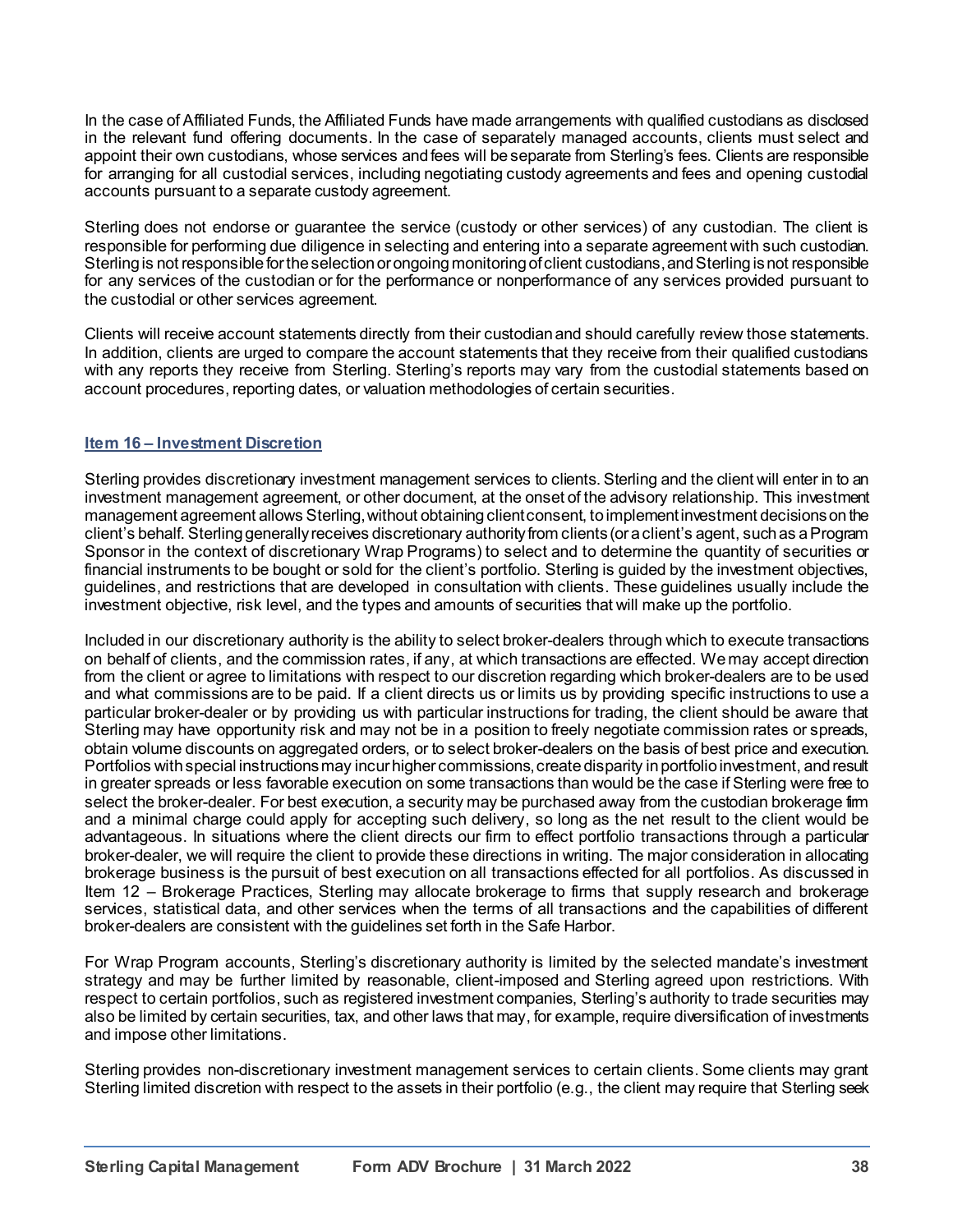the client's approval prior to any buy or sell transaction in the client's portfolio). In these instances, Sterling's ability to transact on behalf of the client will be limited.

#### **Item 17 – Voting Client Securities**

#### **Proxy Voting**

The following describes the procedures through which Sterling votes proxies in accordance with Rule 206(4)-6 under the Advisers Act on behalf of all clients for which Sterling has been delegated proxy voting responsibility.

#### *General Policy*

Sterling has adopted a Proxy Voting Policy, available to clients upon request, which is designed to vote proxies for the best interests of clients and mitigate potential conflicts of interest. Sterling currently utilizes the services of an independent proxy voting service, Glass, Lewis & Co. ("Glass Lewis"). Glass Lewis performs extensive research on factors relevant to proxy voting, such as company management, policies, and practices. Based on its research and experience, Glass Lewis has designed and maintains several proxy voting guidelines, These guidelines leverage Glass Lewis' expertise in best practices among corporate issuers in matters related to governance and shareholder rights and value creation. These guidelines vary by country or by specialty factors such as environmental, social, governance, religious or other issues. Sterling has engaged Glass Lewis to provide analysis and to vote proxies on behalf of all clients who delegate their proxy voting rights to Sterling. While clients are always free to vote their own proxies, for those that delegate proxy voting to Sterling, we have approved certain Glass Lewis proxy voting guidelines for voting our client's proxies. Sterling reserves the right to vote proxies in a manner that is different than the vote recommended by Glass Lewis or to utilize the services of another independent proxy voting service in our sole discretion.

Glass Lewis uses an electronic vote management system that automatically populates each ballot with vote recommendations based on the specific proxy voting guideline selected by Sterling, thereby enabling the automatic submission of votes in a timely and efficient manner. The pre-population of voting recommendations on a ballot adheres to Sterling's selected proxy voting guidelines. Under no circumstances is Glass Lewis authorized to deviate from the proxy voting guidelines set by Sterling without direction from Sterling. In instances where Sterling becomes aware that an issuer intends to file or has filed additional soliciting materials before the vote submission deadline, Sterling will consider such information prior to the submission deadline to ensure that based on the issuer's information that it remains in the client's best interests to vote along with the Glass Lewis recommendation.

As part of the normal and customary ongoing security analysis and portfolio management function, our equity investment team members review proxy materials and related research publications to inform their views on issuer proxy measures. Based upon our proxy review and analysis Sterling may choose to override the Glass Lewis recommendation if deemed in the client's best interest.

Sterling understands the importance of exercising our clients' votes and will take all reasonable steps to exercise this right. However, in some circumstances, it is impractical or sometimes impossible for Sterling to vote. The following highlights some potential instances in which a proxy may not be voted:

- Voting in certain countries requires "share blocking." Shareholders wishing to vote their proxies must deposit their shares shortly before the date of the meeting with a designated depositary. During this blocking period, shares that will be voted at the meeting cannot be sold until the meeting has taken place and the shares are returned to the client's custodian banks. Sterling may determine that the value of exercising the vote is outweighed by the detriment of not being able to sell the shares during this period. In cases where Sterling has determined to retain the ability to trade shares, Sterling may abstain from voting those shares. A list of the countries that meet this description is available upon request.
- The costs of voting (e.g., custodian fees, vote agency fees, etc.) in emerging and other international markets may be substantially higher than in the United States. As such, Sterling, through Glass Lewis, may limit voting on securities in instances where the issues presented are unlikely to have a material impact on shareholder value.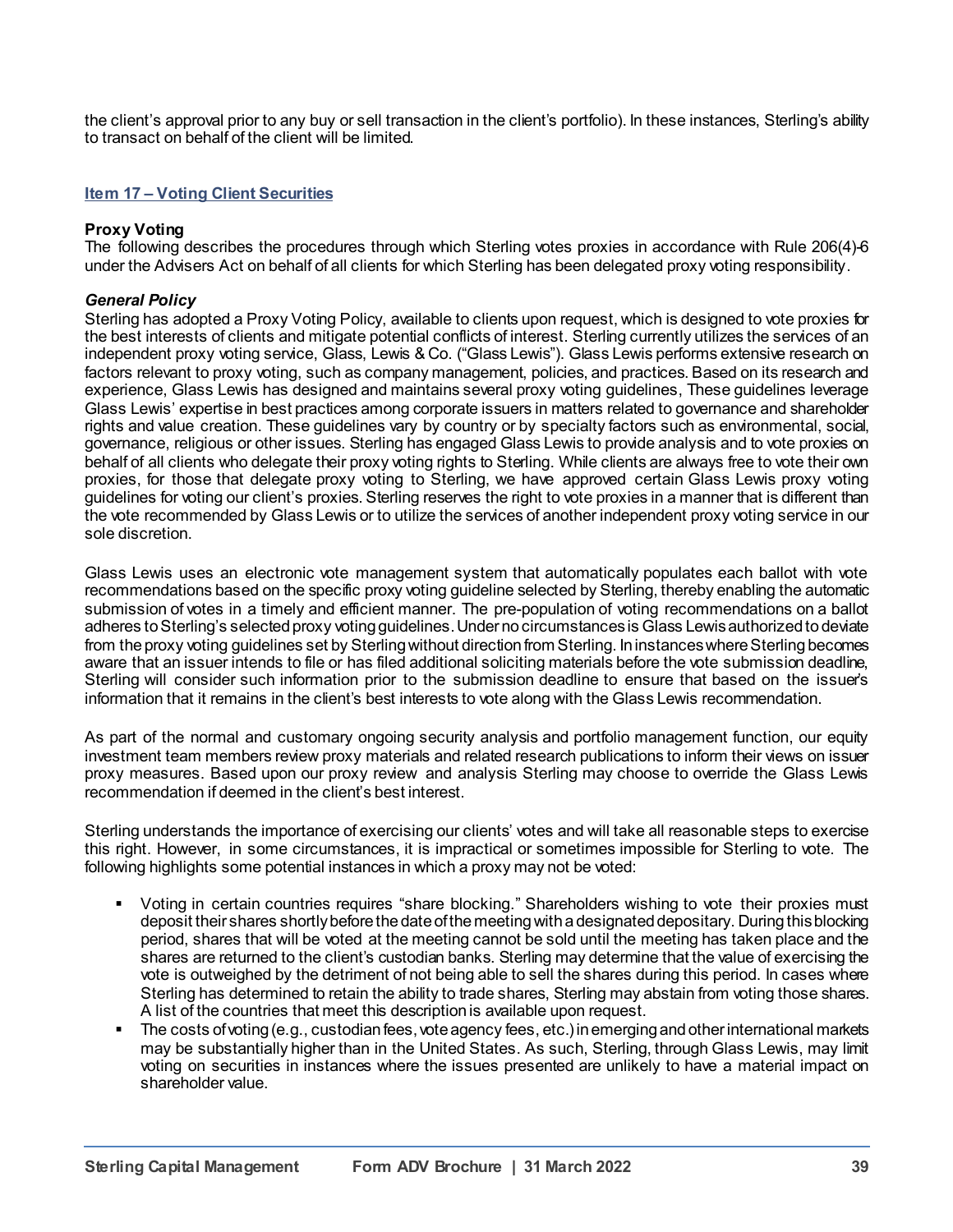- Sterling many choose not to vote a proxy if Sterling believes it would be the client's interest to make it difficult for the issuer to obtain a quorum or if Sterling believes the cost of voting these proxies outweighs any possible benefit to the client.
- When Sterling assumes management of an account, the existing securities in the account may be sold. However, if the client was a shareholder of record on the execution date, Sterling may receive proxies for these securities. In these instances, Sterling will not vote such proxies as the companies are no longer held in the client's account and have no economic value for the client.
- In limited circumstances, other market-specific impediments to voting shares may limit Sterling's ability to cast votes, including, but not limited to, late delivery of proxy materials, untimely vote cut-off dates, power of attorney and share re-registration requirements, or any other unusual voting requirements. In these limited instances, Sterling will vote securities on a best efforts basis.
- If a client lends securities, Sterling will vote the securities' shares as reported by client's custodian.

# *Circumstances Where Sterling May Generally Rely on the Recommendations Glass Lewis*

## **Quantitative, Index and Index-Like Accounts**

Generally, proxies related to securities held in accounts and funds (or a portion thereof) that are managed pursuant to quantitative, index or index-like strategies will be voted in the same manner as those held in actively managed accounts. Sterling refers to this approach as "Majority Voting". This process of Majority Voting ensures that these strategies benefit from the engagement and dialogue of our active investors. In the absence of overlap between the strategies, these strategies will vote in line with the Glass Lewis guidelines. Portfolio managers and analysts for accounts employing Majority Voting retain full discretion to override Majority Voting and to vote the shares as they determine to be in the best interest of those accounts, absent certain types of conflicts of interest.

## **Advisory Solutions Accounts**

Generally, proxies related to securities held in accounts and funds (or a portion thereof) that are managed in accordance with third-party (e.g., sub-advisors, model providers) recommendations, and overseen by Sterling's Advisory Solutions team, including, but not limited to, the DEIF, will be voted by Majority Voting. In the absence of overlap between the strategies, these strategies will vote in line with the Glass Lewis guidelines. Portfolio managers and analysts for accounts employing Majority Voting retain full discretion to override Majority Voting and to vote the shares as they determine to be in the best interest of those accounts, absent certain types of conflicts of interest.

## *Conflicts of Interest*

In certain circumstances, Sterling may have a relationship with an issuer that could pose a conflict of interest when voting shares of that issuer on behalf of clients. If Sterling has a material conflict of interest with the issuer, the proxy will be voted according to Glass Lewis recommendation and will not be overridden.

## *Records of Proxy Voting*

Upon request, and as available via Glass Lewis, Sterling will disclose to our clients how Sterling voted such client's proxies. In addition, a client may obtain a copy of Sterling's Proxy Voting Policy and information as to how the proxies have been voted by contacting Sterling at the address, telephone number or email on the cover page of this document.

Form N-PX is used by investment companies to file reports with the SEC containing the proxy voting record for the most recent 12-month period ending June 30. Form N-PX must be filed no later than August 31 of each year. Sterling will provide the Form N-PX to the Affiliated Funds' Administrator who will file the form with the SEC.

## *Monitoring of Glass Lewis*

Sterling monitors the services provided by Glass Lewis to evaluate whether it has the ability to analyze proxy issues and make recommendations in the best interests of Sterling's clients. Monitoring of Glass Lewis includes:

- Sampling of votes cast by Glass Lewis to confirm that the Vote Guidelines selected by Sterling are being followed;
- Conducting meetings with Glass Lewis personnel to determine if they continue to have the capacity and competency to carry out their proxy obligations;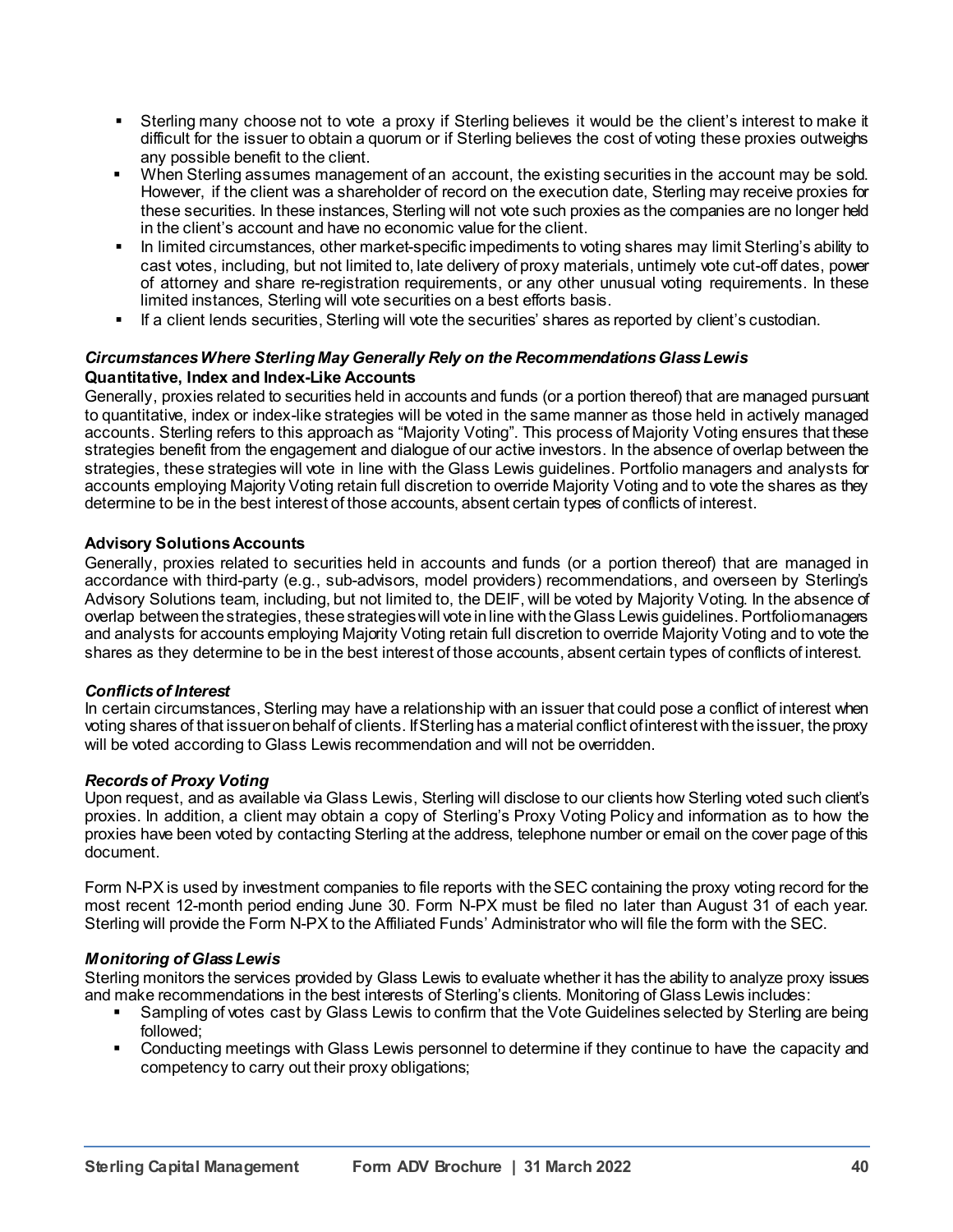- Reviewing Glass Lewis policies and procedures, with a particular focus on those relating to identifying and addressing conflicts of interest and ensuring that current and accurate information is used in creating recommendations; and
- Requesting Glass Lewis notify us if there is material change to their policies and procedures, particularly with respect to conflicts, or material business practices (e.g., entering or exiting new lines of business), and reviewing any such change.

#### *Review of Policy*

From time to time, Sterling reviews our Proxy Voting Policy and the services provided by Glass Lewis to detemine whether the continued use of Glass Lewis and the Glass Lewis recommendationsare in the best interests of clients. Sterling may, in our sole discretion, make any changes to our independent proxy voting service provider.

#### *Other Proxy Voting Arrangements*

With respect to those client portfolios where Sterling is not authorized to vote proxies, clients should arrange to receive proxy material directly from their custodians. In certain Wrap Program accounts, Sterling may not be delegated the responsibility to vote proxies on behalf of the Wrap Program accounts, instead the Program Sponsor or another service provider may vote such proxies. Clients in such Wrap Programs should contact the sponsor for a copy of the Program Sponsor's proxy voting policy.

#### **Litigations, Class Actions and Bankruptcies**

As an investment manager Sterling may be asked to decide whether to participate in litigation, including by filing proofs of claim in class actions, or bankruptcy proceedings for assets held in a portfolio. It is the client's responsibility to monitor and analyze their portfolio and consult with their own advisers and custodian about whether it may have claims that it should consider pursuing. Sterling will not handle or otherwise process any potential "class action" claims or similar settlements that clients may be entitled to for securities held in client portfolios.

Generally, clients will receive the paper work for such claims directly from their account custodians. Each client should verify with their custodian or other account administrator whether such claims are being made on the client's behalf by the custodian or if the client is expected to file such claims directly. Sterling will provide such assistance to clients, or their agents and advisers, as we are reasonably capable of providing, but Sterling does not accept responsibility for responding to class action notifications and expressly disclaims liability for the failure to respond to such notifications.

#### **Item 18 – Financial Information**

Registered investment advisers are required in this Item to provide you with certain financial information or disclosures about Sterling's financial condition. Sterling has no financial commitment that impairs our ability to meet contractual and fiduciary commitments to clients and has not been the subject of a bankruptcy proceeding.

*The remainder of this page is intentionally left blank.*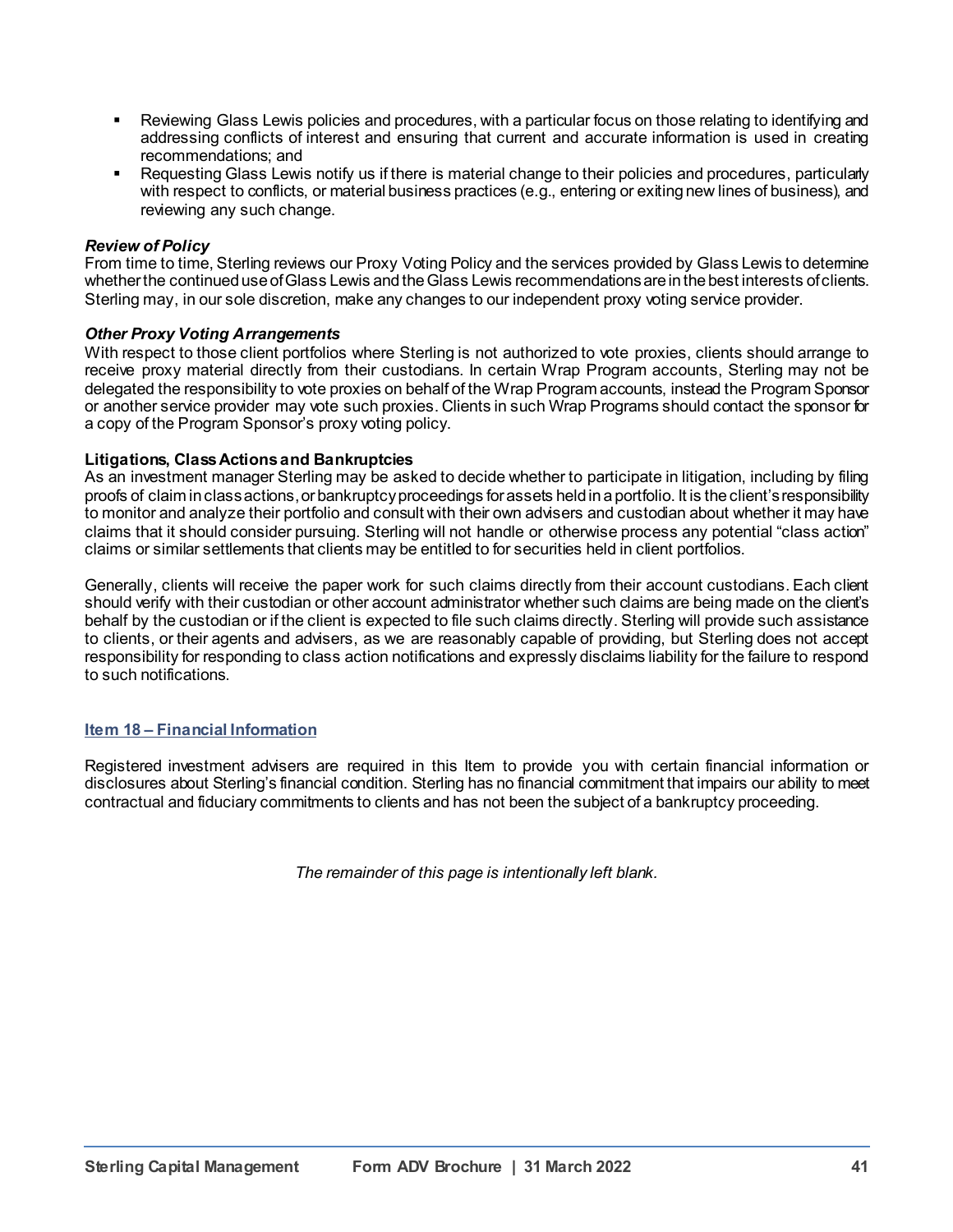| <b>FACTS</b> | WHAT DOES STERLING CAPITAL MANAGEMENT<br>DO WITH YOUR PERSONAL INFORMATION?                                                                                                                                                                                                                                                                                               |  |
|--------------|---------------------------------------------------------------------------------------------------------------------------------------------------------------------------------------------------------------------------------------------------------------------------------------------------------------------------------------------------------------------------|--|
| Why?         | Financial companies choose how they share your personal information. Federal law<br>gives consumers the right to limit some but not all sharing. Federal law also requires us<br>to tell you how we collect, share, and protect your personal information. Please read<br>this notice carefully to understand what we do.                                                 |  |
| <b>What?</b> | The types of personal information we collect and share depend on the product or<br>service you have with us. This information can include:<br>Social Security number and assets<br>income and investment experience<br>risk tolerance and retirement assets<br>When you are no longer our customer, we continue to share your information as<br>described in this notice. |  |
| How?         | All financial companies need to share customers' personal information to run their<br>everyday business. In the section below, we list the reasons financial companies can<br>share their customers' personal information; the reasons Sterling Capital Management<br>chooses to share; and whether you can limit this sharing.                                           |  |

| Reasons we can share your personal information                                                                                                                                              | <b>Does Sterling Capital</b><br>Management share? | Can you limit this<br>sharing? |
|---------------------------------------------------------------------------------------------------------------------------------------------------------------------------------------------|---------------------------------------------------|--------------------------------|
| For our everyday business purposes -<br>such as to process your transactions, maintain your<br>account(s), respond to court orders and legal<br>investigations, or report to credit bureaus | Yes                                               | <b>No</b>                      |
| For our marketing purposes -<br>to offer our products and services to you                                                                                                                   | Yes                                               | <b>No</b>                      |
| For joint marketing with other financial companies                                                                                                                                          | N <sub>o</sub>                                    | We don't share                 |
| For our affiliates' everyday business purposes -<br>information about your transactions and experiences                                                                                     | Yes                                               | <b>No</b>                      |
| For our affiliates' everyday business purposes -<br>information about your creditworthiness                                                                                                 | N <sub>o</sub>                                    | We don't share                 |
| For our affiliates to market to you                                                                                                                                                         | Yes                                               | Yes                            |
| For nonaffiliates to market to you                                                                                                                                                          | <b>No</b>                                         | We don't share                 |

| To limit our sharing |            | • Please call 877-835-4836 to leave a message and a Sterling representative  <br>will return your call.<br>Please note: If you are a new client, we can begin sharing your information                                       |
|----------------------|------------|------------------------------------------------------------------------------------------------------------------------------------------------------------------------------------------------------------------------------|
|                      |            | 30 days from the date we provided this notice. When you are no longer our<br>client, we can continue to share your information as described in this<br>notice. However, you can contact us at any time to limit our sharing. |
| <b>Questions?</b>    | <b>B</b> C | Please call 877-835-4836 to leave a message and a Sterling representative<br>will return your call.                                                                                                                          |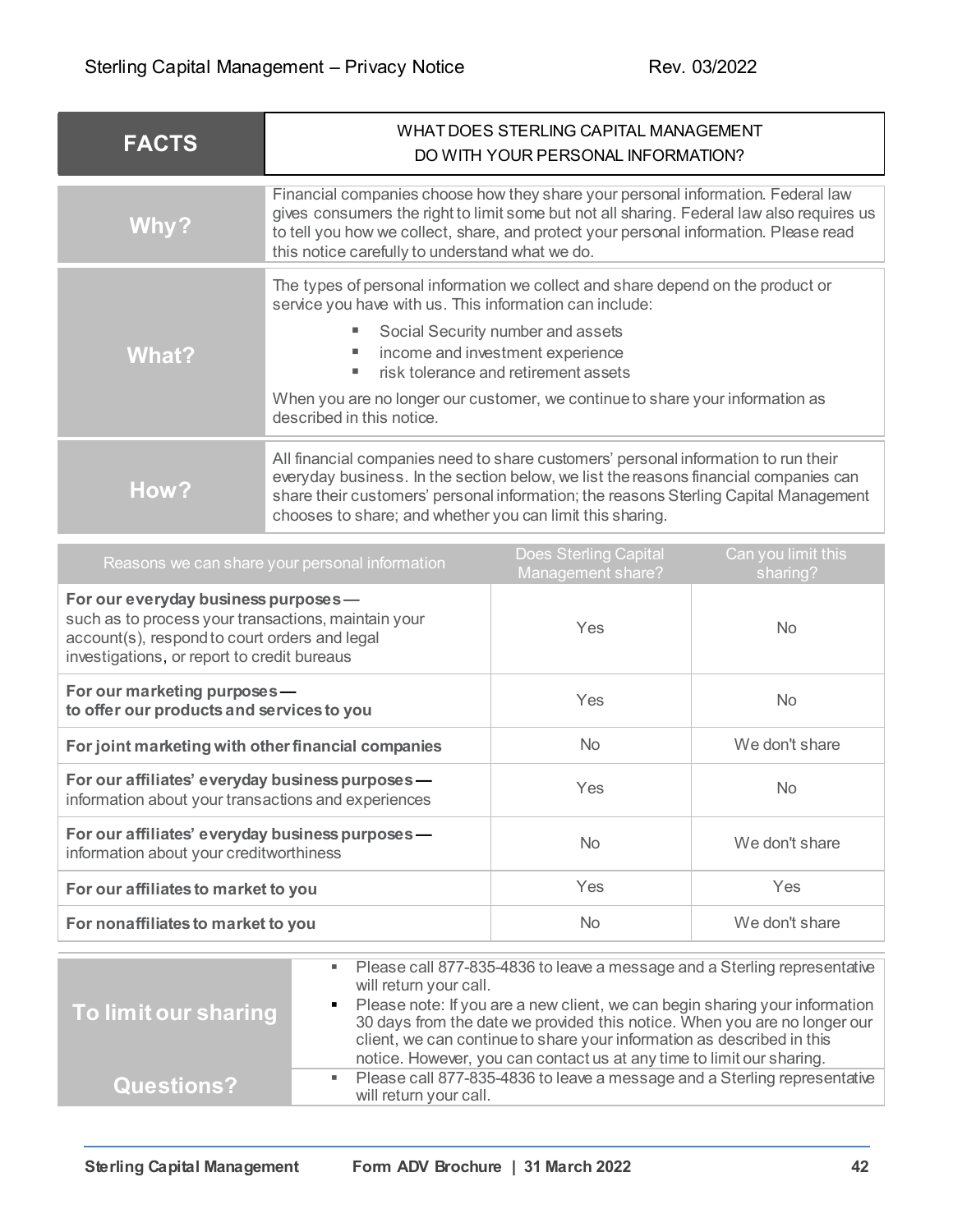# **Page 2**

| Who we are                                                                                |                                                                                                                                                                                                                                                                                                                                                                                                            |
|-------------------------------------------------------------------------------------------|------------------------------------------------------------------------------------------------------------------------------------------------------------------------------------------------------------------------------------------------------------------------------------------------------------------------------------------------------------------------------------------------------------|
| Who is providing this notice?                                                             | This notice is provided by Sterling Capital Management LLC                                                                                                                                                                                                                                                                                                                                                 |
| What we do                                                                                |                                                                                                                                                                                                                                                                                                                                                                                                            |
| <b>How does Sterling Capital</b><br><b>Management protect my</b><br>personal information? | To protect your personal information from unauthorized access and use, we use<br>п<br>security measures that comply with federal law. These measures include<br>computer safeguards and secured files and buildings. Our employees are bound<br>by our Code of Ethics and policies to access consumer information only for<br>legitimate business purposes and to keep information about you confidential. |
| <b>How does Sterling Capital</b>                                                          | We collect your personal information, for example, when you:                                                                                                                                                                                                                                                                                                                                               |
| <b>Management collect my</b><br>personal information?                                     | tell us about your investment or retirement portfolio or enter into an investment<br>٠<br>advisory contract<br>seek advice about your investments or give us your income information<br>٠<br>give us your contact information.<br>٠                                                                                                                                                                        |
| Why can't I limit all sharing?                                                            | Federal law gives you the right to limit only:                                                                                                                                                                                                                                                                                                                                                             |
|                                                                                           | sharing for affiliates' everyday business purposes - information about your<br>ш<br>creditworthiness<br>affiliates from using your information to market to you<br>ш<br>sharing for nonaffiliates to market to you.<br>ш                                                                                                                                                                                   |
|                                                                                           | State laws and individual companies may give you additional rights to limit sharing.                                                                                                                                                                                                                                                                                                                       |
| <b>Definitions</b>                                                                        |                                                                                                                                                                                                                                                                                                                                                                                                            |
| <b>Affiliates</b>                                                                         | Companies related by common ownership or control. They can be financial and<br>nonfinancial companies.                                                                                                                                                                                                                                                                                                     |
|                                                                                           | Our affiliates include financial companies with Truist in their name. For example,<br>ш<br>affiliates include financial companies such as Truist Bank, a custodial bank, as<br>well as Truist Advisory Services and Truist Investment Services.                                                                                                                                                            |
| <b>Nonaffiliates</b>                                                                      | Companies not related by common ownership or control. They can be financial and<br>nonfinancial companies.                                                                                                                                                                                                                                                                                                 |
|                                                                                           | Sterling Capital Management does not share with nonaffiliates so they can<br>market to you.                                                                                                                                                                                                                                                                                                                |
| Joint marketing                                                                           | A formal agreement between nonaffiliated financial companies that together market<br>financial products or services to you.                                                                                                                                                                                                                                                                                |
|                                                                                           | Sterling Capital Management does not jointly market.                                                                                                                                                                                                                                                                                                                                                       |
| Other important information                                                               |                                                                                                                                                                                                                                                                                                                                                                                                            |

You may have other privacy protections under some state laws. We will comply with applicable state laws as to information about you.

Accounts with California and Vermont addresses will be treated as if you opted out of sharing information among our affiliates.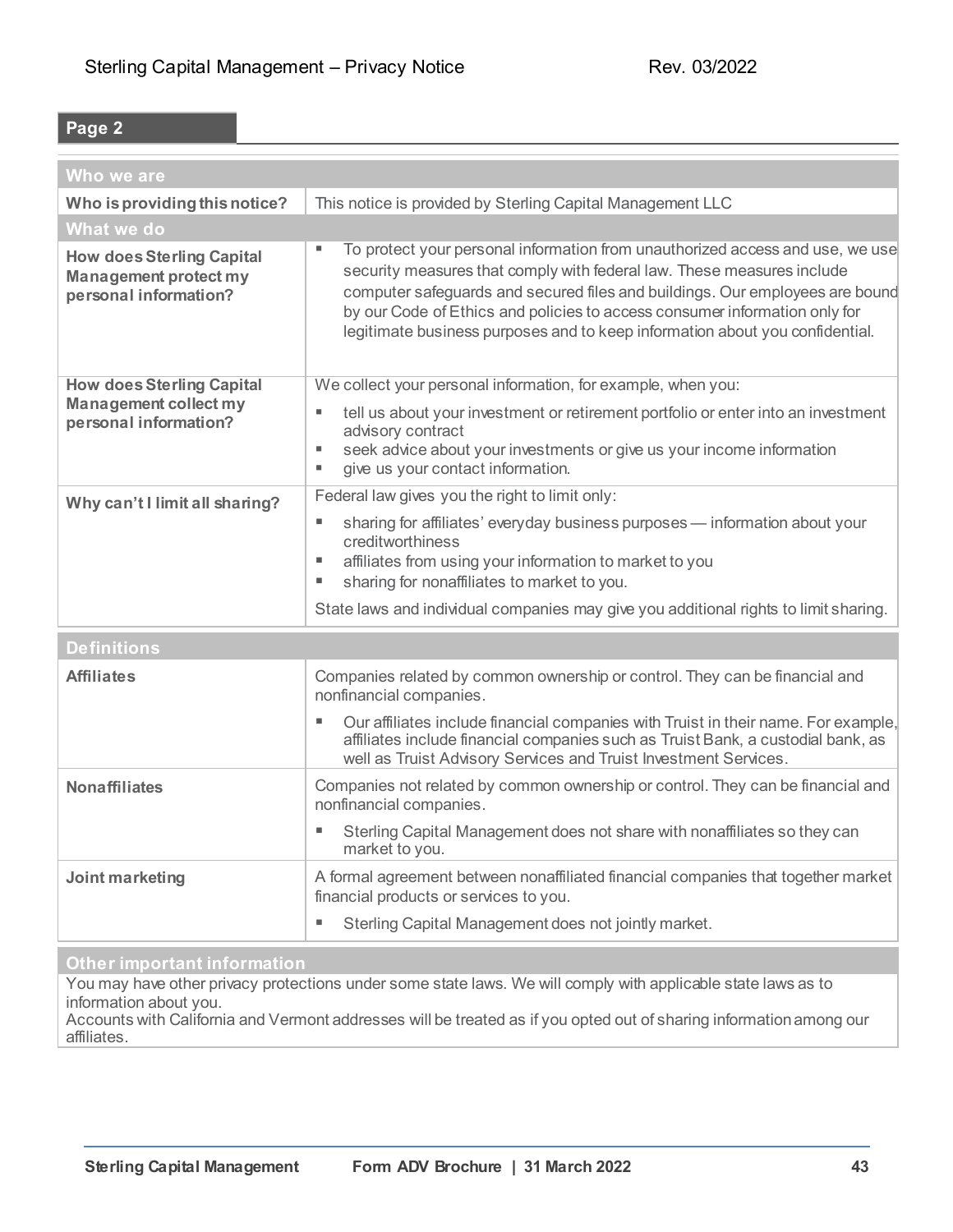

# **Sterling Capital Management LLC**

#### **Guide to Services and Compensation ERISA Section 408(b)(2) Notice**

The following is a guide to important information that you should consider in connection with the services to be provided by Sterling Capital Management LLC (the "Firm" or "we" or "us") in respect of your employee pension benefit plan or trust (the "Plan"). This information is intended to satisfy the disclosure requirements under 29 C.F.R. §2550.408b-2(c)(1)(iv), to the extent applicable.

Should you have any questions concerning this guide or the information provided to you concerning our services or compensation, please do not hesitate to contact your Relationship Manager.

| <b>Required Information</b>                                                                                                                                                       | <b>Description and/or Location(s)1</b>                                                                                                                                                                                                                                                                                                                                                                                                                                                  |
|-----------------------------------------------------------------------------------------------------------------------------------------------------------------------------------|-----------------------------------------------------------------------------------------------------------------------------------------------------------------------------------------------------------------------------------------------------------------------------------------------------------------------------------------------------------------------------------------------------------------------------------------------------------------------------------------|
| <b>Services.</b> Description of the services that<br>Sterling will provide to the Plan.                                                                                           | Sterling has been retained to provide investment management<br>services to the Plan.                                                                                                                                                                                                                                                                                                                                                                                                    |
| Status. Whether Sterling will provide services<br>directly to the Plans(s) as an ERISA fiduciary<br>and/or as an investment adviser under the<br>Investment Advisers Act of 1940. | Please refer to the Firm's Investment Advisory Agreement for the Plan<br>(as may be amended from time to time), which provides that the Firm<br>will provide certain investment-related services in respect of the Plan<br>as an investment adviser registered with the U.S. Securities and<br>Exchange Commission under the U.S. Investment Advisers Act of<br>1940, as amended, and as a "fiduciary" within the meaning of 3(38)<br>or a "co-fiduciary" under Section 3(21) of ERISA. |
| <b>Direct Compensation.</b> Compensation that<br>Sterling expects to receive directly from the                                                                                    | Please refer to the Investment Advisory Agreement.                                                                                                                                                                                                                                                                                                                                                                                                                                      |
| Plan.                                                                                                                                                                             | Sterling receives a fee (generally expressed as a percentage of<br>assets under management) for providing investment management<br>services to the Plan.                                                                                                                                                                                                                                                                                                                                |
| <b>Indirect Compensation.</b> Compensation<br>Sterling will receive from other parties that are                                                                                   | Please refer to the Investment Advisory Agreement.                                                                                                                                                                                                                                                                                                                                                                                                                                      |
| not related to the Firm.                                                                                                                                                          | To assist in the investment management process the Firm may use<br>client brokerage commissions to purchase research and brokerage<br>services, such as stock screening and research tools as well as<br>quotation and trade execution services. Research thus obtained<br>does not have a quantifiable dollar value. Please refer to the<br>Investment Advisory Agreement and the Firm's ADV Part 2A for the                                                                           |

<span id="page-43-0"></span>1 This guide includes summary information. We suggest that you review the entirety of the referenced materials and documents, all of which should have been provided to you. If you would like to request additional copies of referenced materials and documents, please contact us. This guide is not intended as an agreement for services; nor is it intended to change, modify, or otherwise amend the referenced materials and documents or any other existing agreements between the Plan and the Firm.